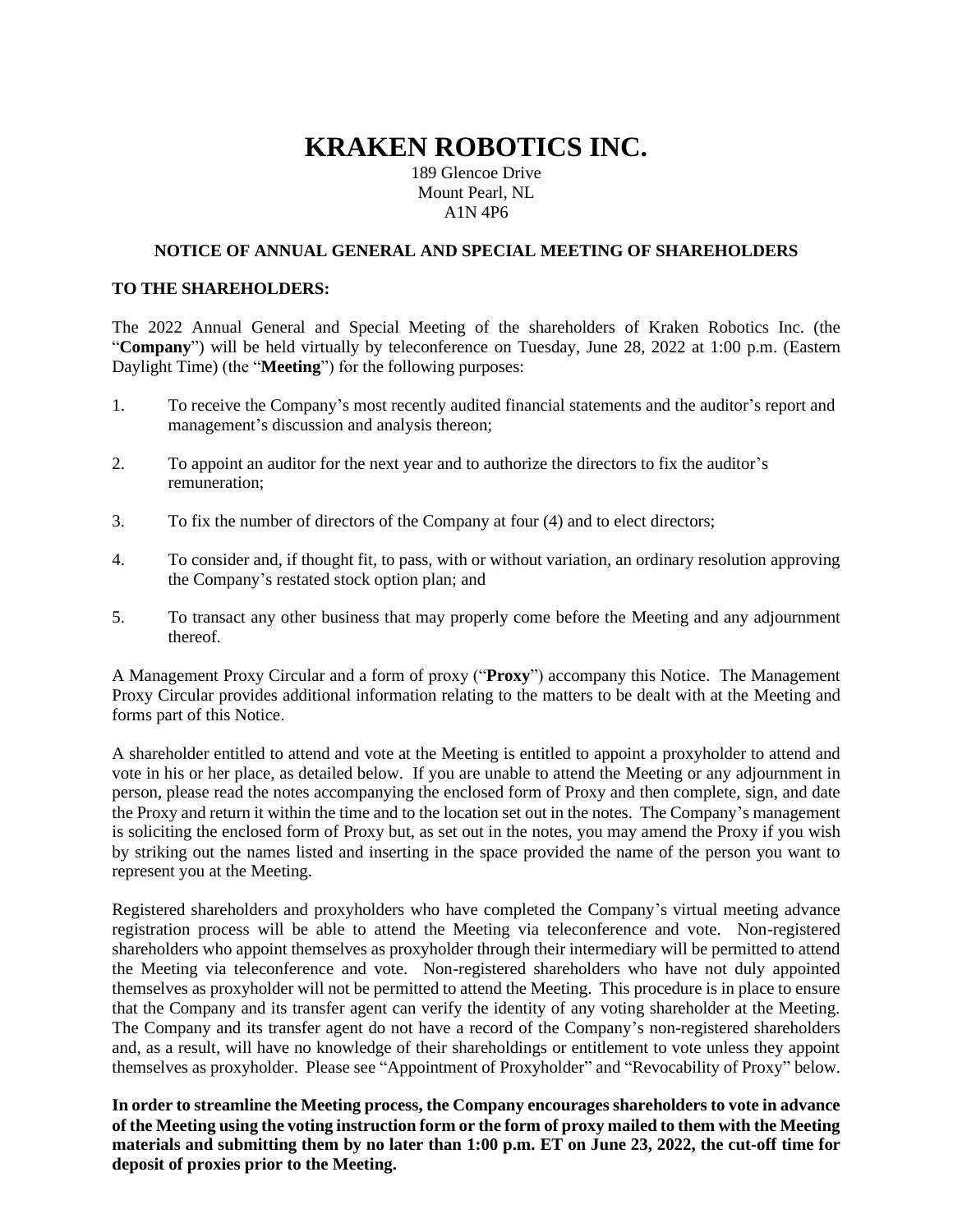**Advance registration for the Meeting is required by emailing the following information to [investors@krakenrobotics.com:](mailto:investors@krakenrobotics.com) (a) the name of the registered shareholder in which common shares of the Company ("Common Shares") are held; (b) the Proxy control number given in respect of such Common Shares (unless the person is registering as a proxyholder); and (c) an email address and/or telephone number at which a Company representative may contact such shareholder in order to provide the Meeting ID number and passcode, or request additional information, as necessary.** 

**The teleconference number will only be provided to shareholders and proxyholders who complete the virtual meeting advance registration process using the instructions provided above.**

Please advise the Company of any change in your address.

DATED at Mount Pearl, Newfoundland, this 17<sup>th</sup> day of May, 2022.

### **BY ORDER OF THE BOARD OF DIRECTORS**

*"Karl Kenny"* Karl Kenny, President, CEO and Director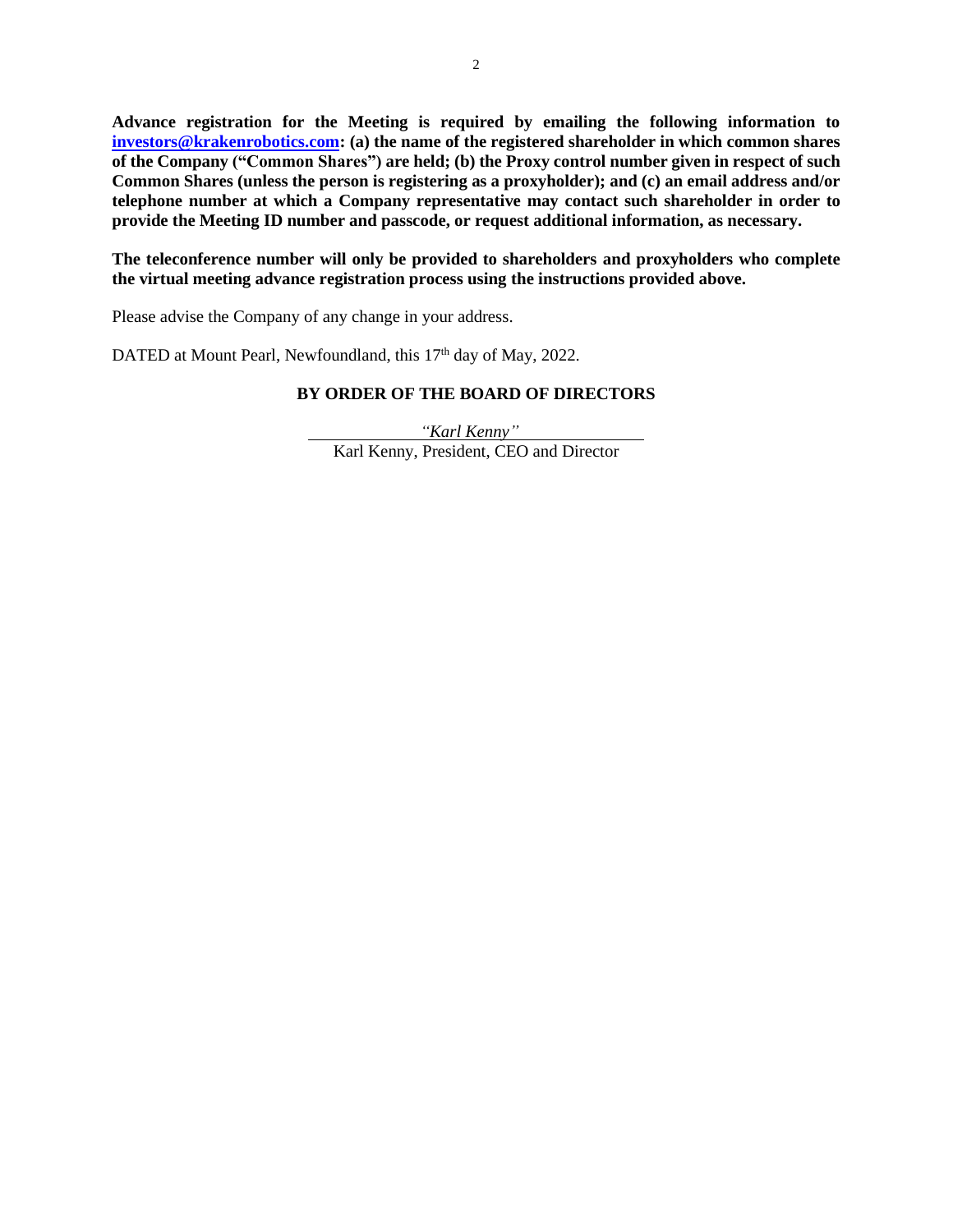#### **KRAKEN ROBOTICS INC.** 189 Glencoe Drive

Mount Pearl, NL A1N 4P6

Tel: 709 757-5757 Fax: 709 757-5858

#### **MANAGEMENT PROXY CIRCULAR**

### **This Management Proxy Circular contains information as of May 17, 2022 (unless otherwise noted)**

#### **PERSONS MAKING THIS SOLICITATION OF PROXIES**

**This Management Proxy Circular is furnished to you in connection with the solicitation of proxies by management of Kraken Robotics Inc. ("we", "us" or the "Company") for use at the 2021 Annual General and Special Meeting (the "Meeting") of the shareholders of the Company to be held on June 28, 2022, for the purposes set forth in the accompanying Notice of Meeting, and at any adjournment thereof.** The Company will conduct its solicitation primarily by mail and our officers, directors and employees may, without receiving special compensation, contact shareholders by telephone, electronic means or personal contact. We will not specifically engage employees or soliciting agents to solicit proxies. We will pay the expenses of this solicitation.

### **VIRTUAL MEETING**

To mitigate risks to the health and safety of the Company's shareholders, management, directors, employees and other stakeholders during the COVID-19 pandemic, the Company will follow provincial and federal government guidance and hold this year's Meeting in a virtual-only format.

Shareholders as of the close of business on May 24, 2022 (the "**Record Date**") will have an equal opportunity to participate at the Meeting by teleconference, regardless of geographic location.

Registered shareholders and proxyholders who have completed the Company's virtual meeting advance registration process will be able to attend the Meeting via teleconference and vote. Non-registered shareholders who appoint themselves as proxyholder through their intermediary will be permitted to attend the Meeting via teleconference and vote. Non-registered shareholders who have not duly appointed themselves as proxyholder will not be permitted to attend the Meeting. This procedure is in place to ensure that the Company and its transfer agent can verify the identity of any voting shareholder at the Meeting. The Company and its transfer agent do not have a record of the Company's non-registered shareholders and, as a result, will have no knowledge of their shareholdings or entitlement to vote unless they appoint themselves as proxyholder. Please see "*Appointment of Proxyholder*" and "*Revocability of Proxy*" below.

**In order to streamline the Meeting process, the Company encourages shareholders to vote in advance of the Meeting using the voting instruction form or the form of proxy mailed to them with the Meeting materials and submitting them by no later than 1:00 p.m. ET on June 23, 2022, the cut-off time for deposit of proxies prior to the Meeting.**

**Advance registration for the Meeting is required by emailing the following information to [investors@krakenrobotics.com:](mailto:investors@krakenrobotics.com) (a) the name of the registered shareholder in which common shares of the Company ("Common Shares") are held; (b) the proxy control number given in respect of such Common Shares (unless the person is registering as a proxyholder); and (c) an email address and/or**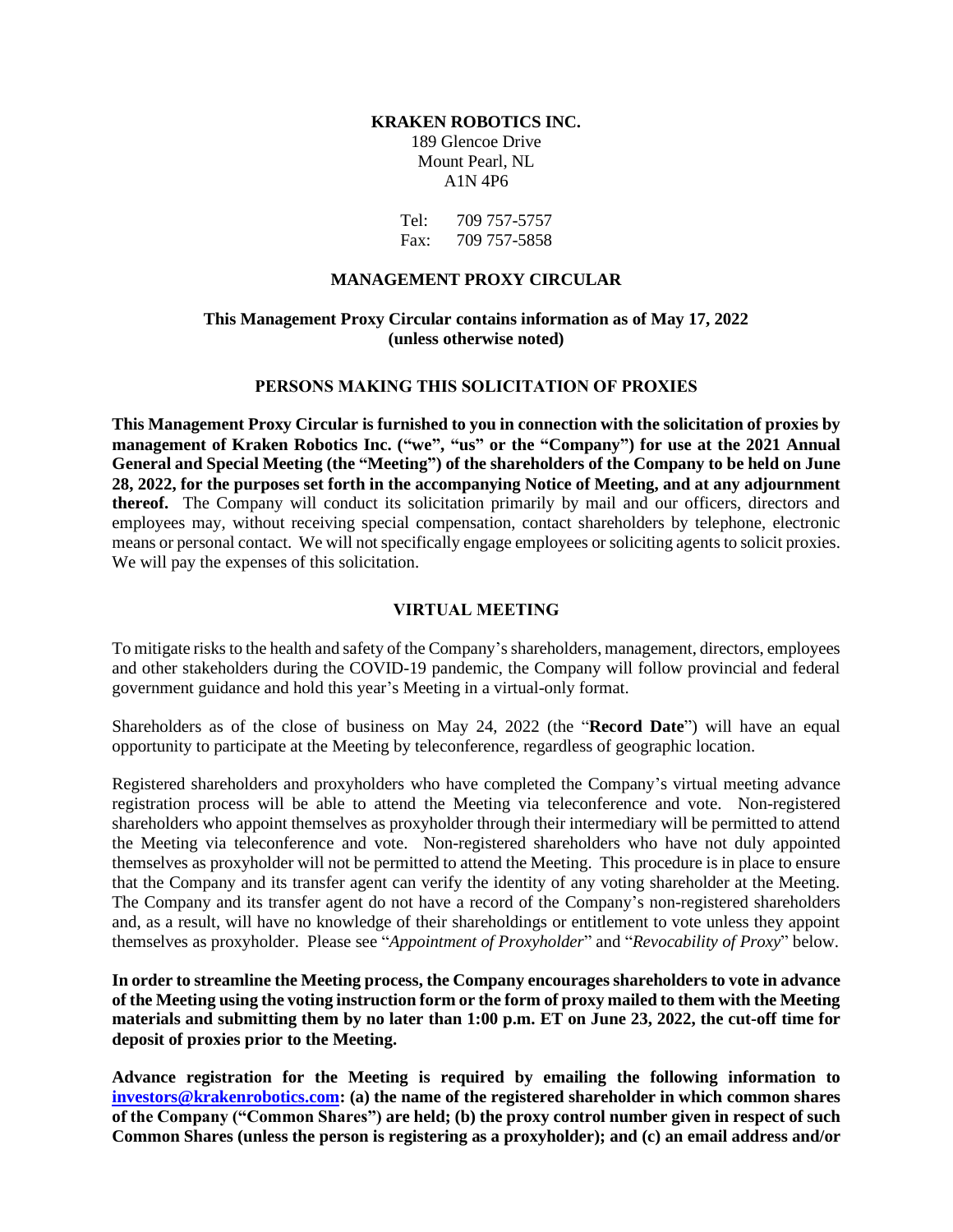**telephone number at which a Company representative may contact such shareholder in order to provide the Meeting ID number and passcode, or request additional information, as necessary.** 

#### **The teleconference number will only be provided to shareholders and proxyholders who complete the virtual meeting advance registration process using the instructions provided above.**

It is the shareholders responsibility to ensure connectivity during the Meeting and the Company encourages its shareholders to allow sufficient time to log in to the Meeting before it begins.

#### **APPOINTMENT OF PROXYHOLDER**

The persons named as proxyholders in the enclosed proxy (the "**Proxy**") are the Company's directors or officers (the "**Management Proxyholders**"). **As a shareholder, you have the right to appoint a person other than a Management Proxyholder to attend and act on your behalf at the Meeting. To exercise this right, you must either insert the name of your representative in the blank space provided in the Proxy and strike out the other names or complete and deliver another appropriate Proxy. A proxyholder need not be a shareholder.**

A Proxy will not be valid unless it is dated and signed by you or your attorney duly authorized in writing or, if you are a corporation, by an authorized director, officer, or attorney of the corporation.

#### **COMPLETION AND VOTING OF PROXIES**

Voting at the Meeting will be by verbal affirmation via teleconference, each shareholder having one vote, unless a ballot on the questions is required or demanded, in which case each shareholder is entitled to one vote for each Common Share held. In order to approve a motion proposed at the Meeting, a simple majority of greater than 50% of the votes cast will be required (an "**ordinary resolution**") unless the motion requires a special resolution (a "**special resolution**") in which case a special majority of two-thirds (2/3) of the votes cast will be required.

A shareholder or intermediary acting on behalf of a shareholder may indicate the manner in which the persons named in the enclosed Proxy are to vote with respect to any matter by checking the appropriate space. Common Shares represented by a properly executed Proxy will be voted or be withheld from voting on each matter referred to in the Notice of Meeting in accordance with your instructions on any ballot that may be called for and if you specify a choice with respect to any matter to be acted upon, the Common Shares will be voted accordingly.

**If you do not specify a choice and you have appointed one of the Management Proxyholders as proxyholder, the Management Proxyholder will vote in favour of the matters specified in the Notice of Meeting and in favour of all other matters proposed by management at the Meeting.**

**If you do not specify a choice and you have appointed other than one of the Management Proxyholders as proxyholder, the proxyholder may vote in his/her discretion for the matters specified in the Proxy.**

If you or an intermediary acting on your behalf wishes to confer a discretionary authority with respect to any matter, then the space should be left blank. **IN SUCH INSTANCE, THE PROXYHOLDER, IF ONE PROPOSED BY MANAGEMENT, INTENDS TO VOTE THE SHARES REPRESENTED BY THE PROXY IN FAVOUR OF THE MOTION**. The enclosed Proxy, when properly signed, also confers discretionary authority with respect to amendments or variations to the matters identified in the Notice of Meeting and with respect to other matters which may be properly brought before the Meeting. At the time of printing this Management Proxy Circular, our management is not aware that any such amendments, variations or other matters are to be presented for action at the Meeting. If, however, other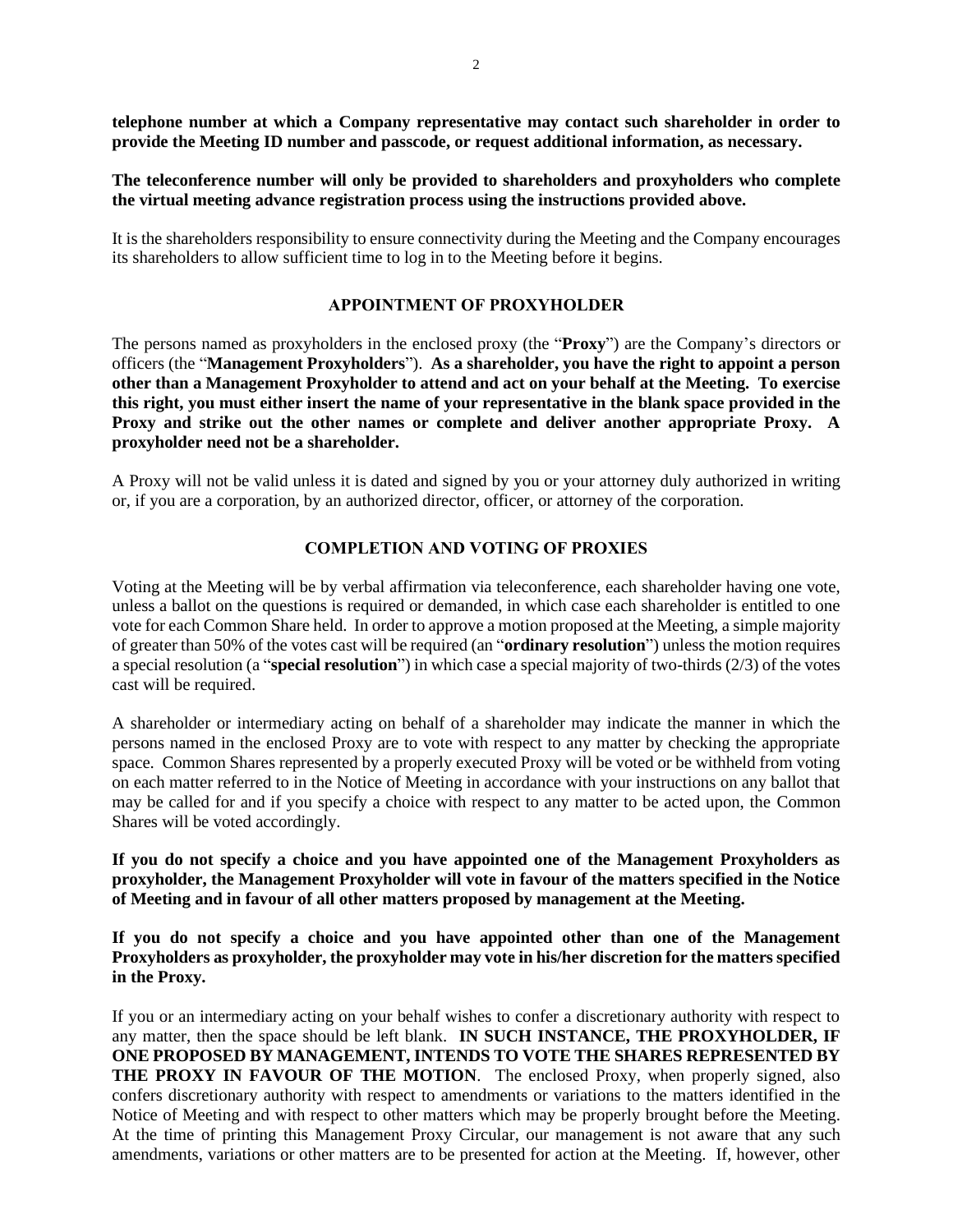matters which are not now known to management should properly come before the Meeting, the persons named in the Proxy intend to vote on such other business in accordance with their best judgment.

The Proxy must be dated and signed by you or by your attorney authorized in writing or by the intermediary acting on your behalf. In the case of a corporation, the Proxy must be executed under its corporate seal or signed by a duly authorized officer or attorney for the corporation.

**COMPLETED PROXIES TOGETHER WITH THE POWER OF ATTORNEY OR OTHER AUTHORITY, IF ANY, UNDER WHICH IT WAS SIGNED OR A NOTARIALLY CERTIFIED COPY THEREOF MUST BE DEPOSITED WITH THE COMPANY'S TRANSFER AGENT, COMPUTERSHARE INVESTOR SERVICES INC., OF 100 UNIVERSITY AVENUE, 8TH FLOOR, TORONTO, ONTARIO, M5J 2Y1, AT LEAST 48 HOURS (EXCLUDING SATURDAYS, SUNDAYS AND HOLIDAYS) BEFORE THE TIME OF THE MEETING OR ADJOURNMENT THEREOF. UNREGISTERED SHAREHOLDERS WHO RECEIVED THE PROXY THROUGH AN INTERMEDIARY MUST DELIVER THE PROXY IN ACCORDANCE WITH THE INSTRUCTIONS GIVEN BY SUCH INTERMEDIARY. YOU MAY ALSO VOTE BY TELEPHONE AND INTERNET. PLEASE SEE THE PROXY FOR INSTRUCTIONS REGARDING TELEPHONE AND INTERNET VOTING.** 

#### **ADVICE TO NON-REGISTERED HOLDERS OF COMMON SHARES**

Only shareholders whose names appear on our records or validly appointed proxyholders are permitted to vote at the Meeting. Most of our shareholders are "non-registered" shareholders because their Common Shares are registered in the name of a nominee, such as a brokerage firm, bank, trust company, trustee or administrator of a self-administered RRSP, RRIF, RESP or similar plan or a clearing agency such as CDS Clearing and Depository Services Inc. (a "**Nominee"**). If you purchased your Common Shares through a broker, you are likely a non-registered shareholder.

Non-registered holders who have not objected to their Nominee disclosing certain ownership information about themselves to us are referred to as "NOBOs". Those non-registered shareholders who have objected to their Nominee disclosing ownership information about themselves to us are referred to as "OBOs".

In accordance with the securities regulatory policy, we will have distributed copies of the Meeting materials, being the Notice of Meeting, this Management Proxy Circular, and the Proxy directly to NOBOs and to the Nominees for onward distribution to OBOs.

Nominees are required to forward the Meeting materials to each OBO unless the OBO has waived the right to receive them. Shares held by Nominees can only be voted in accordance with the instructions of the nonregistered shareholder. Meeting materials sent to non-registered holders who have not waived the right to receive Meeting materials are accompanied by a request for voting instructions (a "**VIF**"), instead of a Proxy. By returning the VIF in accordance with the instructions noted on it, a non-registered holder is able to instruct the registered shareholder (or Nominee) how to vote on behalf of the non-registered shareholder. VIF's, whether provided by the Company or by a Nominee, should be completed and returned in accordance with the specific instructions noted on the VIF.

In either case, the purpose of this procedure is to permit non-registered holders to direct the voting of the Common Shares of the Company which they beneficially own. Non-registered holders should carefully follow the instructions set out in the VIF including those regarding when and where the VIF is to be delivered. **Should a non-registered holder who receives a VIF wish to attend the Meeting or have someone else attend on his/her behalf, the non-registered holder may request (in writing) to the Company or its Nominee, as applicable, without expense to the non-registered holder, that the nonregistered holder or his/her nominee be appointed as proxyholder and have the right to attend and vote at the Meeting.**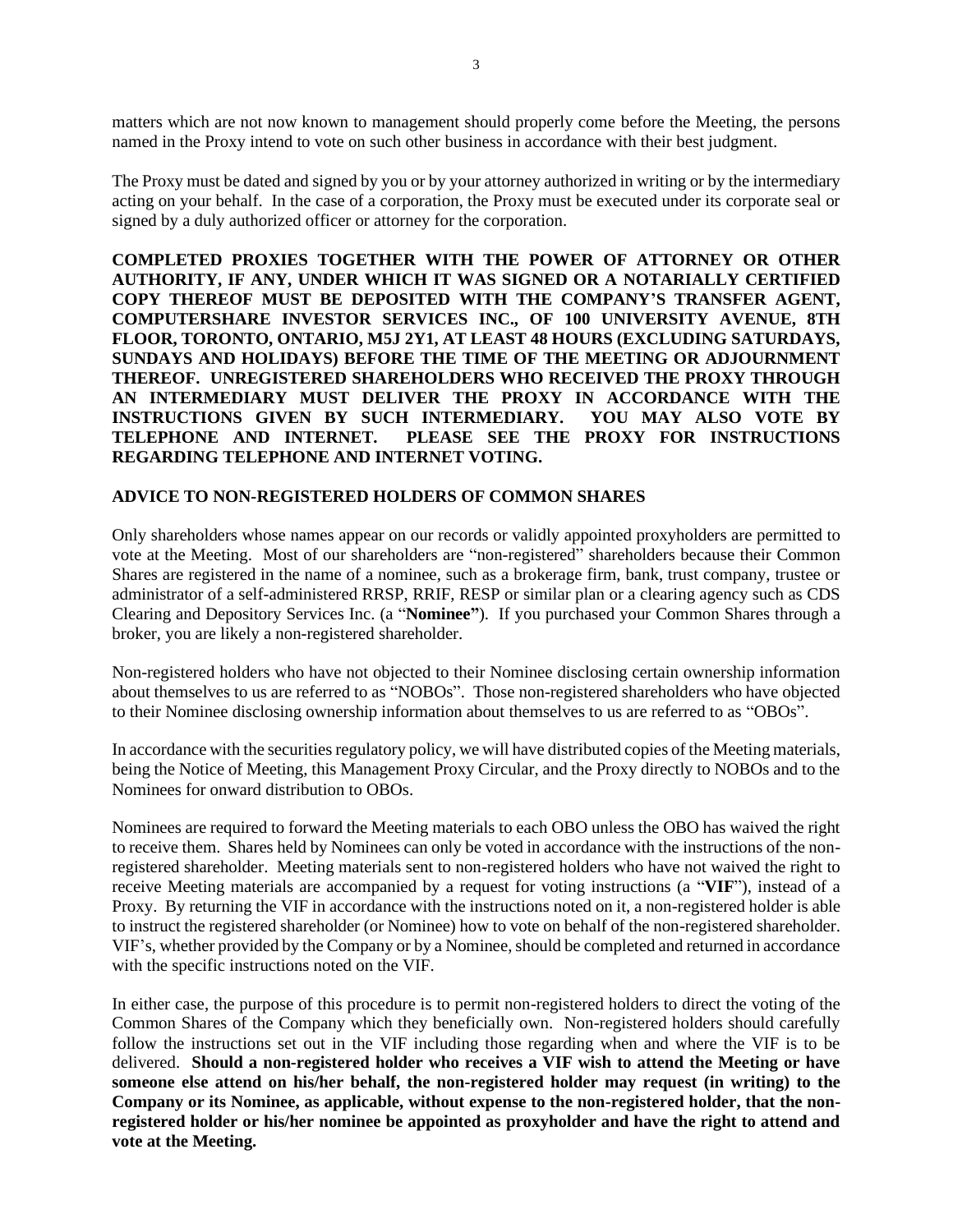#### **NOTICE-AND-ACCESS**

The Company is not sending the Meeting materials to shareholders using "notice-and-access", as defined under National Instrument 54-101 – *Communication with Beneficial Owners of Securities of a Reporting Issuer*.

#### **REVOCABILITY OF PROXY**

**Any registered shareholder and NOBO who has returned a Proxy may revoke it at any time before**  it has been exercised. In addition to revocation in any other manner permitted by law, a registered shareholder and NOBO, his attorney authorized in writing or, if the registered shareholder or NOBO is a corporation, a corporation under its corporate seal or by an officer or attorney thereof duly authorized, may revoke a Proxy by instrument in writing, including a Proxy bearing a later date. The instrument revoking the Proxy must be deposited at the registered office of the Company, at any time up to and including the last business day preceding the date of the Meeting, or any adjournment thereof, or with the chairman of the Meeting on the day of the Meeting. OBOs who wish to change their vote must, at least 7 days before the Meeting, arrange for their Nominees to so act on their behalf.

#### **INTEREST OF CERTAIN PERSONS OR COMPANIES IN MATTERS TO BE ACTED UPON**

None of the directors or executive officers of the Company, nor any person who has held such a position since the beginning of the last completed financial year of the Company, nor any proposed nominee for election as a director of the Company, nor any associate or affiliate of the foregoing persons, has any substantial or material interest, direct or indirect, by way of beneficial ownership of securities or otherwise, in any matter to be acted on at the Meeting other than the election of directors and the approval of the Stock Option Plan (as defined herein), all described in this Management Proxy Circular.

### **VOTING SECURITIES AND PRINCIPAL HOLDERS THEREOF**

#### **Voting of Common Shares – General**

The Company is authorized to issue an unlimited number of Common Shares without par value. As of the Record Date, a total of 201,192,985Common Shares were issued and outstanding. Each Common Share carries the right to one vote at the Meeting.

Persons who are registered shareholders at the close of business on the Record Date, will be entitled to receive notice of, attend, and vote at the Meeting or any adjournment thereof.

#### **Principal Holders of Common Shares**

To the knowledge of the directors and senior officers of the Company, no person or company beneficially owns, directly or indirectly, or exercises control or direction over, voting securities carrying more than 10% of the outstanding voting rights of the Company other than:

| <b>Name</b>            | Number of<br><b>Common Shares Held</b> | <b>Percentage of Issued</b><br>and Outstanding |
|------------------------|----------------------------------------|------------------------------------------------|
| Karl Kenny             | 24,060,049*                            | 11.9%                                          |
| Ocean Infinity Limited | 21,280,000                             | 10.6%                                          |

\*As per the terms of a private option agreement dated August 14, 2017, Greg Reid has an option to acquire ownership and control of 3,000,000 of these Common Shares at an exercise price of \$0.18 per Common Share until August 14, 2022.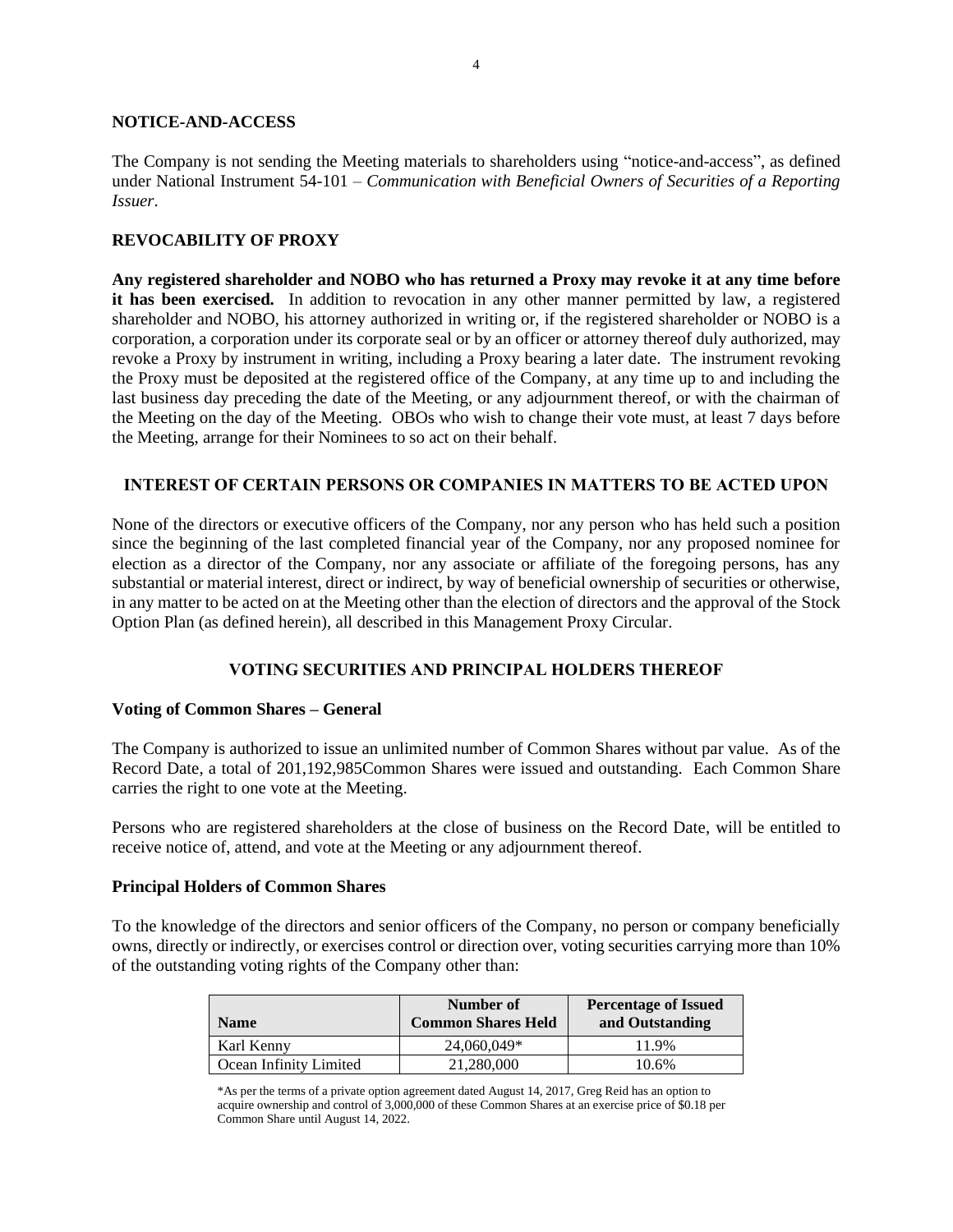### **ELECTION OF DIRECTORS**

Directors are elected at each annual meeting and hold office until the next annual meeting of shareholders of the Company or until that person sooner ceases to be a director. In the absence of instructions to the contrary, the enclosed Proxy will be voted for the nominees listed in this Management Proxy Circular.

Shareholders will be asked to pass an ordinary resolution to fix the number of directors at four for the next year, subject to any increases permitted by the Company's constating documents.

The Company is required to have an audit committee (the "**Audit Committee**"). Members of the Audit Committee are set out below.

Management proposes to nominate the persons named in the table below for election as directors. Each director will hold office until the next annual general meeting or until the successor of such director is duly elected or appointed, unless such office is earlier vacated in accordance with the Company's by-laws. Management does not contemplate that any of the nominees will be unable to serve as a director. If before the Meeting any vacancies occur in the slate of nominees listed below, the person named in the Proxy will exercise his or her discretionary authority to vote the Common Shares represented by the Proxy for the election of any other person or persons as directors.

### **Unless otherwise instructed, the Management Proxyholders intend to vote FOR the election as directors of the proposed nominees.**

| <b>Name, Province or State</b><br>and Country of Residence<br>and Present<br><b>Office Held</b>         | <b>Periods Served as</b><br><b>Director</b> | <b>Number of Common</b><br><b>Shares Beneficially</b><br><b>Owned, Directly or</b><br>Indirectly, or over<br>which Control or<br><b>Direction is Exercised</b><br>(1) | <b>Principal Occupation and, if</b><br><b>Not Previously Elected,</b><br><b>Principal Occupation during</b><br>the Past Five Years |
|---------------------------------------------------------------------------------------------------------|---------------------------------------------|-----------------------------------------------------------------------------------------------------------------------------------------------------------------------|------------------------------------------------------------------------------------------------------------------------------------|
| Karl Kenny <sup>(2)(4)</sup><br>St. John's, NL<br>President, Chief Executive<br>Officer and<br>Director | February 18, 2015 to<br>present             | 24,060,049                                                                                                                                                            | President, CEO and Director of<br>Kraken Robotics Inc.                                                                             |
| Shaun McEwan <sup>(2)(3)</sup><br>Carp, ON<br>Director                                                  | November 17, 2016<br>to present             | 300,000                                                                                                                                                               | President, ADGA Group                                                                                                              |
| Larry Puddister <sup>(2)(3)</sup><br>Bay Bulls, NL<br>Director                                          | October 13, 2016 to<br>present              | 1,800,000                                                                                                                                                             | Co-Chairman of Pennecon<br>Limited                                                                                                 |
| <b>Michael Connor</b><br>Mystic, CT, USA<br>Director                                                    | October 10, 2017 to<br>present              | 300,000                                                                                                                                                               | Chief Executive Officer of<br>ThayerMahan Inc.                                                                                     |

The information concerning the proposed nominees has been furnished by each of them.

Notes:

(1) Common Shares beneficially owned, directly or indirectly, or over which control or direction is exercised, as at May 17, 2021, based upon information furnished to the Company by individual directors. Unless otherwise indicated, such Common Shares are held directly.

- (2) Denotes a member of the Audit Committee.
- (3) Denotes a member of the Compensation Committee.
- (4) As per the terms of a private option agreement dated August 14, 2017, Greg Reid has an option to acquire ownership and control of 3,000,000 of these Common Shares at an exercise price of \$0.18 per Common Share until August 14, 2022.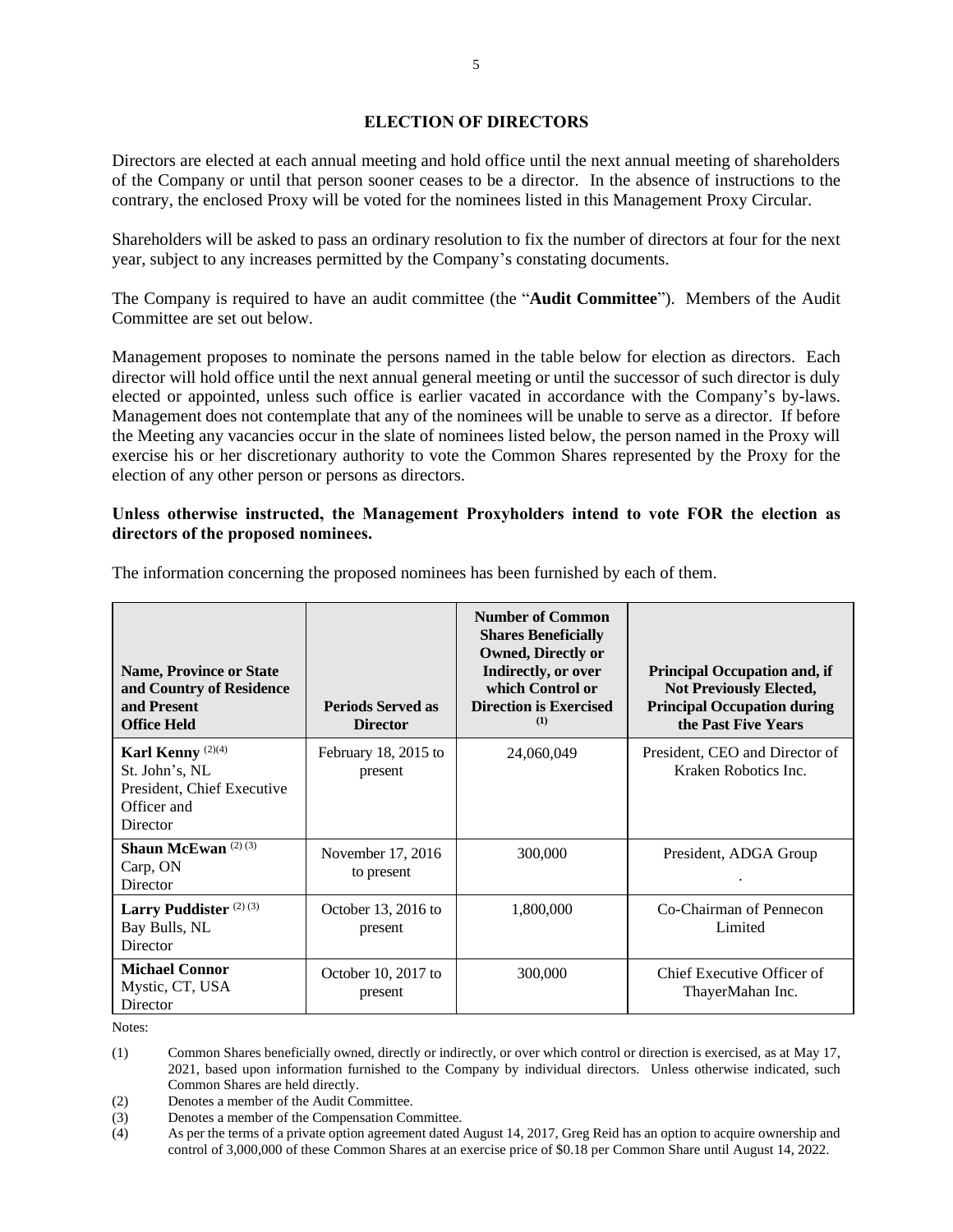(5) Consists Comprised of 1,500,000 Common Shares held by 8865973 Canada Limited, a company beneficially owned by Mr. Puddister and 300,000 Common Shares held by Mr. Puddister personally.

#### **Corporate Cease Trade Orders or Bankruptcies**

To the knowledge of the Company's management, no proposed director of the Company:

- (a) is, as at the date of the Management Proxy Circular, or has been within 10 years before the date of the Management Proxy Circular, a director, CEO, CFO of any company (including the Company) that:
	- (i) was subject to a cease trade or similar order or an order that denied such other issuer access to any exemption under securities legislation for more than thirty consecutive days, that was issued while the proposed director was acting in the capacity as director, CEO or CFO; or
	- (ii) was subject to a cease trade or similar order or an order that denied such other issuer access to any exemption under securities legislation for more than thirty consecutive days, that was issued after the proposed director ceased to be a director, CEO or CFO and which resulted from an event that occurred while that person was acting in the capacity as director, CEO or CFO; or
- (b) is, as at the date of this Management Proxy Circular, or has been within 10 years before the date of the Management Proxy Circular, a director or executive officer of any company (including the Company) that, while that person was acting in that capacity, or within a year of that person ceasing to act in that capacity, became bankrupt, made a proposal under any legislation relating to bankruptcy or insolvency or was subject to or instituted any proceedings, arrangement or compromise with creditors or had a receiver, receiver manager or trustee appointed to hold its assets; or
- (c) has, within the 10 years before the date of this Management Proxy Circular, become bankrupt, made a proposal under any legislation relating to bankruptcy or insolvency, or become subject to or instituted any proceedings, arrangement or compromise with creditors, or had a receiver, receiver manager or trustee appointed to hold the assets of the proposed director; or
- (d) has been subject to any penalties or sanctions imposed by a court relating to securities legislation or by a securities regulatory authority or has entered into a settlement agreement with a securities regulatory authority; or
- (e) has been subject to any other penalties or sanctions imposed by a court or regulatory body that would likely be considered important to a reasonable securityholder in deciding whether to vote for a proposed director.

### **EXECUTIVE COMPENSATION**

#### **Compensation discussion and analysis**

#### *Compensation, Philosophy and Analysis*

The primary objectives of the Company's executive compensation program is to attract, motivate and retain highly trained, experienced and committed executive officers who have the necessary skills, education, experience and personal qualities required to manage the Company's business for the benefit of its shareholders, and to align their success with that of the shareholders. The level of compensation paid to an executive is based on the executive's overall experience, responsibility and performance.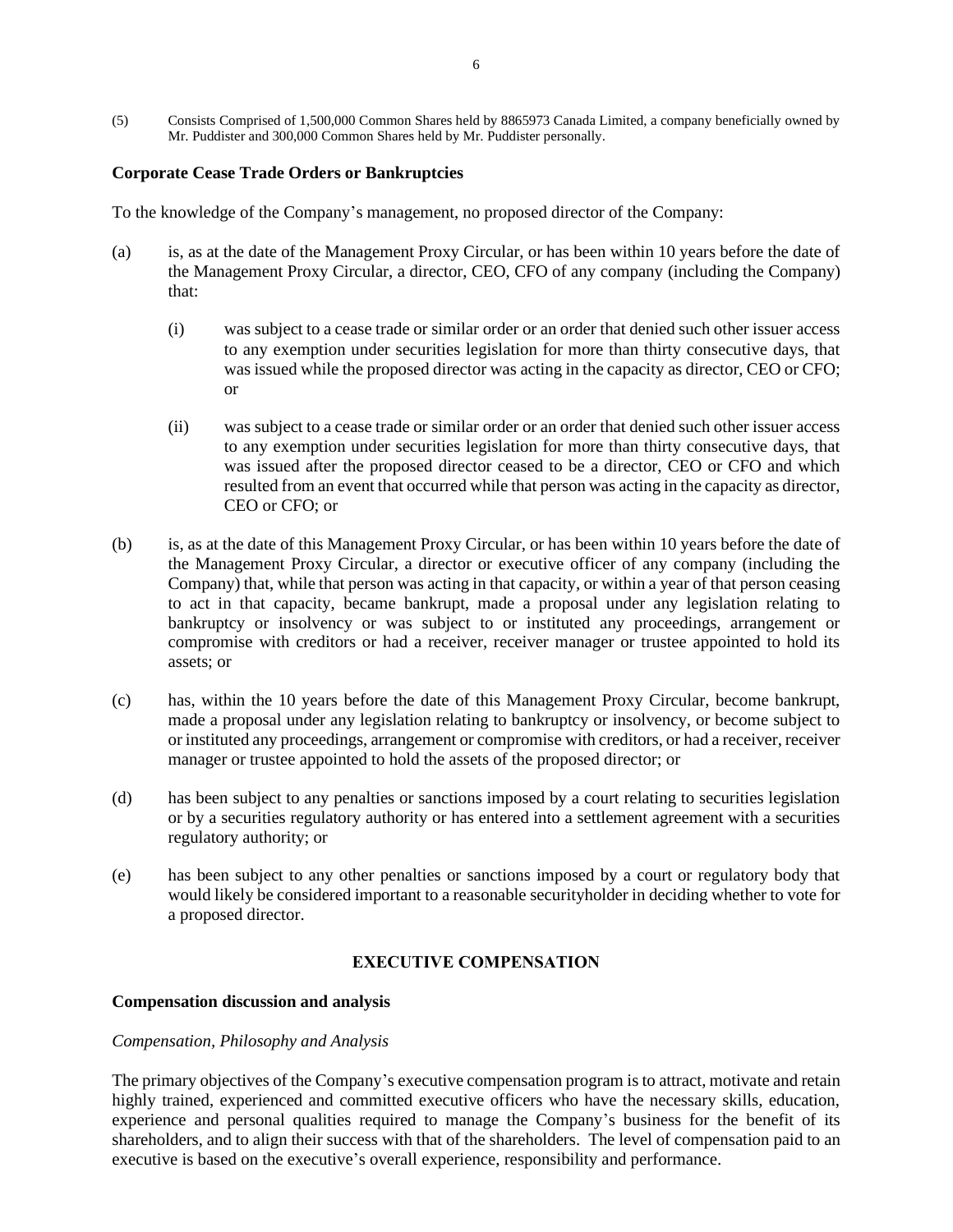The Company's executive compensation program is comprised of two elements: (i) the payment of cash where appropriate; and (ii) long-term incentive compensation in the form of incentive stock options ("**Options**") pursuant to the Stock Option Plan. As the Company is generating revenues, salaries will be paid to its executive officers as determined by the Company's board of directors (the "**Board**"). The Board will review both components in assessing the compensation of individual executive officers and the Company as a whole. Salary, which may be paid by way of consulting fees, is intended to provide current compensation, while Options are granted to encourage long-term commitment to the Company and to align the interests of those individuals with those of the Company's shareholders.

When determining executive compensation, the Board will review the compensation policies of companies engaged in similar businesses. Although the Company has not obtained any industry reports regarding compensation, at the appropriate time the Board will review publicly available information with respect to compensation paid to the executives of companies that are also engaged in businesses comparable to the Company.

The Board determines an appropriate amount of compensation for its executives, reflecting the need to provide incentive and compensation for the time and effort expended by the executives while taking into account the financial and other resources of the Company. The Board did not consider the implications of the risks associated with the Company's compensation practices; however, given the Company's size and nature of compensation provided to its executives in the last financial year, the Board does not view significant risk that would be likely to have a material adverse effect on the Company.

The duties and responsibilities of the Chief Executive Officer ("**CEO**"), Chief Financial Officer ("**CFO**") and Chief Operating Officer ("**COO**") are typical of those of a business entity of the Company's size in a similar business and include direct reporting responsibility to the Board, overseeing the activities of all other executive and management consultants, representing the Company, providing leadership and responsibility for achieving corporate goals and implementing corporate policies and initiatives.

The Company has a compensation committee which did not meet during the most recently completed financial year. The full Board dealt with compensation matters during the most recently completed financial year and to the extent the discussions were held about an executive officer, the executive officer recused himself from such deliberations. The Company anticipates that the compensation committee will assume responsibility for decisions regarding compensation matters in the upcoming financial year.

#### *Analysis of Elements*

The Company's Stock Option Plan is intended to attract, retain and motivate officers and directors of the Company in key positions, and to align the interests of those individuals with those of the Company's shareholders. The Stock Option Plan provides such individuals with an opportunity to acquire a proprietary interest in the Company's value growth through the exercise of Options.

The Company considers the granting of Options to be a significant component of executive compensation as it allows the Company to reward each Named Executive Officer's (as defined herein) efforts to increase value for shareholders without requiring the Company to use cash from its treasury. Options are generally awarded to directors, officers, consultants and employees at the commencement of their appointment or employment with the Company and periodically thereafter. During the year ended December 31, 2021, the Company granted 1.1 million Options, of which 1.0 million were awarded to one Company executives.

### *Risk Management*

Executive compensation is comprised of short-term compensation in the form of a base salary and longterm ownership through the Company's Stock Option Plan. This structure ensures that a significant portion of executive compensation (Options) is both long-term and "at risk" and, accordingly, is directly linked to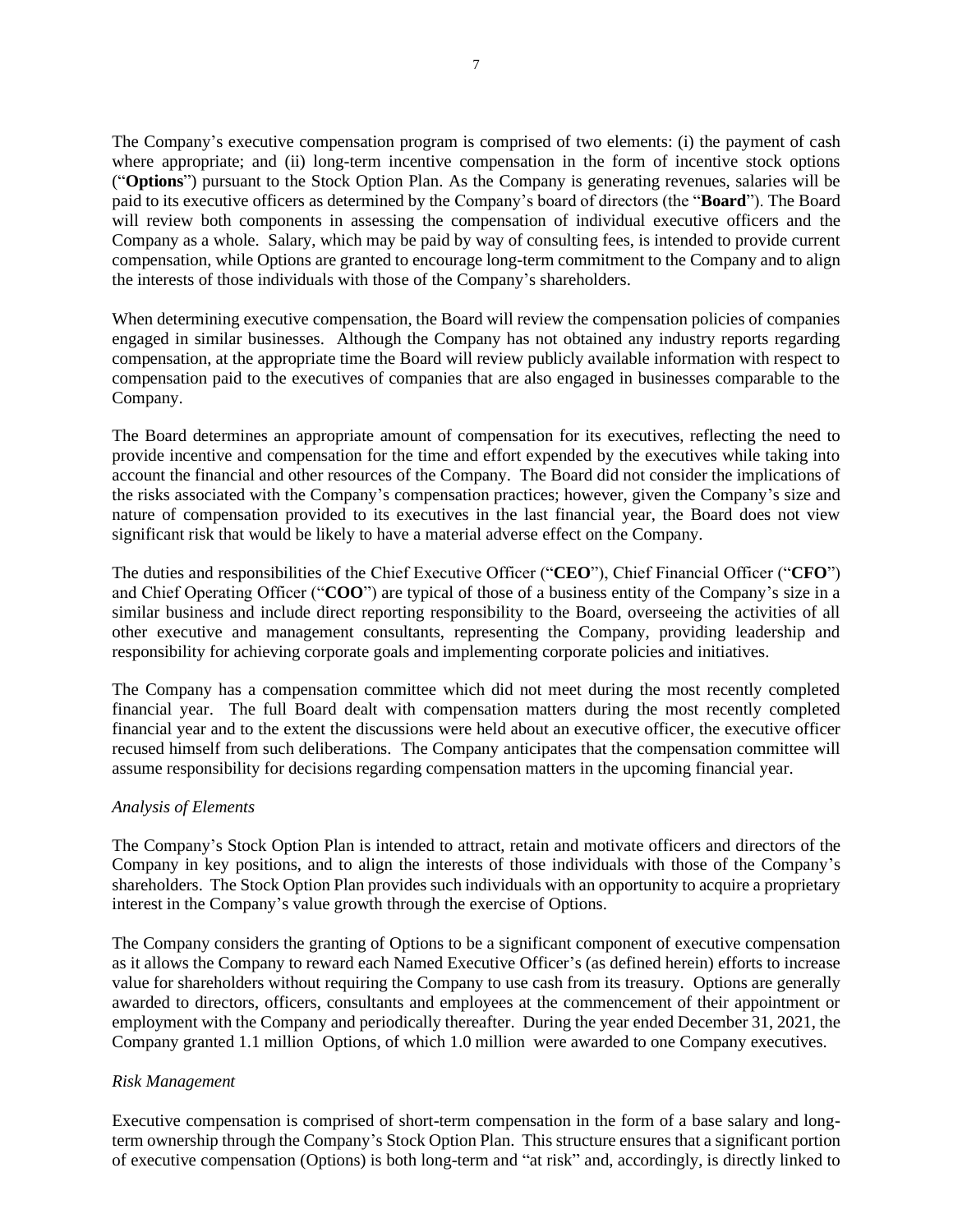the achievement of business results and the creation of long-term shareholder value. As the benefits of such compensation, if any, are not realized by officers until a significant period of time has passed, the ability of officers to take inappropriate or excessive risks that are beneficial to their short-term compensation at the expense of the Company and the shareholders is extremely limited. Furthermore, the short-term component of executive compensation (base salary) represents a relatively small part of the total compensation. As a result, it is unlikely an officer would take inappropriate or excessive risks at the expense of the Company or the shareholders that would be beneficial to their short-term compensation when their long-term compensation might be put at risk from their actions.

Risks, if any, may be identified and mitigated through Board meetings during which financial and other information of the Company are reviewed. No risks have been identified arising from the Company's compensation policies and practices that are reasonably likely to have a material adverse effect on the Company.

### *Hedging of Economic Risks in the Company's Securities*

The Company has not adopted a policy prohibiting directors or officers from purchasing financial instruments that are designed to hedge or offset a decrease in market value of the Company's securities granted as compensation or held, directly or indirectly, by directors or officers. However, the Company is not aware of any directors or officers having entered into this type of transaction.

### *Long Term Compensation and Option Based Awards*

The Company has no long-term incentive plans other than its Stock Option Plan which was last approved by shareholders at its annual general and special meeting on June 24, 2021. The Company's directors, officers, employees, and consultants are entitled to participate in the Stock Option Plan. The Stock Option Plan is designed to encourage Common Share ownership and entrepreneurship on the part of the senior management, directors, employees, and consultants. The Board determines the allocation and terms of any Option grants. When granting Options, the Board considers the amount of past Options which have been granted.

See "Particulars of Matters to be Acted Upon" for a description of the Stock Option Plan and the process the Company uses to grant options-based awards.

The Company's management is not permitted to purchase financial instruments, including, for greater certainty, prepaid variable forward contracts, equity swaps, collars, or units of exchange funds, which are designed to hedge or offset a decrease in market value of equity securities of the Company granted as compensation or held, directly or indirectly, by management.

### **Summary Compensation Table**

For the purposes of this Management Proxy Circular, a "**Named Executive Officer**" of the Company means each of the following individuals:

- (a) our CEO;
- (b) our CFO; and
- (c) each of our three most highly compensated executive officers, or the three most highly compensated individuals acting in a similar capacity, other than the CEO and CFO, at the end of the financial year ended December 31, 2022 whose total compensation was, individually, more than \$150,000, as determined in accordance with subsection 1.3(6) of Form 52-102F6, for that financial year.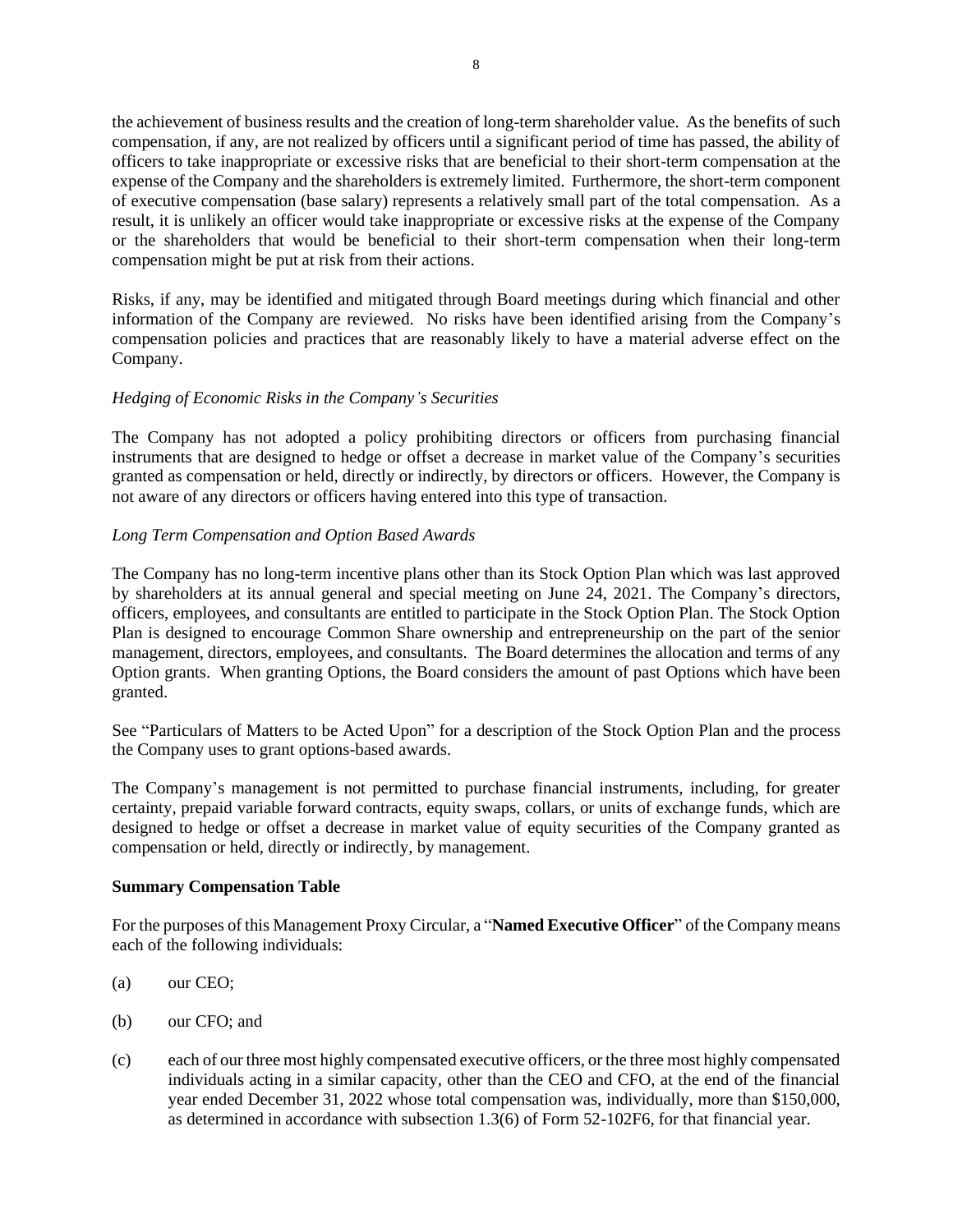We had five Named Executive Officers during our financial year ended December 31, 2021, being Karl Kenny, the Company's President and CEO, Joseph MacKay, CFO, Greg Reid, COO and Corporate Secretary, David Shea, Executive Vice President – Products and Moya Cahill – Executive Vice President – Services and CEO of PanGeo SubSea.

The table below sets out particulars of compensation paid to the Named Executive Officers for services to the Company during the three most recently completed financial years for which such information is available. For information regarding compensation related to earlier years, please see the Company's prospectus and previous Management Proxy Circulars available on SEDAR at [www.sedar.com.](http://www.sedar.com/)

|                                |      |                      |                                         |                                                         |                    | Non-equity<br>incentive plan<br>compensation (\$) |                                |                                               |                        |
|--------------------------------|------|----------------------|-----------------------------------------|---------------------------------------------------------|--------------------|---------------------------------------------------|--------------------------------|-----------------------------------------------|------------------------|
| Name and principal<br>position | Year | <b>Salary</b><br>\$) | Share-<br><b>based</b><br>awards<br>\$) | Option-<br><b>based</b><br>awards <sup>(7)</sup><br>\$) | incentive<br>plans | <b>Annual Long term</b><br>incentive<br>plans     | <b>Pension</b><br>value<br>\$) | All other<br>compensation compensation<br>\$) | <b>Total</b><br>$(\$)$ |
| Karl Kenny, (1)                | 2021 | \$350,000            | Nil                                     | \$30,873                                                | Nil                | Nil                                               | Nil                            | \$9,000                                       | \$389,873              |
| CEO & President                | 2020 | \$295,833            | Nil                                     | \$56,295                                                | Nil                | Nil                                               | Nil                            | \$159,000                                     | \$511,128              |
|                                | 2019 | \$235,109            | Nil                                     | \$74,478                                                | Nil                | Nil                                               | Nil                            | \$59,000                                      | \$368,587              |
| Greg Reid, $(2)$               | 2021 | \$250,000            | Nil                                     | \$4,833                                                 | Nil                | Nil                                               | Nil                            | \$7,200                                       | \$262,033              |
| COO & Corporate                | 2020 | \$220,192            | Nil                                     | Nil                                                     | Nil                | Nil                                               | Nil                            | \$107,200                                     | \$327,392              |
| Secretary                      | 2019 | \$184,133            | Nil                                     | \$43,954                                                | Nil                | Nil                                               | Nil                            | \$57,200                                      | \$285,287              |
| Joseph MacKay,                 | 2021 | \$225,000            | Nil                                     | \$34,721                                                | Nil                | Nil                                               | Nil                            | Nil                                           | \$259,721              |
| CFO <sup>(3)</sup>             | 2020 | \$195,208            | Nil                                     | Nil                                                     | Nil                | Nil                                               | Nil                            | \$90,000                                      | \$285,208              |
|                                | 2019 | \$78,571             | Nil                                     | \$171,208                                               | Nil                | Nil                                               | Nil                            | \$20,000                                      | \$269,779              |
| David Shea,                    | 2021 | \$220,000            | Nil                                     | \$4,833                                                 | Nil                | Nil                                               | Nil                            | Nil                                           | \$224,833              |
| <b>Executive Vice</b>          | 2020 | \$190,208            | Nil                                     | Nil                                                     | Nil                | Nil                                               | Nil                            | \$130,000                                     | \$320,208              |
| President - Products<br>(4)    | 2019 | \$156,933            | Nil                                     | \$54,083                                                | Nil                | Nil                                               | Nil                            | Nil                                           | \$211,016              |
| Moya Cahill-                   | 2021 | \$139,583            | Nil                                     | \$142,061                                               | Nil                | Nil                                               | Nil                            | \$103,000                                     | \$384,644              |
| <b>Executive Vice</b>          | 2020 | Nil                  | Nil                                     | Nil                                                     | Nil                | Nil                                               | Nil                            | Nil                                           | Nil                    |
| President – Services<br>(5)    | 2019 | Nil                  | Nil                                     | Nil                                                     | Nil                | Nil                                               | Nil                            | Nil                                           | Nil                    |

*Summary Compensation Table*

**Notes:**

(1) Mr. Kenny was paid a salary of \$200,000 effective April 1, 2018, \$250,000 effective July 15, 2019 and \$350,000 effective July 13, 2020. Mr. Kenny's salary relates to his role as CEO and not as a Director. During the year Mr. Kenny was paid a car allowance of \$9,000.

(2) Mr. Reid's salary was increased to \$170,000 effective April 1, 2018, \$185,000 effective July 15, 2019 and \$250,000 effective July13, 2020. During the year Mr. Reid was paid a car allowance of \$7,200.

(3) Mr. MacKay's employment started July 15, 2019 at an annual salary of \$170,000 and \$225,000 effective July 13, 2020. Mr. MacKay was granted 1,000,000 Options under his employment contract.

(4) Mr. Shea was appointed Senior Vice President from Vice President of Engineering on July 15, 2019 at an annual salary of \$165,000 and \$220,000 effective July 13, 2020.

(5) Ms. Cahill joined the Company on July 30, 2021 as Executive Vice President – Services. Ms. Cahill's employment contract sets her salary at \$335,000, an RRSP contribution of greater of \$25,000, or the maximum percentage of allowable annual contribution, a car allowance of \$600 per month and the granting of 1,000,000 Options. Ms. Cahill's contract also includes a guaranteed bonus of \$250,000 over the first 24 months of her contract.

(6) The Company used the Black-Scholes pricing model as the methodology to calculate the grant date fair value, and relied on the following the key assumptions and estimates for each calculation under the following assumptions: (i) risk free interest rate of 0.54% to 1.22% (ii) expected dividend yield of 0%; (iii) expected volatility of 61.2% to 66.6%; and (iv)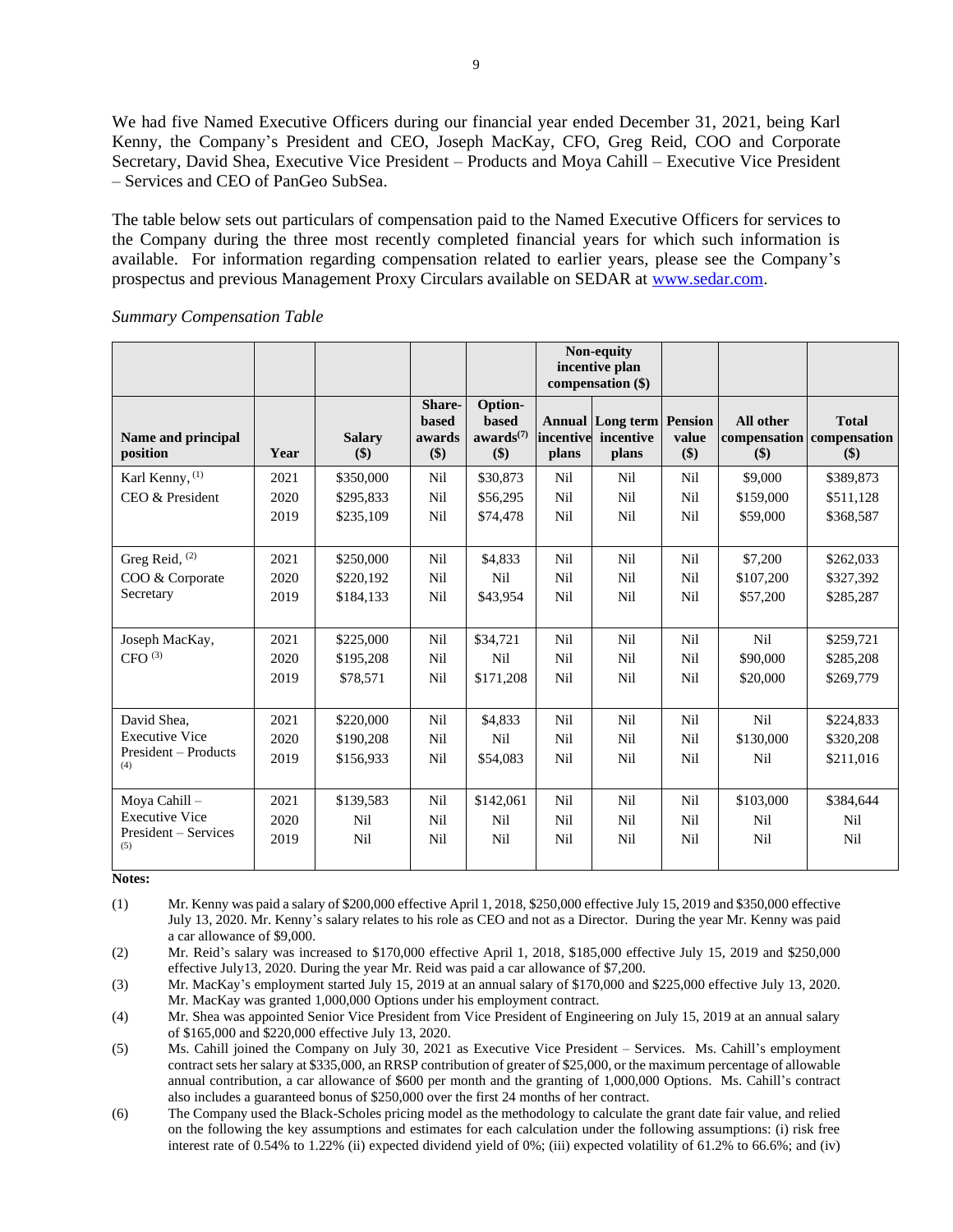an expected term of 4.07 years. The Black-Scholes pricing model was used to estimate the fair value as it is the most accepted methodology.

#### **Incentive Plan Awards**

#### Outstanding share-based awards and option based awards

The following table sets out, for the Company's Named Executive Officers, the awards outstanding at December 31, 2021.

|                                                             |                                                                                                  |                                           | <b>Option-Based Awards</b>          |                                                                                                 | <b>Share-Based Awards</b>                                                                                        |                                                                                                                                |                                                                                                                        |
|-------------------------------------------------------------|--------------------------------------------------------------------------------------------------|-------------------------------------------|-------------------------------------|-------------------------------------------------------------------------------------------------|------------------------------------------------------------------------------------------------------------------|--------------------------------------------------------------------------------------------------------------------------------|------------------------------------------------------------------------------------------------------------------------|
| <b>Name</b>                                                 | Number of<br><b>Securities</b><br><b>Underlying</b><br>Unexercised<br><b>Options</b><br>$^{(#)}$ | Option<br><b>Exercise</b><br>Price<br>\$) | Option<br><b>Expiration</b><br>Date | Value of<br><b>Unexercised</b><br><b>In-the-Money</b><br><b>Options</b><br>$(3)$ <sup>(1)</sup> | Number of<br><b>Common</b><br><b>Shares</b> or<br><b>Units of</b><br><b>Common</b><br>have not<br>vested<br>(# ) | <b>Market</b> or<br>payout value<br>of Share-<br><b>Based</b><br><b>Shares that   Awards that</b><br>have not<br>vested<br>\$) | <b>Market or</b><br>payout value<br>of vested<br><b>Share-Based</b><br>Awards not<br>paid out or<br>distributed<br>\$) |
| Karl Kenny                                                  | 300,000                                                                                          | \$0.63                                    | July 14, 2022                       | Nil                                                                                             | N/A                                                                                                              | N/A                                                                                                                            | N/A                                                                                                                    |
| <b>CEO</b> and President                                    | 300,000                                                                                          | \$0.57                                    | July 14, 2023                       | Nil                                                                                             | N/A                                                                                                              | N/A                                                                                                                            | N/A                                                                                                                    |
| Greg Reid<br>COO & Corporate Secretary                      | 200,000                                                                                          | \$0.53                                    | Sept 9, 2022                        | Nil                                                                                             | N/A                                                                                                              | N/A                                                                                                                            | N/A                                                                                                                    |
| Joseph MacKay<br><b>CFO</b>                                 | 1,000,000                                                                                        | \$0.63                                    | July 15, 2024                       | Nil                                                                                             | N/A                                                                                                              | N/A                                                                                                                            | N/A                                                                                                                    |
| David Shea<br><b>Executive Vice-President -</b><br>Products | 200,000                                                                                          | \$0.53                                    | Sept 9, 2022                        | Nil                                                                                             | N/A                                                                                                              | N/A                                                                                                                            | N/A                                                                                                                    |
| Moya Cahill – Executive<br>Vice-President – Services        | 1,000,000                                                                                        | \$0.50                                    | July 30, 2026                       | N/A                                                                                             | N/A                                                                                                              | N/A                                                                                                                            | N/A                                                                                                                    |

Note:

(1) This amount is calculated as the difference between the market value of securities underlying the Options on December 31, 2021, being the last trading day of the Common Shares for the financial year ended December 31, 2021 and the exercise price of the Options. The closing market price per Common Share on December 31, 2021 was \$0.375.

Incentive Plan Awards – value vested or earned during the year

The following table sets outs, for the Company's Named Executive Officers, the value of all incentive plan awards issued during the financial year ended December 31, 2021.

| <b>Name</b>                                | <b>Option-Based Awards</b><br>- Value vested<br>during the year<br>$($ \$) $^{(1)}$ | <b>Share-Based Awards</b><br>- Value vested<br>during the year<br>$(\$)$ | <b>Non-Equity Incentive</b><br><b>Plan Compensation -</b><br>Value earned<br>during the year<br>$(\$)$ |
|--------------------------------------------|-------------------------------------------------------------------------------------|--------------------------------------------------------------------------|--------------------------------------------------------------------------------------------------------|
| Karl Kenny                                 | \$30,873                                                                            | N/A                                                                      | N/A                                                                                                    |
| CEO and President                          |                                                                                     |                                                                          |                                                                                                        |
| Greg Reid                                  | \$4,833                                                                             | N/A                                                                      | N/A                                                                                                    |
| COO & Corporate Secretary                  |                                                                                     |                                                                          |                                                                                                        |
| Joseph MacKay                              | \$34,721                                                                            | N/A                                                                      | N/A                                                                                                    |
| <b>CFO</b>                                 |                                                                                     |                                                                          |                                                                                                        |
| David Shea                                 | \$4,833                                                                             | N/A                                                                      | N/A                                                                                                    |
| <b>Executive Vice-President - Products</b> |                                                                                     |                                                                          |                                                                                                        |
| Moya Cahill – Executive Vice-President –   | \$142,061                                                                           | N/A                                                                      | N/A                                                                                                    |
| Services                                   |                                                                                     |                                                                          |                                                                                                        |

Note:

(1) The Company granted Options which vest over a period of three years. The fair value of those Options that vested during 2021 was calculated using the Black-Scholes pricing model under the following assumptions: (i) risk free interest rate of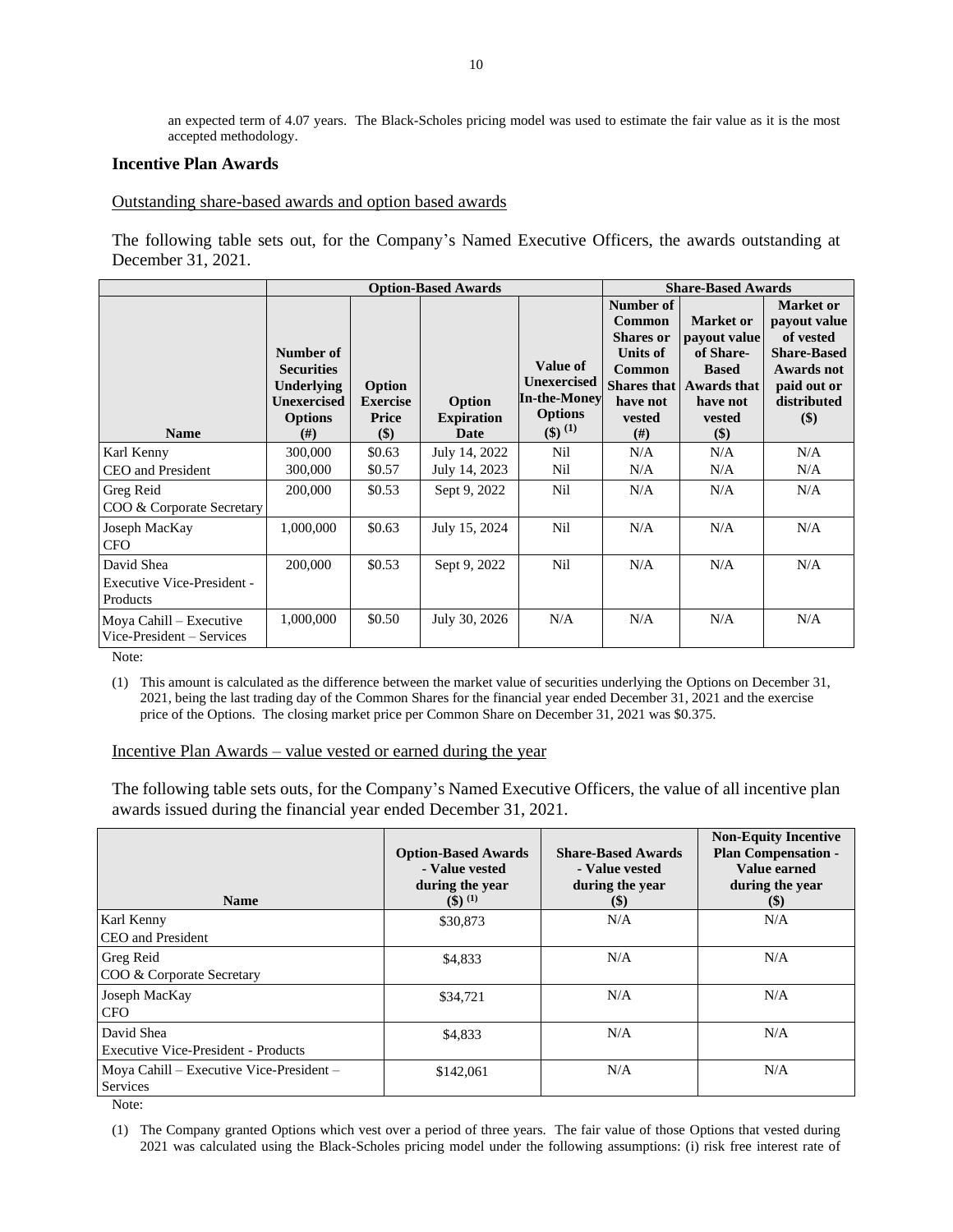0.54% to 1.22% (ii) expected dividend yield of 0%; (iii) expected volatility of 61.2% to 66.6%; and (iv) an expected term of 4.07 years. The Black-Scholes pricing model was used to estimate the fair value as it is the most accepted methodology.

### **Pension Plan Benefits**

The Company does not have in place any deferred compensation plan or pension plan that provides for payments or benefits at, following or in connection with retirement.

#### **Termination and Change of Control Benefits**

#### Kraken Executive Employment Agreements

The Company has entered into executive employment agreements with each of its CEO, CFO and COO on July 15, 2019 (collectively, the "**Executive Employment Agreements**"), which contain substantially the same terms (except with respect to base salary and incentive eligibility) as set out below.

The Executive Employment Agreements have no fixed term and provide for an annual base salary, subject to annual review and increases at the discretion of the Board (see "Summary Compensation Table" for the salary for fiscal 2021 for each of Messrs. Kenny, Reid and MacKay). The Executive Employment Agreements also provide for short- and long-term incentive plan compensation conditioned upon the respective executive officer's active employment with the Company on December 31<sup>st</sup> of the year for which such bonus amount may be payable or equity compensation may be granted. For Messrs. Kenny and Reid, the annual short-term incentive plan bonus is valued at an amount equal to between nil and 30% of the thencurrent base salary; for Mr. MacKay, the annual short-term incentive plan bonus is valued at an amount equal to between nil and 25% of the then-current base salary. For Messrs. Kenny and Reid, the annual long-term incentive award in any year of employment is valued at an amount equal to between nil and 70% of the then-current base salary; for Mr. MacKay, the annual long-term incentive award in any year of employment is valued at an amount equal to between nil and 50% of the then-current base salary.

In the event of termination of employment by the Company without cause, the Company will pay to the applicable executive officer (i) any unpaid base salary, and any expenses properly incurred by such executive officer in accordance with the applicable Executive Employment Agreement and which the executive officer is owed at the time of termination (the "**Accrued Salary and Expense Payment**"); and (ii) the greater of (A) the executive officer's entitlements under the Newfoundland and Labrador Labour Standards Act ("**LSA**") upon termination, including, without limitation, notice, severance (if applicable), vacation accrual and benefit continuation; or (B) one year of base salary at the executive officer's then rate (the "**Termination Payment**"). The executive officer's benefits in place prior to the termination date and vacation accrual shall continue throughout the applicable statutory notice period as established by the LSA.

Further, in the event of termination of employment by the Company without cause within 12 months immediately following the occurrence of a Change of Control (as defined below), in addition to the amounts noted above, the Company shall be liable to the executive officer for an amount equal to 1.5 times the executive officer's base salary in effect at the time such notice of termination is given. For greater certainty, where the executive officer is entitled to payment due to termination following a Change of Control (as defined below), the payment required by this paragraph will be in addition to the Accrued Salary and Expense Payment but in lieu of and not in addition to the Termination Payment.

The Executive Employment Agreements also include (i) non-solicitation and non-competition covenants in favour of the Company for 12 months following termination of the executive officer's employment with the Company; and (ii) non-disclosure covenants requiring the executive officer to maintain the confidentiality of the Company's confidential information and prohibiting its use other than on behalf of and for the benefit of the Company, both during employment and for an indefinite period thereafter.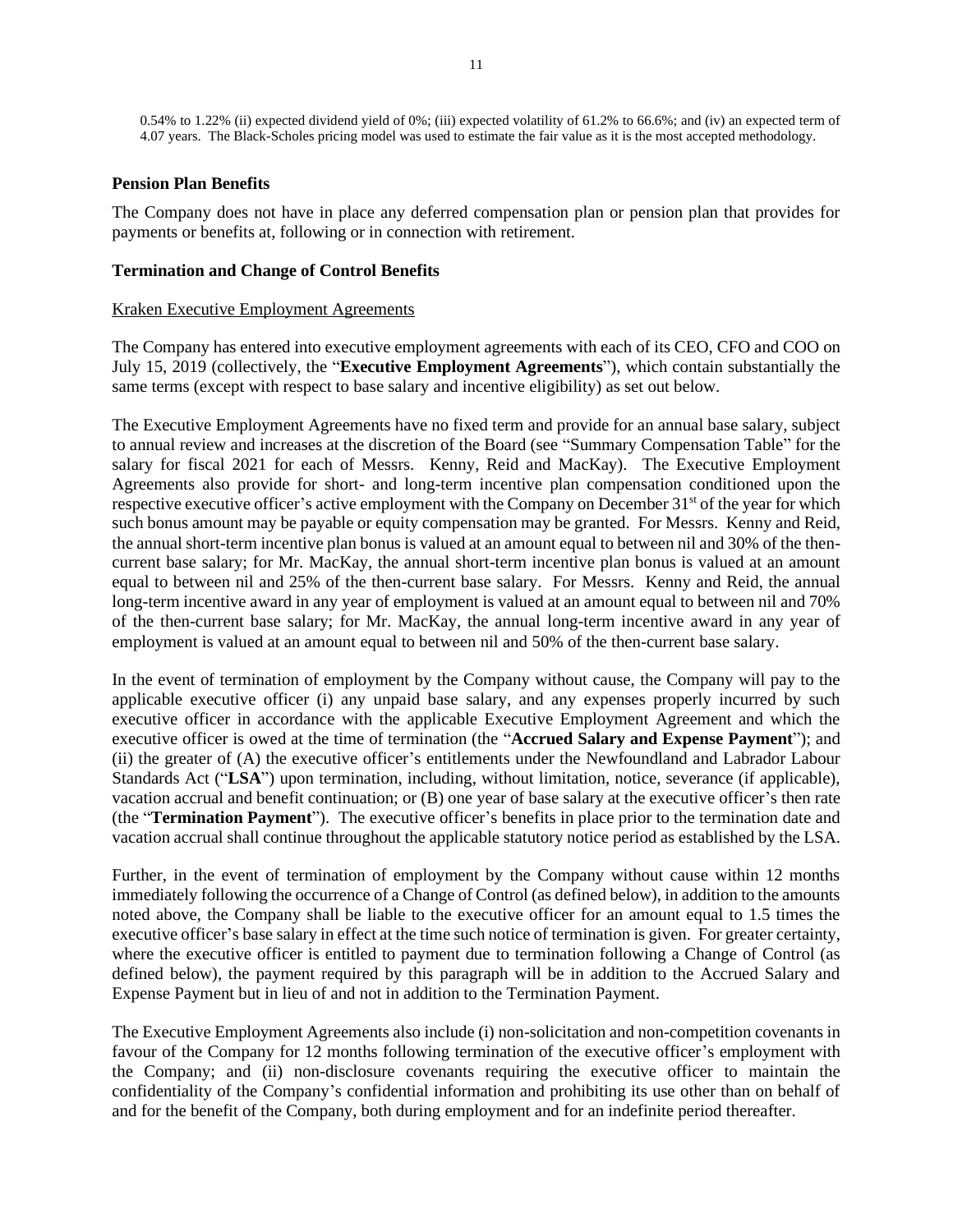#### PanGeo Subsea Employment Agreements

The Company's wholly owned subsidiary, PanGeo Subsea Inc. ("**PanGeo**"), has entered an executive employment agreement with Moya Cahill (collectively, the "**Cahill Employment Agreement**") as set out below.

The Cahill Employment Agreement has no fixed term and provides for an annual base salary, subject to annual review and increases at the discretion of the Board (see "Summary Compensation Table" for the salary for fiscal 2021 for Ms. Cahill). The Cahill Employment Agreement also provides for short- and long-term incentive plan compensation conditioned upon the respective executive officer's active employment with the Company on December  $31<sup>st</sup>$  of the year for which such bonus amount may be payable or equity compensation may be granted. For Ms. Cahill, the annual short-term incentive plan bonus is valued at an amount equal to between nil and 100% of the then-current base salary. Ms. Cahill has a guarantee bonus in the amount of \$250,000 payable over 24 months of employing following the Company's acquisition of PanGeo. Ms. Cahill is also entitled to be paid the greater of: the sum of \$25,000, or the maximum percentage of allowance annual contribution to her registered retirement savings plan account.

In the event of termination of employment by the PanGeo without cause, PanGeo will pay Ms. Cahill (i) her Accrued Salary and Expense Payment; and (ii) the greater of (A) Ms. Cahill's entitlements under the LSA upon termination, including, without limitation, notice, severance (if applicable), vacation accrual and benefit continuation; or (B) eighteen month of base salary at Ms. Cahill's then rate (the "**Cahill Termination Payment**"). Ms. Cahill's benefits in place prior to the termination date and vacation accrual shall continue throughout the applicable statutory notice period as established by the LSA.

Further, in the event of termination of employment by the PanGeo without cause within 12 months immediately following the occurrence of a Change of Control (as defined below), in addition to the amounts noted above, PanGeo shall be liable to the executive officer for an amount equal to 1.5 times the executive officer's base salary in effect at the time such notice of termination is given. For greater certainty, where the Ms. Cahill is entitled to payment due to termination following a Change of Control (as defined below), the payment required by this paragraph will be in addition to the Accrued Salary and Expense Payment but in lieu of and not in addition to the Cahill Termination Payment.

The Cahil Employment Agreement also includes (i) non-solicitation and non-competition covenants in favour of PanGeo for 12 months following termination of Ms. Cahil's employment with PanGeo; and (ii) non-disclosure covenants requiring Ms. Cahill to maintain the confidentiality of PanGeo's confidential information and prohibiting its use other than on behalf of and for the benefit of PanGeo, both during employment and for an indefinite period thereafter.

# *Change of Control Payment Chart*

For purposes of the Executive Employment Agreements and the Cahill Employment Agreement, "Change of Control" shall mean the occurrence of one of the following:

(1) the issuance, acquisition or continuing ownership of the voting shares of the Company (or any subsidiaries thereof) as a result of which a person or group of persons (other than the executive officer and any person related to the executive officer) acting jointly or in concert (as defined in the *Securities Act* (Ontario)) or persons associated or affiliated within the meaning of the *Canada Business Corporations Act* with any such person or group of persons (other than the executive officer and any person related to the executive officer) acting jointly or in concert (as defined in the *Securities Act* (Ontario)), beneficially own voting shares of the Company (or any subsidiaries thereof) that would entitle the holders thereof to cast more than 50% of the votes attaching to all shares in the capital of the Company (or any subsidiaries thereof) that may be cast to elect directors of the Company (or any subsidiaries thereof); or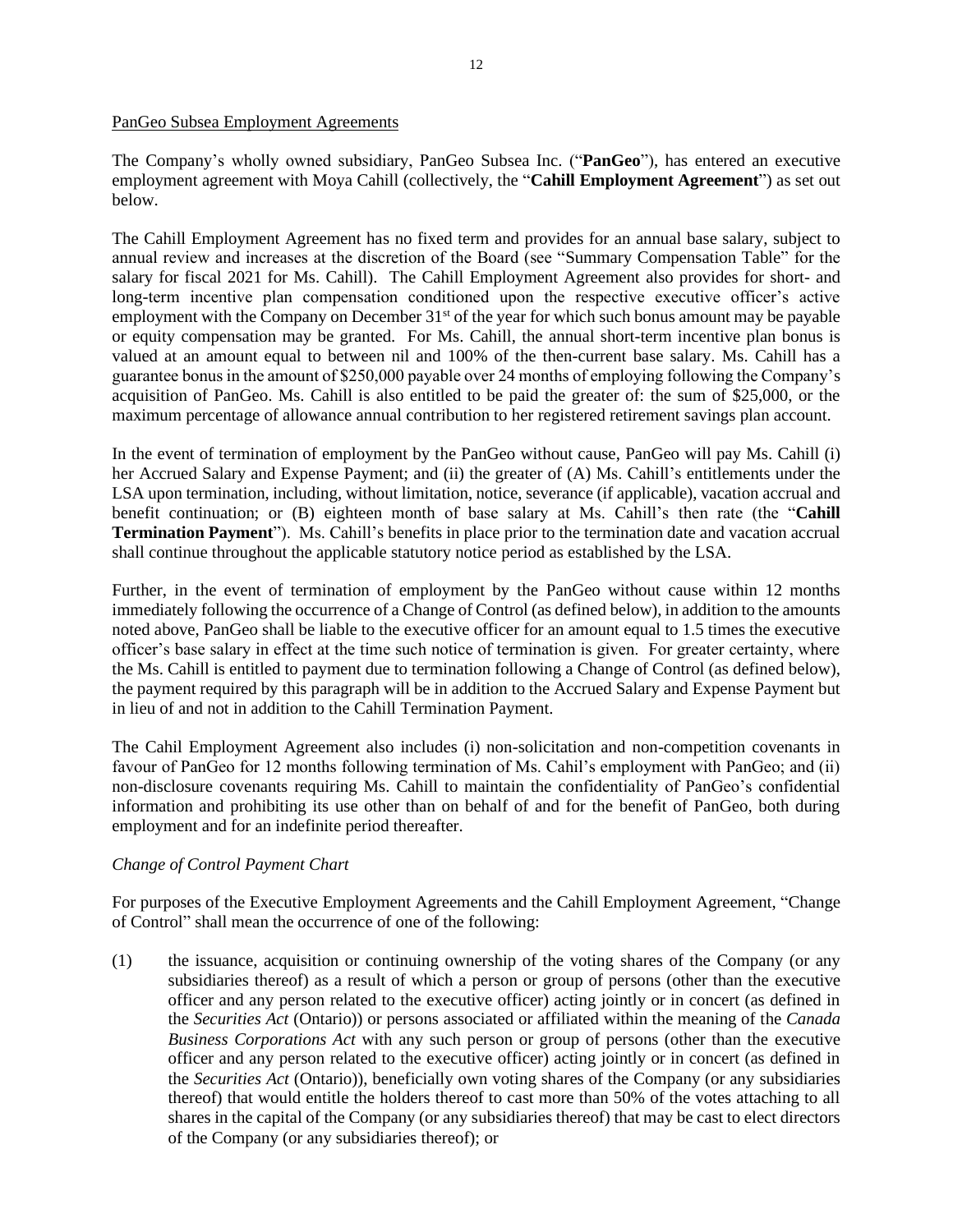- (2) the exercise of the voting power of all or any of such voting shares (other than those owned or controlled by the executive officer and any person related to the executive officer) so as to cause or result in the election of less than a majority of the nominees of the management of the Company to the Board at any shareholders meeting at which an election of directors takes place after the occurrence of the event contemplated in paragraph (a) above; or
- (3) the sale, lease or transfer of at least 50% of the Company's assets to any other person or persons other than to an affiliate that assumes all of the obligations of the Company in respect of the executive officer including the assumption of this Agreement; or
- (4) the entering into of a merger, amalgamation, arrangement or other reorganization by the Company (or any subsidiaries thereof) with another unrelated corporation resulting in a person or group of persons (other than the executive officer and any person related to the executive officer) acting jointly or in concert (as defined in the *Securities Act* (Ontario)) or persons associated or affiliated within the meaning of the *Canada Business Corporations Act* with any such person or group of persons (other than the executive officer and any person related to the executive officer) acting jointly or in concert (as defined in the *Securities Act* (Ontario)), beneficially owning voting shares of the Company (or any subsidiaries thereof) that would entitle the holders thereof to cast more than 50% of the votes attaching to all shares in the capital of the Company (or any subsidiaries thereof) that may be cast to elect directors of the Company (or any subsidiaries thereof).

The estimated payments that would have been made to Named Executive Officers pursuant to the Executive Employment Agreements in the event of termination without cause or after a Change of Control are detailed below:

| <b>Executive Officer</b> | <b>Termination Without Cause</b> | <b>Termination on a Change of Control</b> |
|--------------------------|----------------------------------|-------------------------------------------|
| Karl Kenny               | \$350,000                        | \$525,000                                 |
| Greg Reid                | \$250,000                        | \$375,000                                 |
| Joseph MacKay            | \$225,000                        | \$337,500                                 |
| Moya Cahill              | \$502,500                        | \$502,500                                 |

### **Compensation of Directors**

As at the financial year ended December 31, 2021, the Company had four directors, one of whom was also a Named Executive Officer. For a description of the compensation paid to the Named Executive Officer of the Company who also act as a director, see "Summary Compensation Table".

The following table sets forth all amounts of compensation provided to the Directors, who are each not also a Named Executive Officer, for the Company's financial year end dated December 31, 2021:

| <b>Director</b><br><b>Name</b> | <b>Fees Earned</b><br>$\left( \text{\$}\right)$ | <b>Share-</b><br><b>Based</b><br>Awards<br>\$) | Option-<br><b>Based</b><br>Awards<br>$($ \$) $^{(1)}$ | <b>Non-Equity</b><br><b>Incentive Plan</b><br><b>Compensation</b><br>$(\$)$ | <b>Pension</b><br><b>Value</b><br>$(\$)$ | <b>All Other</b><br><b>Compensation</b><br>(S) | <b>Total</b><br>$(\$)$ |
|--------------------------------|-------------------------------------------------|------------------------------------------------|-------------------------------------------------------|-----------------------------------------------------------------------------|------------------------------------------|------------------------------------------------|------------------------|
| Michael Connor                 | Nil                                             | Nil                                            | \$30,873                                              | Nil                                                                         | Nil                                      | Nil                                            | \$30,873               |
| Larry Puddister                | Nil                                             | Nil                                            | \$30,873                                              | Nil                                                                         | Nil                                      | Nil                                            | \$30,873               |
| Shaun McEwan                   | Nil                                             | Nil                                            | \$30,873                                              | Nil                                                                         | Nil                                      | Nil                                            | \$30,873               |
| Cathy Bennett <sup>(2)</sup>   |                                                 |                                                |                                                       |                                                                             |                                          |                                                |                        |

Note:

(1) The Company used the Black-Scholes pricing model as the methodology to calculate the grant date fair value, and relied on the following the key assumptions and estimates for each calculation under the following assumptions: (i) risk free interest rate of 0.54% to 1.22% (ii) expected dividend yield of 0%; (iii) expected volatility of 61.2% to 66.61%; and (iv) an expected term of 4.07years. The Black-Scholes pricing model was used to estimate the fair value as it is the most accepted methodology.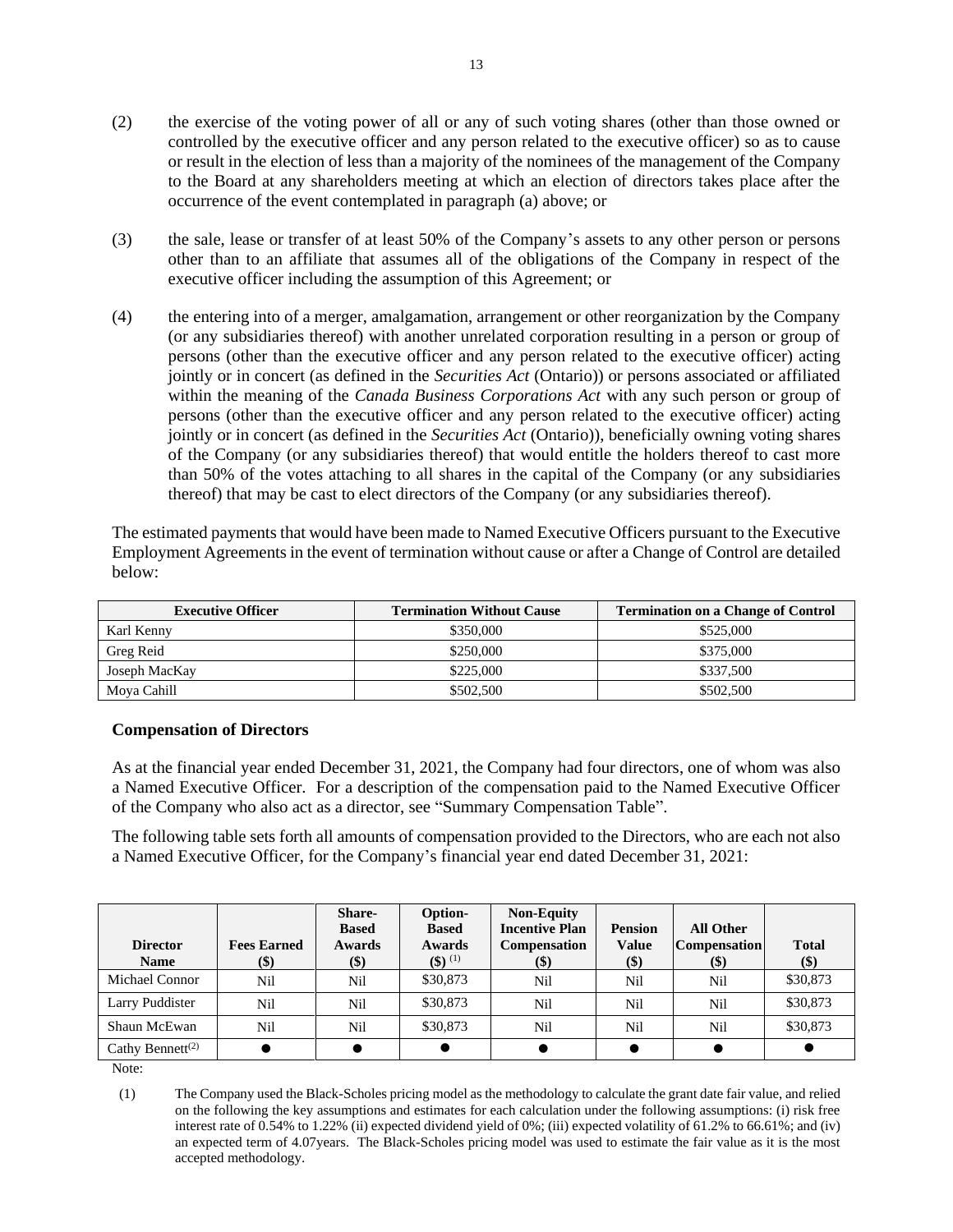(2) Effective February 23, 2022, Ms. Bennett ceased to be a member of the Board.

Due to our size and our early-stage of development, we do not pay retainers or meeting fees to our nonexecutive directors. Accordingly, we only compensate directors through Option grants.

#### **Incentive Plan Awards**

#### Outstanding share-based awards and option-based awards

The following table discloses the particulars for each director, other than the Company's Named Executive Officers, for awards outstanding at the end of the financial year ended December 31, 2021:

|                              | <b>Option-Based Awards</b>                                                                   |                                               |                                     |                                                                                              | <b>Share-Based Awards</b>                                                                                 |                                                                                                |                                                                                                                                  |
|------------------------------|----------------------------------------------------------------------------------------------|-----------------------------------------------|-------------------------------------|----------------------------------------------------------------------------------------------|-----------------------------------------------------------------------------------------------------------|------------------------------------------------------------------------------------------------|----------------------------------------------------------------------------------------------------------------------------------|
| <b>Director Name</b>         | Number of<br><b>Securities</b><br>Underlying<br><b>Unexercised</b><br><b>Options</b><br>(# ) | Option<br><b>Exercise</b><br>Price<br>$($ \$) | Option<br><b>Expiration</b><br>Date | Value of<br><b>Unexercised</b><br>In-the-<br>Money<br><b>Options</b><br>$(3)$ <sup>(1)</sup> | Number of<br><b>Common Shares</b><br>or Units of<br><b>Common Shares</b><br>that have not<br>vested<br>#) | Market or<br>payout value of<br><b>Share-Based</b><br>Awards that<br>have not vested<br>$(\$)$ | <b>Market or</b><br>payout value<br>of vested<br><b>Share-Based</b><br><b>Awards</b> not<br>paid out or<br>distributed<br>$(\$)$ |
| Michael Connor               | 300,000                                                                                      | \$0.63                                        | July 14, 2022                       | Nil                                                                                          | N/A                                                                                                       | N/A                                                                                            | N/A                                                                                                                              |
|                              | 300,000                                                                                      | \$0.57                                        | July 14, 2023                       | Nil                                                                                          | N/A                                                                                                       | N/A                                                                                            | N/A                                                                                                                              |
| Shaun McEwan                 | 300,000                                                                                      | \$0.63                                        | July 14, 2022                       | Nil                                                                                          | N/A                                                                                                       | N/A                                                                                            | N/A                                                                                                                              |
|                              | 300,000                                                                                      | \$0.57                                        | July 14, 2023                       | Nil                                                                                          | N/A                                                                                                       | N/A                                                                                            | N/A                                                                                                                              |
| Larry Puddister              | 300,000                                                                                      | \$0.63                                        | July 14, 2022                       | Nil                                                                                          | N/A                                                                                                       | N/A                                                                                            | N/A                                                                                                                              |
|                              | 300,000                                                                                      | \$0.57                                        | July 14, 2023                       | Nil                                                                                          | N/A                                                                                                       | N/A                                                                                            | N/A                                                                                                                              |
| Cathy Bennett <sup>(2)</sup> |                                                                                              | O                                             |                                     |                                                                                              |                                                                                                           |                                                                                                |                                                                                                                                  |

Note:

(1) This amount is calculated as the difference between the market value of securities underlying the Options on December 31, 2021, being the last trading day of the Common Shares for the financial year ended December 31, 2021 and the exercise price of the Options. The closing market price per Common Share on December 31, 2021 was \$0.375.

(2) Effective February 23, 2022, Ms. Bennett ceased to be a member of the Board.

#### Incentive Plan Awards – value vested or earned during the year

The following table sets forth the value of option-based awards and share-based awards which vested or were earned during the financial year ended December 31, 2021 for each director who was not also a Named Executive Officer.

| <b>Name</b>                  | <b>Option-Based Awards</b><br>- Value vested<br>during the year<br>$($ \$) $^{(1)}$ | <b>Share-Based Awards</b><br>- Value vested<br>during the year<br>\$) | <b>Non-Equity Incentive</b><br><b>Plan Compensation -</b><br>Value earned<br>during the year<br><b>(\$)</b> |
|------------------------------|-------------------------------------------------------------------------------------|-----------------------------------------------------------------------|-------------------------------------------------------------------------------------------------------------|
| Michael Connor               | N/A                                                                                 | N/A                                                                   | N/A                                                                                                         |
| Shaun McEwan                 | N/A                                                                                 | N/A                                                                   | N/A                                                                                                         |
| <b>Larry Puddister</b>       | N/A                                                                                 | N/A                                                                   | N/A                                                                                                         |
| Cathy Bennett <sup>(2)</sup> | Вe                                                                                  |                                                                       |                                                                                                             |

#### **Notes**:

<sup>(1)</sup> The Company granted Options which vest over a period of three years. The fair value of those Options that vested during 2020 was calculated using the Black-Scholes pricing model under the following assumptions: (i) risk free interest rate of 0.22% to 0.29% (ii) expected dividend yield of 0%; (iii) expected volatility of 66.7% to 116.5%; and (iv) an expected term of three years. The Black-Scholes pricing model was used to estimate the fair value as it is the most accepted methodology.

<sup>(2)</sup> Effective February 23, 2022, Ms. Bennett ceased to be a member of the Board.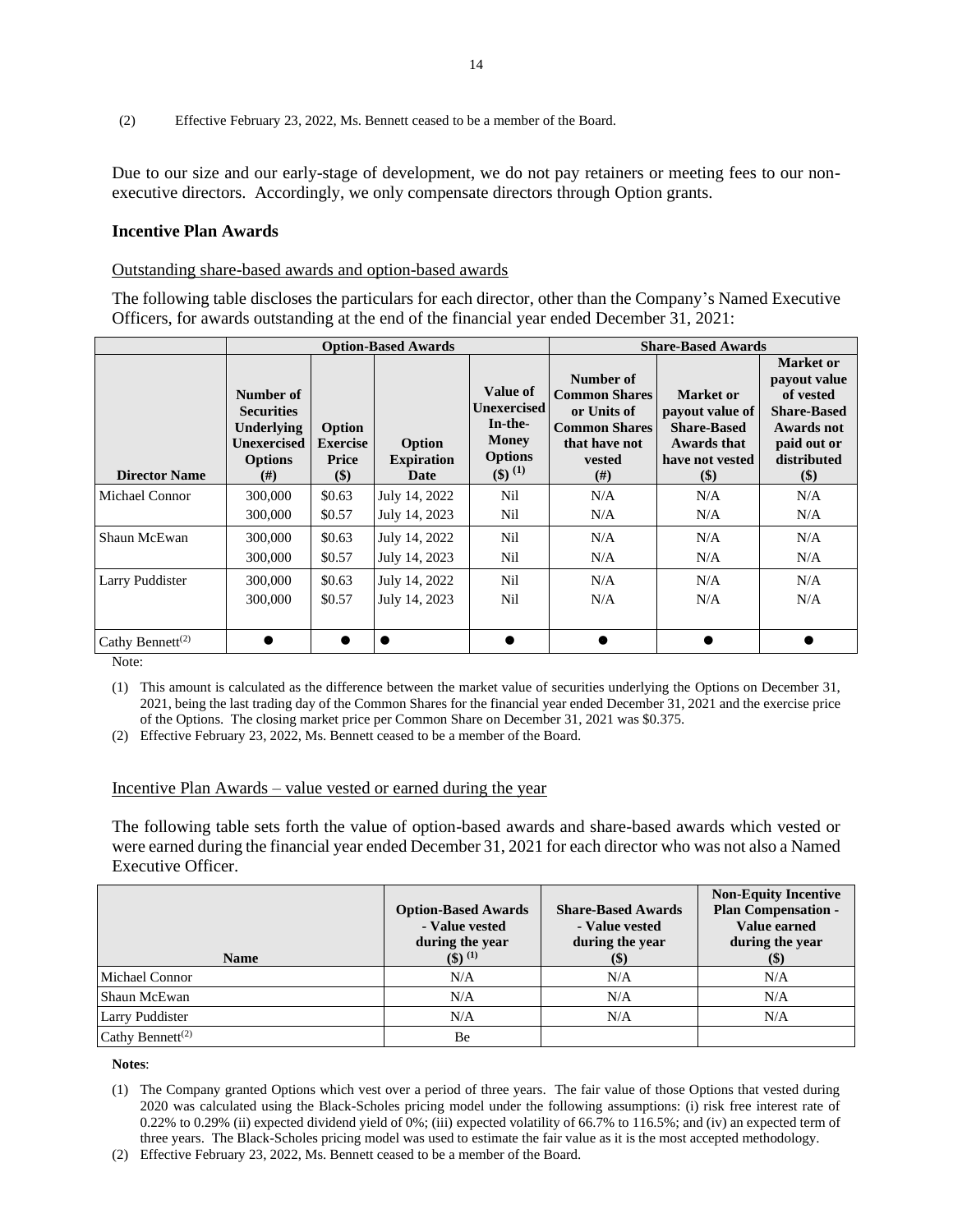#### **SECURITIES AUTHORIZED FOR ISSUANCE UNDER EQUITY COMPENSATION PLANS**

The Company has an incentive Stock Option Plan under which Options are granted. Options have been determined by the Company's Board and are only granted in compliance with applicable laws and regulatory policy. The policies of the TSX Venture Exchange (the "**Exchange**") limit the granting of Options to employees, officers, directors and consultants of the Company and provide limits on the length of term, number and exercise price of such Options. The Exchange also requires annual approval of rolling stock option plans by shareholders. See below under "Particulars of Matters to be Acted Upon - Incentive Stock Option Plan".

The following table provides information as at December 31, 2021 regarding the number of Common Shares to be issued pursuant to the Company's Stock Option Plan. The Company does not have any equity compensation plans that have not been approved by its shareholders.

| <b>Plan Category</b>                                                             | Number of securities to be<br>issued upon exercise of<br>outstanding Options<br>(a) | Weighted-average exercise<br>price of outstanding<br><b>Options</b><br>(b) | Number of securities<br>remaining available for<br>future issuance under<br>equity compensation plans<br>(excluding securities<br>reflected in column $(a)$ )<br>(c) |
|----------------------------------------------------------------------------------|-------------------------------------------------------------------------------------|----------------------------------------------------------------------------|----------------------------------------------------------------------------------------------------------------------------------------------------------------------|
| Equity compensation plans<br>approved by security holders<br>(Stock Option Plan) | 8,358,333                                                                           | \$0.57                                                                     | 11,760,962                                                                                                                                                           |
| Equity compensation plans<br>not approved by<br>securityholders                  | N/A                                                                                 | N/A                                                                        | N/A                                                                                                                                                                  |
| <b>Total</b>                                                                     | 8,358,333                                                                           | \$0.57                                                                     | 11,760,962                                                                                                                                                           |

### **INDEBTEDNESS OF DIRECTORS AND EXECUTIVE OFFICERS**

None of the directors or executive officers of the Company, or proposed nominees for election as director of the Company or associates or affiliates of such persons are or have been indebted to the Company at any time since the beginning of the Company's last completed financial year.

### **INTEREST OF INFORMED PERSONS IN MATERIAL TRANSACTIONS**

Since the commencement of the Company's financial year ended December 31, 2021, no informed person of the Company, nominee for director or any associate or affiliate of an informed person or nominee, had any material interest, direct or indirect, in any transaction or any proposed transaction which has materially affected or would materially affect the Company or any of its subsidiaries. An "informed person" means: (a) a director or executive officer of the Company; (b) a director or executive officer of a person or company that is itself an informed person or subsidiary of the Company; (c) any person or company who beneficially owns, directly or indirectly, voting securities of the Company or who exercises control or direction over voting securities of the Company or a combination of both carrying more than 10% of the voting rights other than voting securities held by the person or company as underwriter in the course of a distribution; and (d) the Company itself, if and for so long as it has purchased, redeemed or otherwise acquired any of its Common Shares.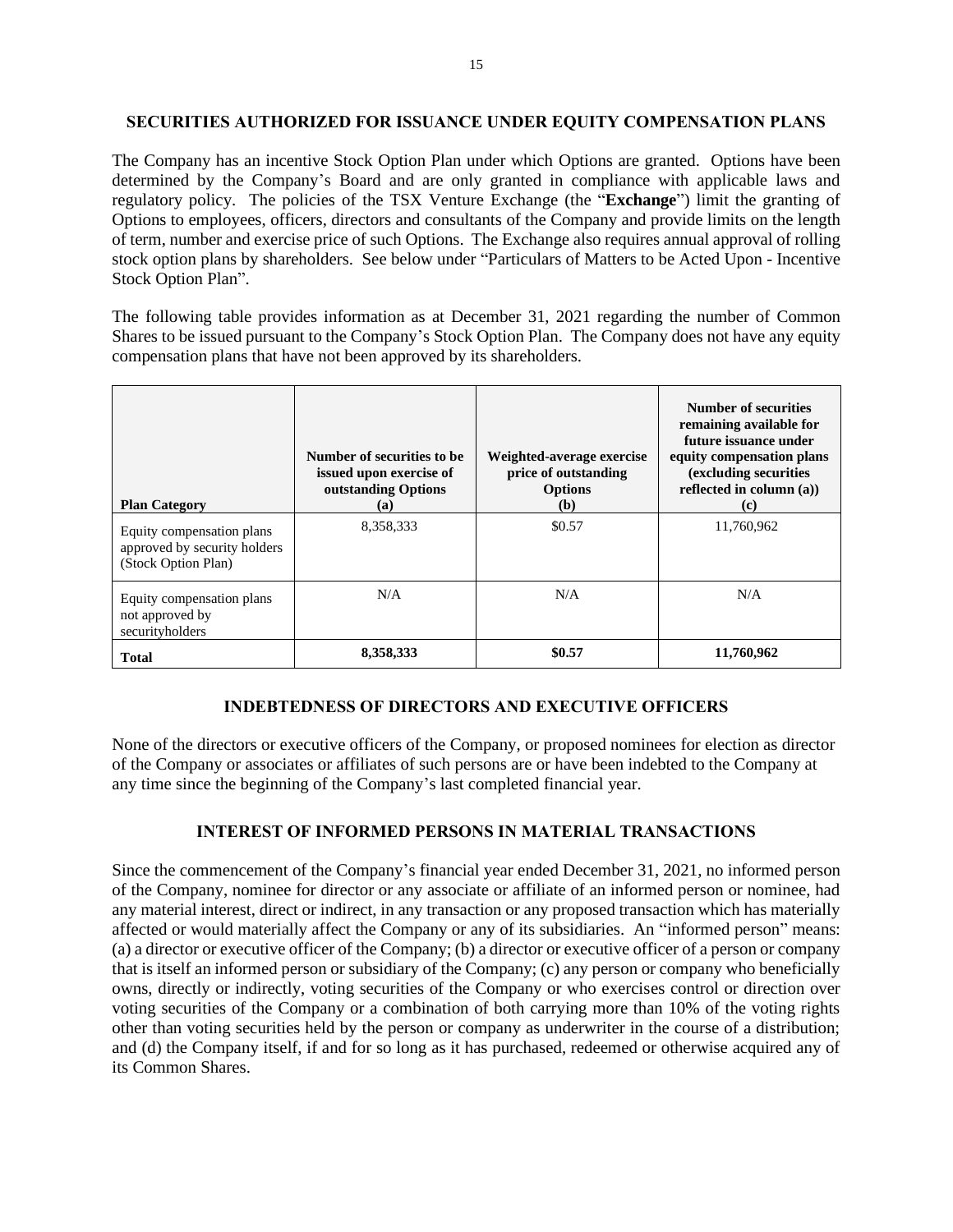### **AUDIT COMMITTEE**

#### **Audit Committee Charter**

The Audit Committee Charter, the text of which is attached as Schedule "A" to this Management Proxy Circular, was adopted by our Audit Committee and the Board.

### **Composition of the Audit Committee**

The Audit Committee is composed of the following members:

| <b>Name</b>     | Independent $^{(1)}$ | <b>Financially Literate</b> <sup>(1)</sup> |
|-----------------|----------------------|--------------------------------------------|
| Shaun McEwan    | Yes                  | Yes                                        |
| Karl Kenny      | N <sub>0</sub>       | Yes                                        |
| Larry Puddister | Yes                  | Yes                                        |

**Note:** 

(1) As that term is defined in National Instrument 52-110 – *Audit Committees* ("**NI 52-110**").

### **Relevant Education and Experience**

The educational background or experience of the Audit Committee members has enabled each to perform his/her responsibilities as an Audit Committee member and has provided the member with an understanding of the accounting principles we use to prepare our financial statements, the ability to assess the general application of such accounting principles in connection with the accounting for estimates, accruals and reserves as well as experience preparing, auditing, analyzing or evaluating financial statements that present a breadth and level of complexity of accounting issues that are generally comparable to the breadth and complexity of issues that can reasonably be expected to be raised by our financial statements, or experience actively supervising one or more individuals engaged in such activities and an understanding of internal controls and procedures for financial reporting.

Each member of the Audit Committee has a general understanding of the accounting principles we use to prepare our financial statements and will seek clarification from our auditor, where required. Each of the members of the Audit Committee also has direct experience in understanding accounting principles for private and reporting companies and experience in supervising one or more individuals engaged in the accounting for estimates, accruals and reserves and experience in preparing, auditing, analyzing or evaluating financial statements similar to our financial statements.

- Mr. McEwan is the President of ADGA Group and owner of Kin Vineyards Inc. Prior to his current role he was the CFO for Quarterhill Inc., a TSX listed company, focused on the Industrial Internet of Things. Prior to is role at Quarterhill, Mr. McEwan was the CFO of WiLan, which was a leading intellectual property licensing company. Mr. McEwan has over extensive finance and executive leadership in public and private high-tech companies and has also served as the CFO of Breconridge Manufacturing Solutions, and the CFO of Calian Technologies. Mr. McEwan is a Chartered Professional Accountant – Chartered Accountant.
- Mr. Kenny has over 30 years of technical and executive experience in communications, electronic navigation systems, and digital imaging. Mr. Kenny has served as the President and CEO of the Company since February 2015. Prior to joining the Company, Mr. Kenny co-founded Marport Canada Inc. in July 2003 and served as its President and Chief Executive Officer until December 2011. Mr. Kenny co-founded Telepix Imaging Inc., a world leader in digital imaging software and photo e-commerce which was purchased by a European photo equipment manufacturer for over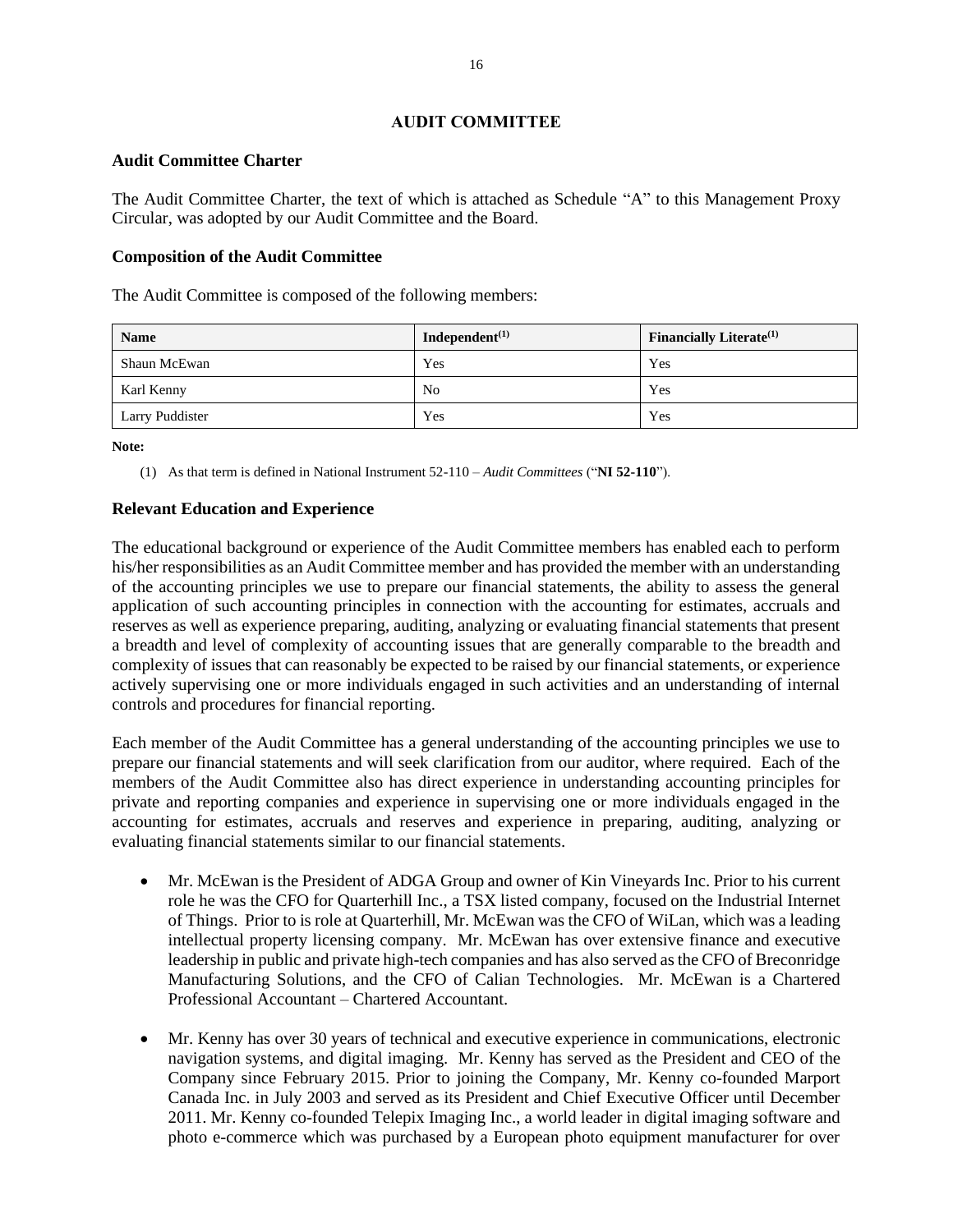\$50 million. Mr. Kenny has twice named as a Top 50 CEO by Atlantic Business magazine. He was inducted into the Newfoundland and Labrador Business Hall of Fame in May 2012.

• Mr. Puddister's professional experience covers heavy civil expertise, from hydroelectric and wind energy developments to oil and gas, transportation, mining, infrastructure, and marine construction. As the Executive Chairman and principal owner of Pennecon, Mr. is he majority shareholder and CEO of Newcrete, which is the leading producer of construction aggregate and supplier of readymix concrete, precast concrete, and masonry products to the construction industry in Newfoundland and Labrador. Mr. Puddister holds a Bachelor of Civil Engineering (Hons) from Memorial University, was named Atlantic Business Magazine's CEO of the Year for 2016 and EY's 2019 Entrepreneur of the Year – Atlantic.

### **Audit Committee Oversight**

Since the commencement of the Company's most recently completed financial year, the Board has not failed to adopt a recommendation of the Audit Committee to nominate or compensate an external auditor.

#### **Reliance on Certain Exemptions**

Since the commencement of the Company's most recently completed financial year, the Company has not relied on the exemptions contained in sections 2.4,  $6.1.1(4)$ ,  $6.1.1(5)$ ,  $6.1.1(6)$  or 8 of NI 52-110. Section 2.4 provides an exemption from the requirement that the Audit Committee must pre-approve all non-audit services to be provided by the auditors, where the total amount of fees related to the non-audit services are not expected to exceed 5% of the total amount of fees payable to the auditor in the financial year in which the non-audit services were provided. Sections  $6.1.1(4)$ ,  $(5)$  and  $(6)$  provide exemptions from a majority of the audit committee being composed of executive officers, employees or control persons. Section 8 permits a company to apply to a securities regulatory authority for an exemption from the requirements of NI 52- 110, in whole or in part.

### **Pre-Approval Policies and Procedures**

The Audit Committee has adopted specific policies and procedures for engaging of non-audit services as described in the Audit Committee Charter set out in Schedule "A" to this Management Proxy Circular.

#### **External Auditor Service Fees (By Category)**

The table below sets out all fees billed by our external auditor in each of the last three financial years. In the table "Audit Fees" are fees billed by our external auditor for services provided in auditing our financial statements for the financial year. "Audit-Related Fees" are fees not included in Audit Fees that are billed by the auditor for assurance and related services that are reasonably related to performing the audit or reviewing our financial statements. "Tax Fees" are fees billed by the auditor for professional services rendered for tax compliance, tax advice and tax planning. "All Other Fees" are fees billed by the auditor for products and services not included in the previous categories.

| <b>Financial Year Ending</b> | <b>Audit Fees</b> | <b>Audit-Related Fees</b> | <b>Tax Fees</b> | <b>All Other Fees</b> |
|------------------------------|-------------------|---------------------------|-----------------|-----------------------|
| December 31, 2021            | \$440,007         | \$57,520                  | \$22,650        | \$131,634             |
| December 31, 2020            | \$352,081         | \$45,000                  | \$47,450        | \$55,342              |
| December 31, 2019            | \$163,423         | \$27,000                  | \$10,000        | \$4.155               |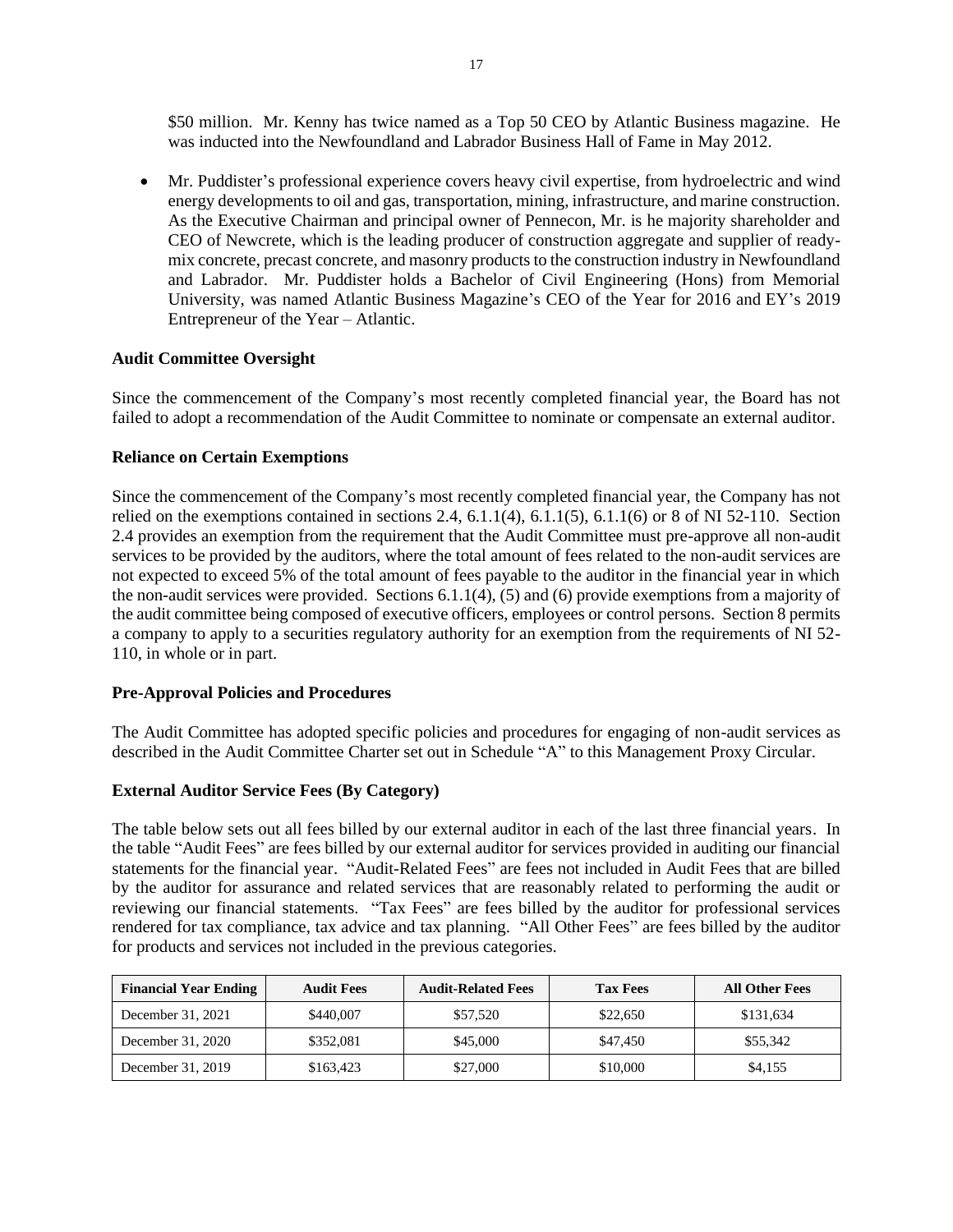### **Exemption**

The Company is relying on the exemption provided in section 6.1 of NI 52-110 by virtue of the fact that it is a venture issuer. Section 6.1 exempts the Company from the requirements of Parts 3 (*Composition of the Audit Committee*) and 5 (*Reporting Obligations*) of NI 52-110 and allows for the short form of disclosure of Audit Committee procedures set out in Form 52-110F2 and disclosed in this Management Proxy Circular.

### **CORPORATE GOVERNANCE**

The Board believes that good corporate governance improves corporate performance and benefits all shareholders. National Policy 58-201 – *Corporate Governance Guidelines* provides non-prescriptive guidelines on corporate governance practices for reporting issuers such as the Company. In addition, National Instrument 58-101 – *Disclosure of Corporate Governance Practices* ("**NI 58-101**") prescribes certain disclosure by the Company of its corporate governance practices. The disclosure required by NI 58-101 is presented below.

The independent members of the Board are Larry Puddister, Shaun McEwan, and Michael Connor. The non-independent director is Karl Kenny, the Company's President and CEO.

### **1. Board Mandate**

The mandate of the Board, as prescribed by the Canada *Business Corporations Act*, is to manage or supervise management of the business and affairs of the Company and to act with a view to the best interests of the Company. In doing so, the Board oversees the management of the Company's affairs directly and through its committees.

The Board is responsible for approving long-term strategic plans and annual operating plans and budgets recommended by management. Board consideration and approval is also required for material contracts and business transactions, and all debt and equity financing transactions.

The Board delegates to management responsibility for meeting defined corporate objectives, implementing approved strategic and operating plans, carrying on the Company's business in the ordinary course, managing the Company's cash flow, evaluating new business opportunities, recruiting staff and complying with applicable regulatory requirements. The Board also looks to management to furnish recommendations respecting corporate objectives, long-term strategic plans and annual operating plans.

### **2. Directorships**

None of the directors of the Company are also directors of other reporting issuers (or equivalent) in a jurisdiction or a foreign jurisdiction.

### **3. Orientation and Continuing Education**

The Board is responsible for providing orientation for all new recruits to the Board. Each new director brings a different skill set and professional background, and with this information, the Board is able to determine what orientation to the nature and operations of the Company's business will be necessary and relevant to each new director. The Company provides continuing education for its directors as the need arises and encourages open discussion at all meetings, which format encourages learning by the directors.

### **4. Ethical Business Conduct**

The Board relies on the fiduciary duties placed on individual directors by the Company's governing corporate legislation and the common law to ensure the Board operates independently of management and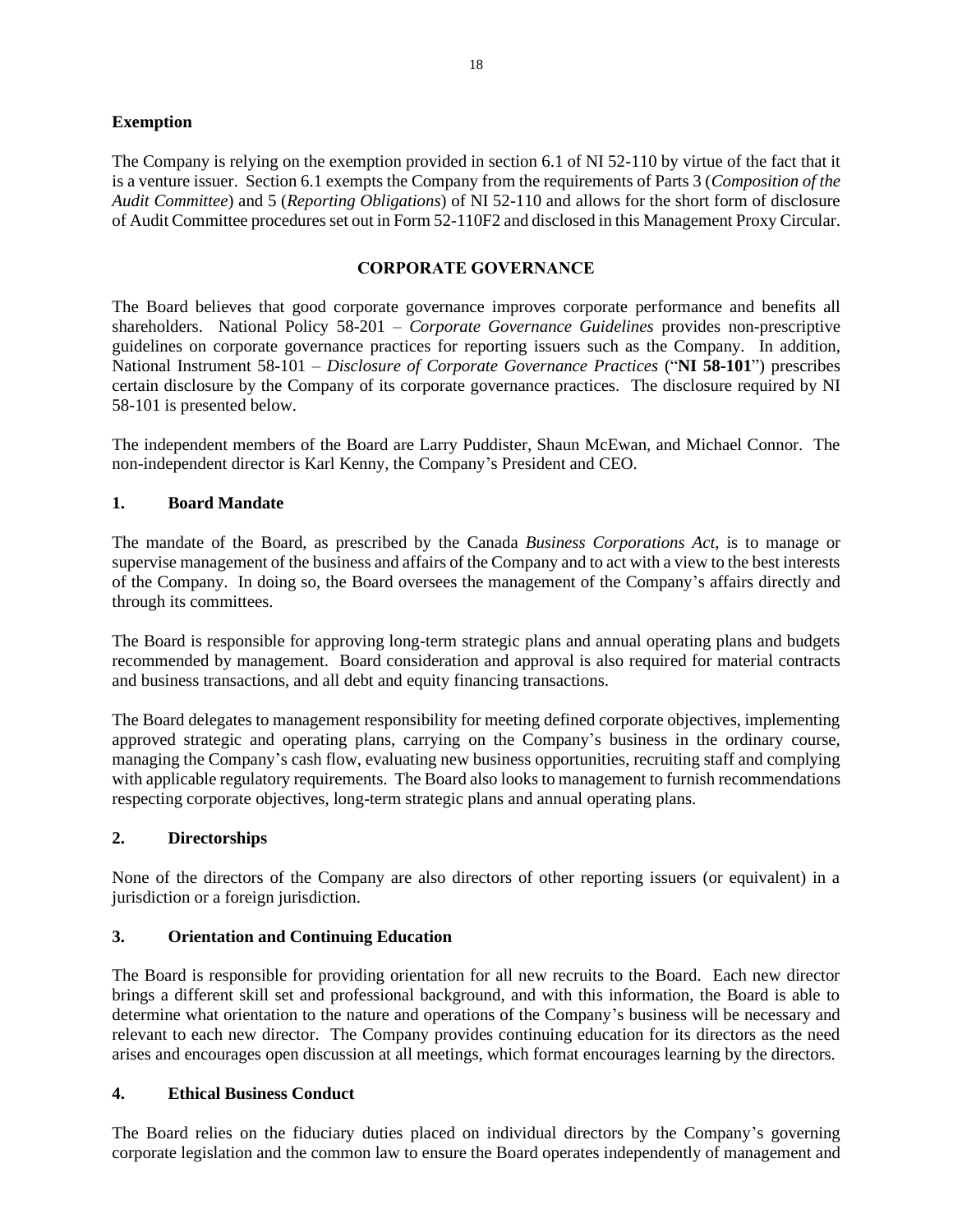in the best interests of the Company. The Board has found that these, combined with the restrictions placed by applicable corporate legislation on an individual directors' participation in decisions of the Board in which the director has an interest, have been sufficient.

# **5. Nomination of Directors**

The Board considers its size each year when it considers the number of directors to recommend to the shareholders for election at the annual meeting of shareholders. The Board takes into account the number required to carry out the Board's duties effectively and to maintain a diversity of views and experience.

The Board does not have a nominating committee. The Board is responsible for recruiting new members to the Board and planning for the succession of Board members.

### **6. Compensation**

The Board is responsible for determining all forms of compensation, including long-term incentive in the form of Options, to be granted to the CEO of the Company and the directors, and for reviewing the CEO's recommendations respecting compensation of the other officers of the Company, to ensure such arrangements reflect the responsibilities and risks associated with each position. When determining the compensation of its officers, the Board considers: (a) recruiting and retaining executives critical to the success of the Company and the enhancement of shareholder value; (b) providing fair and competitive compensation; (c) balancing the interests of management and the Company's shareholders; (d) rewarding performance, both on an individual basis and with respect to operations in general; and (e) permitted compensation under Exchange policies.

### **7. Committees of the Board**

The Board does not have any committees other than the Audit Committee and the compensation committee.

### **8. Assessments**

The Board annually reviews its own performance and effectiveness as well as reviews the Audit Committee Charter and recommends revisions as necessary. Neither the Company nor the Board has adopted formal procedures to regularly assess the Board, the Audit Committee or the individual directors as to their effectiveness and contribution. Effectiveness is subjectively measured by comparing actual corporate results with stated objectives. The contributions of individual directors are informally monitored by the other Board members, bearing in mind the business strengths of the individual and the purpose of originally nominating the individual to the Board.

The Board monitors the adequacy of information given to directors, communication between the Board and management and the strategic direction and processes of the Board and its committees.

The Board believes its corporate governance practices are appropriate and effective for the Company, given its size and operations. The Company's corporate governance practice allows the Company to operate efficiently, with checks and balances that control and monitor management and corporate functions without excessive administrative burden.

# **MANAGEMENT CONTRACTS**

The management functions of the Company are not to any substantial degree performed by any person other than the executive officers and directors of the Company. The Company has not entered into any contracts,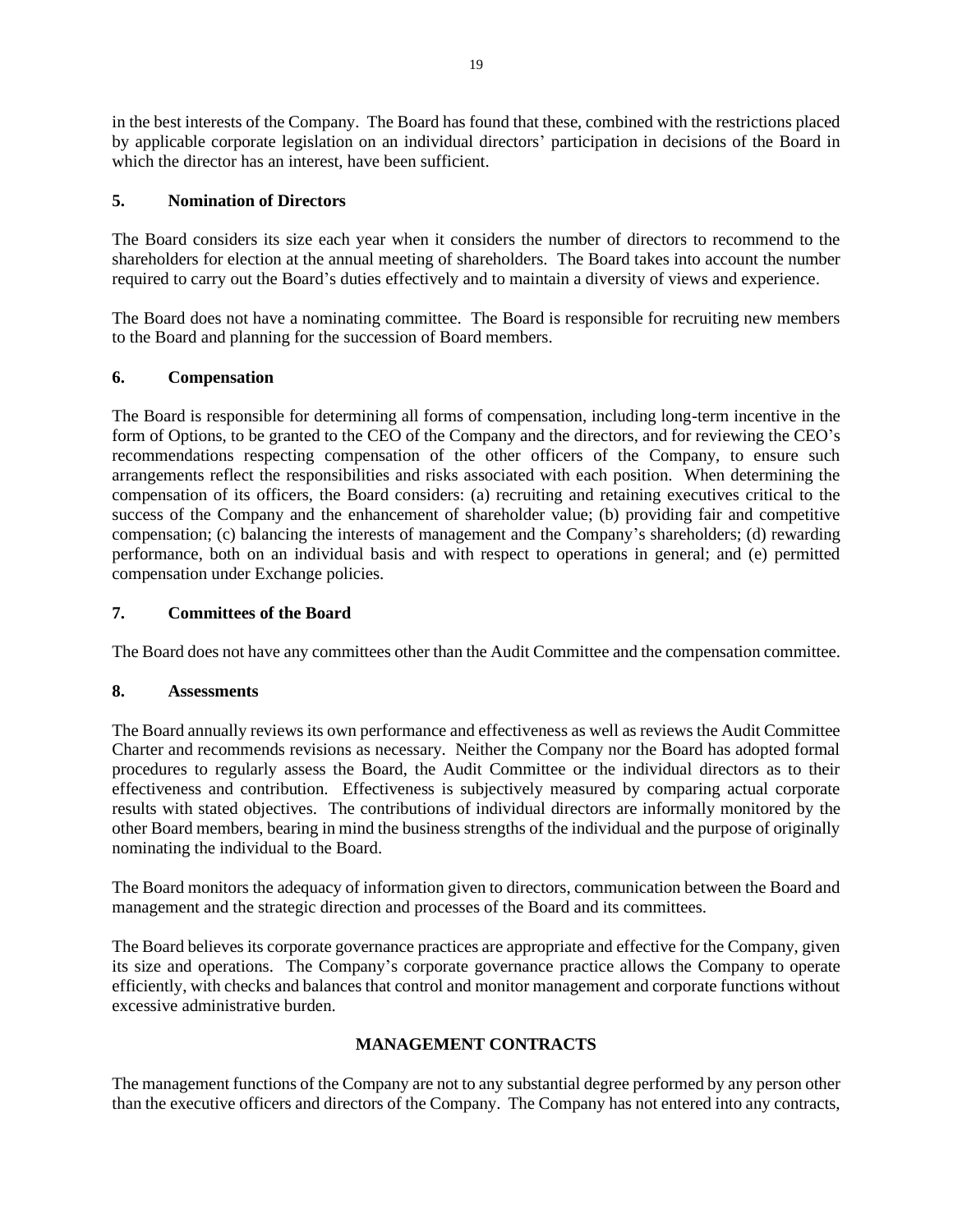agreements or arrangements with parties other than its directors and executive officers for the provision of such management functions.

### **PARTICULARS OF MATTERS TO BE ACTED UPON**

#### **Appointment of Auditor**

KPMG LLP, Chartered Accountants is the Company's auditor, and was first appointed as the Company's auditor on April 29, 2015, by the Board, upon the recommendation of the Audit Committee.

**Unless otherwise instructed, the Management Proxyholders intend to vote FOR the re-appointment of KPMG LLP, Chartered Accountants, as the auditors of the Company to hold office for the ensuing year at remuneration to be fixed by the Board.**

#### **Approval of Incentive Stock Option Plan by Ordinary Resolution**

The only equity compensation plan which the Company currently has in place is the stock option plan most recently amended and approved by the shareholders of the Company on June 24, 2021 (the "**Stock Option Plan**"). The Stock Option Plan was established to provide incentive to employees, directors, officers, management companies and consultants who provide services to the Company. The Exchange policies respecting the granting of Options require that all companies listed on the Exchange adopt a stock option plan and that any stock option plan that reserves a maximum of 10% of the issued and outstanding share capital of the Company at the time of grant must be approved and ratified by shareholders on an annual basis. Company management seeks shareholder approval for a renewal of the Stock Option Plan, in accordance with and subject to the rules and policies of the Exchange. The intention of management in renewing the Stock Option Plan is to increase the proprietary interest of such persons in the Company and thereby aid the Company in attracting, retaining and encouraging the continued involvement of such persons with the Company.

#### *Terms of the Stock Option Plan*

A full copy of the Stock Option Plan is attached hereto as Schedule "B". Shareholders may also obtain copies of the Stock Option Plan from the Company prior to the Meeting on written request. Capitalized terms not otherwise defined herein have the meaning ascribed to them in the Stock Option Plan. The following is a summary of the material terms of Stock Option Plan:

**Number of Shares Reserved.** The number of Common Shares reserved for issuance under the Stock Option Plan is 10% of the number of Common Shares outstanding at any given time.

**Administration.** The Stock Option Plan is to be administered by the Board or by a committee to which such authority is delegated by the Board from time to time.

**Eligible Persons.** The Stock Option Plan provides that Options may be issued only to directors, officers, employees and consultants and management company employees of the Company or of any of its affiliates or subsidiaries. Such persons and entities are referred to herein as "**Eligible Persons**".

**Board Discretion.** The Stock Option Plan provides that, generally, the number of Common Shares subject to each Option, the exercise price, the expiry time, the extent to which such Option is exercisable and other terms and conditions relating to such Options shall be determined by the Board or any committee to which such authority is delegated by the Board from time to time.

**Maximum Term of Options.** Options granted under the Stock Option Plan will be for a term not exceeding ten years from the date of grant.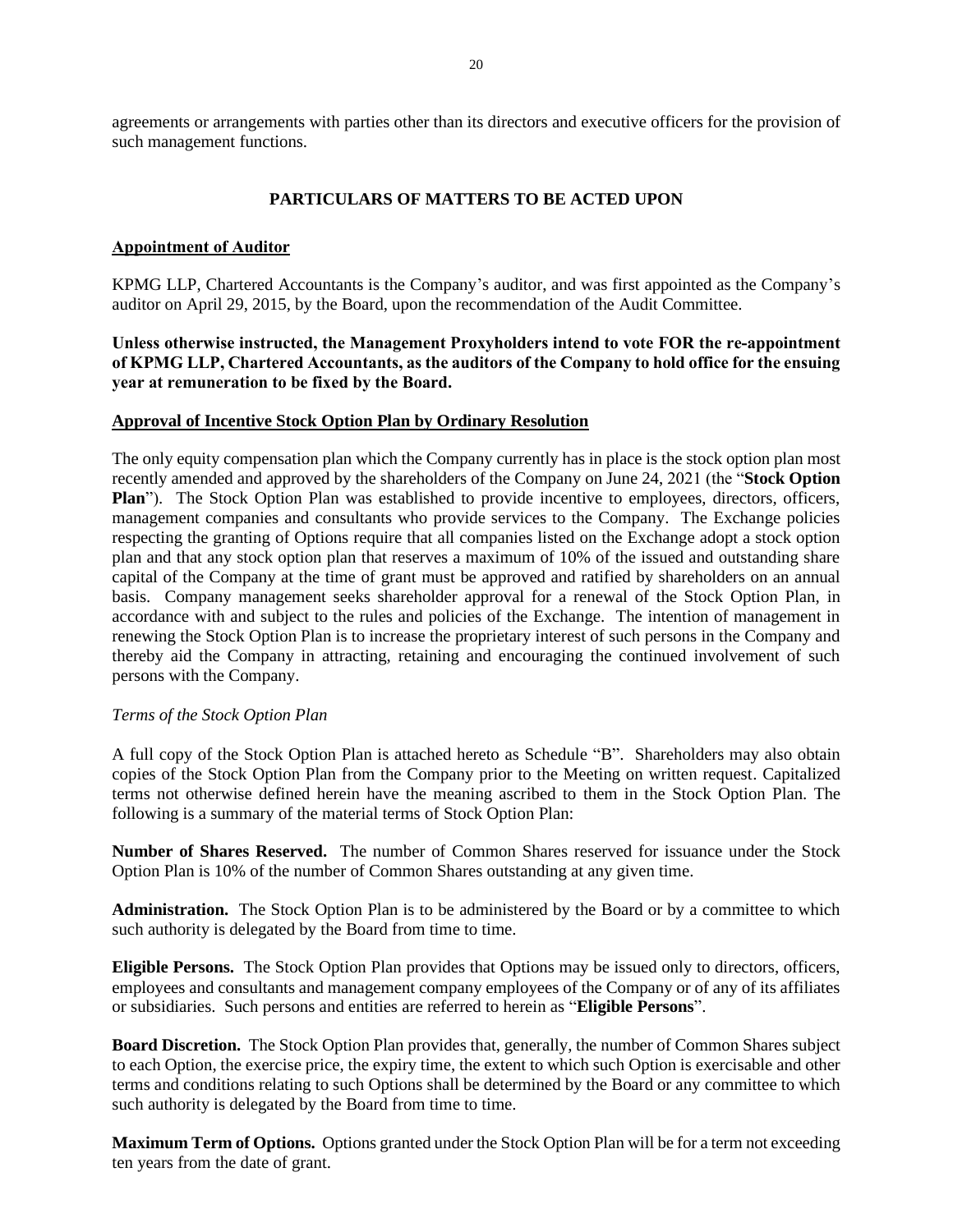**Maximum Options per Person.** The number of Common Shares reserved for issuance to any one Option holder pursuant to Options granted under the Stock Option Plan during any twelve month period may not exceed 5% (or, in the case of a consultant, 2%) of the outstanding Common Shares at the time of grant. The number of Common Shares reserved for issuance to consultants and employees who are engaged in investor relations activities is limited to an aggregate of 2% of the outstanding Common Shares at the time of grant and must vest in stages over a period of 12 months, with no more that ¼ of those Options vesting in any three month period.

**No Assignment.** The Options may not be assigned or transferred.

**Termination Prior to Expiry.** If an Optionee ceases to be a director, officer, employee or consultant for any reason other than death, then such Optionee's Option will terminate within a reasonable period to be determined by the administrator of the Stock Option Plan (the "**Exercise Period**") commencing on the effective date the Optionee ceases to be employed by or provide services to the Company (but only to the extent that such Option has vested on or before the date the Optionee ceased to be so employed or provide services to the Company) as provided for in the written option agreement between the Company and the Optionee, and all rights to purchase Common Shares under such Option will expire as of the last day of such Exercise Period, provided however that the maximum Exercise Period shall be six (6) months, unless the Optionee has entered into a valid employment or consulting agreement that provides for a longer Exercise Period, but in no case shall the Exercise Period be greater than one (1) year unless prior Exchange approval has been given. If an Option holder dies, the Options of the deceased Option holder will be exercisable by his or her estate for a period not exceeding 12 months or the balance of the term of the Options, whichever is shorter.

**Exercise Price.** Options granted under the terms of the Stock Option Plan will be exercisable at a price which is not less than the Discounted Market Price (as defined in Exchange policies), or such other minimum price as is permitted by the Exchange in accordance with its policies from time to time.

**Full Payment for Shares.** The Company will not issue Common Shares pursuant to Options granted under the Stock Option Plan unless and until the Common Shares have been fully paid for. The Company will not provide financial assistance to Option holders to assist them in exercising their Options.

**Reduction of Exercise Price.** The exercise price of Options granted to Insiders (as defined in Exchange policies) may not be decreased without Disinterested Shareholder Approval.

**Blackout Periods.** Should the expiry date for an Option fall within an interval of time during which the Company has determined that one or more Option holders may not trade any securities of the Company because they may be in possession of undisclosed material information pertaining to the Company, or when in anticipation of the release of quarterly or annual financials, to avoid potential conflicts associated with the Company's insider-trading policy or applicable securities legislation (a "**Blackout Period**"), the expiry date for such Option shall be automatically extended without any further act or formality to that day which is the tenth (10th) business day after the end of the Blackout Period.

**Acceleration of Vesting.** Upon the occurrence certain transactions including but not limited to an amalgamation, merger, arrangement or other reorganization, the terms of any outstanding Options shall be adjusted in accordance with the Stock Option Plan. Upon the occurrence of a Change of Control (as defined in the Stock Option Plan) or take-over, the vesting terms of all outstanding Options shall be accelerated and all Options will become immediately exercisable for Common Shares.

**Amendment of the Stock Option Plan by the Board.** Subject the policies of the Exchange and to the prior receipt of any necessary regulatory approval, the Board may in its absolute discretion, amend or modify the Stock Option Plan or any Option granted as follows: (i) it may make amendments which are of a typographical, grammatical or clerical nature only; (ii) it may change the vesting provisions of an Option granted hereunder; (iii) it may make amendments necessary as a result in changes in securities laws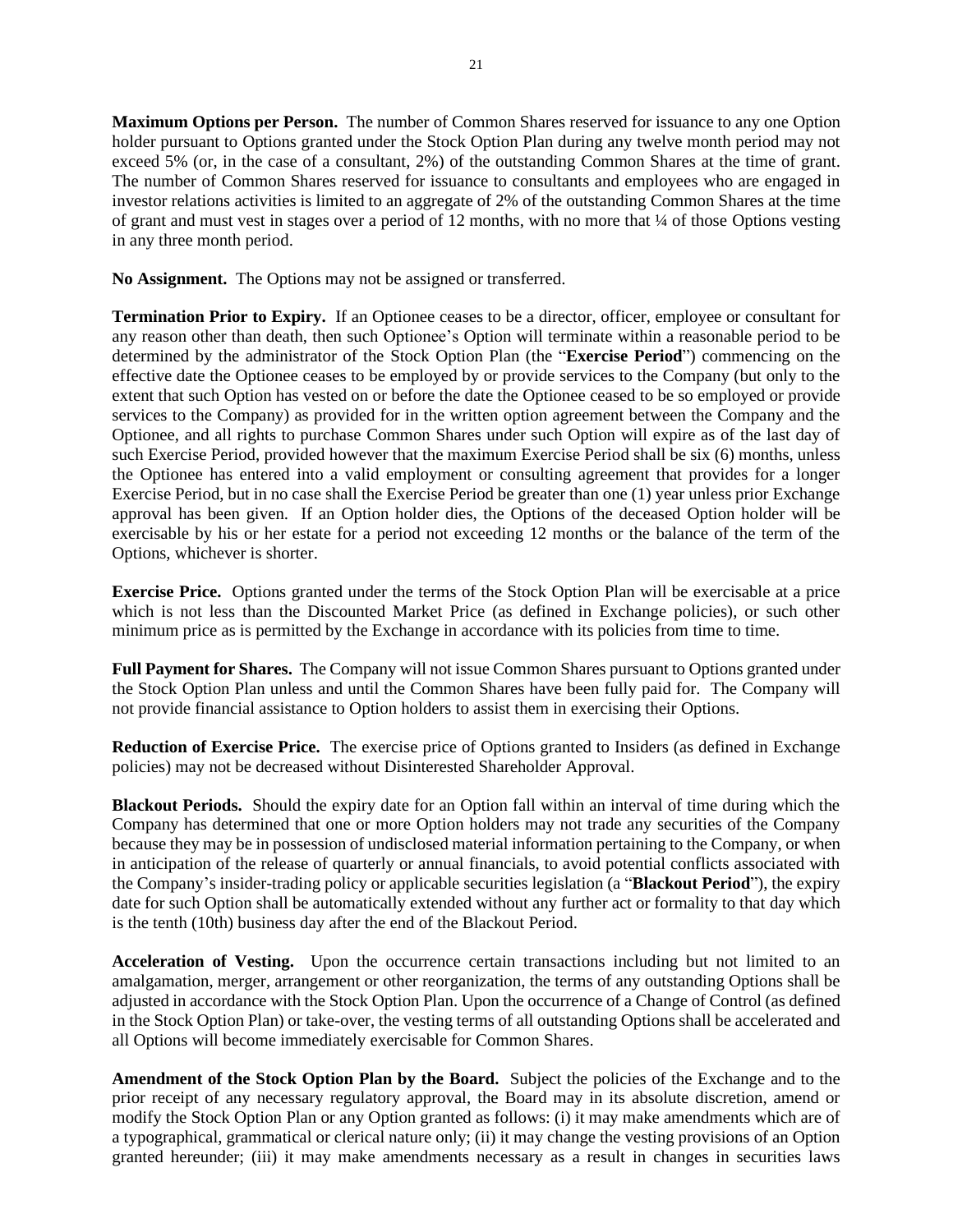applicable to the Company; (iv) if the Company becomes listed or quoted on a stock exchange or stock market senior to the Exchange, it may make such amendments as may be required by the policies of such senior stock exchange or stock market; and (v) amend the Stock Option Plan (except for previously granted and outstanding Options) to reduce the benefits that may be granted to Option holders (before a particular Option is granted) subject to the other terms hereof.

**Amendment of the Stock Option Plan Requiring Disinterested Shareholder Approval.** Unless approved by a majority of the votes cast at a duly constituted shareholders' meeting, excluding votes attaching to securities beneficially owned by Insiders (as defined in Exchange policies) to whom Common Shares may be issued pursuant to the Stock Option Plan, and their Associates (as defined in the Stock Option Plan) approval is obtained, under no circumstances will the Stock Option Plan, together with all of the Company's other previously established and outstanding stock option plans or grants, be amended at any time to result in: (i) the number of Common Shares reserved for issuance under Options granted to Insiders (as defined in Exchange policies) exceeding 10% of the outstanding Common Shares at the time of granting the Options; (ii) the grant to Insiders (as defined in Exchange policies), within a 12 month period, of a number of Options exceeding 10% of the outstanding Common Shares at the time of granting the Options; (iii) the issuance to any one Option holder, within a 12 month period, of a number of Common Shares exceeding 5% of the outstanding Common Shares of the Company at the time of granting the Options; (iv) a change in the termination provision of an Option granted hereunder; or (v) any reduction in the exercise price of Options granted to any person who is an Insider (as defined in Exchange policies) at the time of the proposed reduction.

**Termination of Plan.** The Stock Option Plan will terminate pursuant to a resolution of the Board or the Company's shareholders.

At the Meeting, shareholders will be asked to pass an ordinary resolution approving the Stock Option Plan in the following form (the "**Stock Option Plan Resolution**"):

### "**BE IT RESOLVED, as an ordinary resolution, that:**

- 1. The Company's stock option plan be ratified and approved;
- 2. The Board of Directors be authorized on behalf of the Company to make any further amendments to the 2022 stock option plan as may be required by regulatory authorities, without further approval of the shareholders of the Company, in order to ensure adoption of the 2021 stock option plan;
- 3. The Company file the stock option plan with the TSX Venture Exchange for acceptance; and
- 4. Any one director or officer of the Company is authorized and directed to do all such acts and things and to execute and deliver all such deeds, documents, instruments and assurances as in his opinion may be necessary or desirable to give effect to this resolution."

#### *Recommendation of Directors*

**The Board unanimously recommends that shareholders vote FOR the Stock Option Plan Resolution.**

**In order to be effective, the Stock Option Plan Resolution must be approved by a simple majority of the votes cast by shareholders who vote in respect of the Stock Option Plan Resolution.**

**Unless otherwise instructed, the Management Proxyholders intend to vote FOR the Stock Option Plan Resolution.**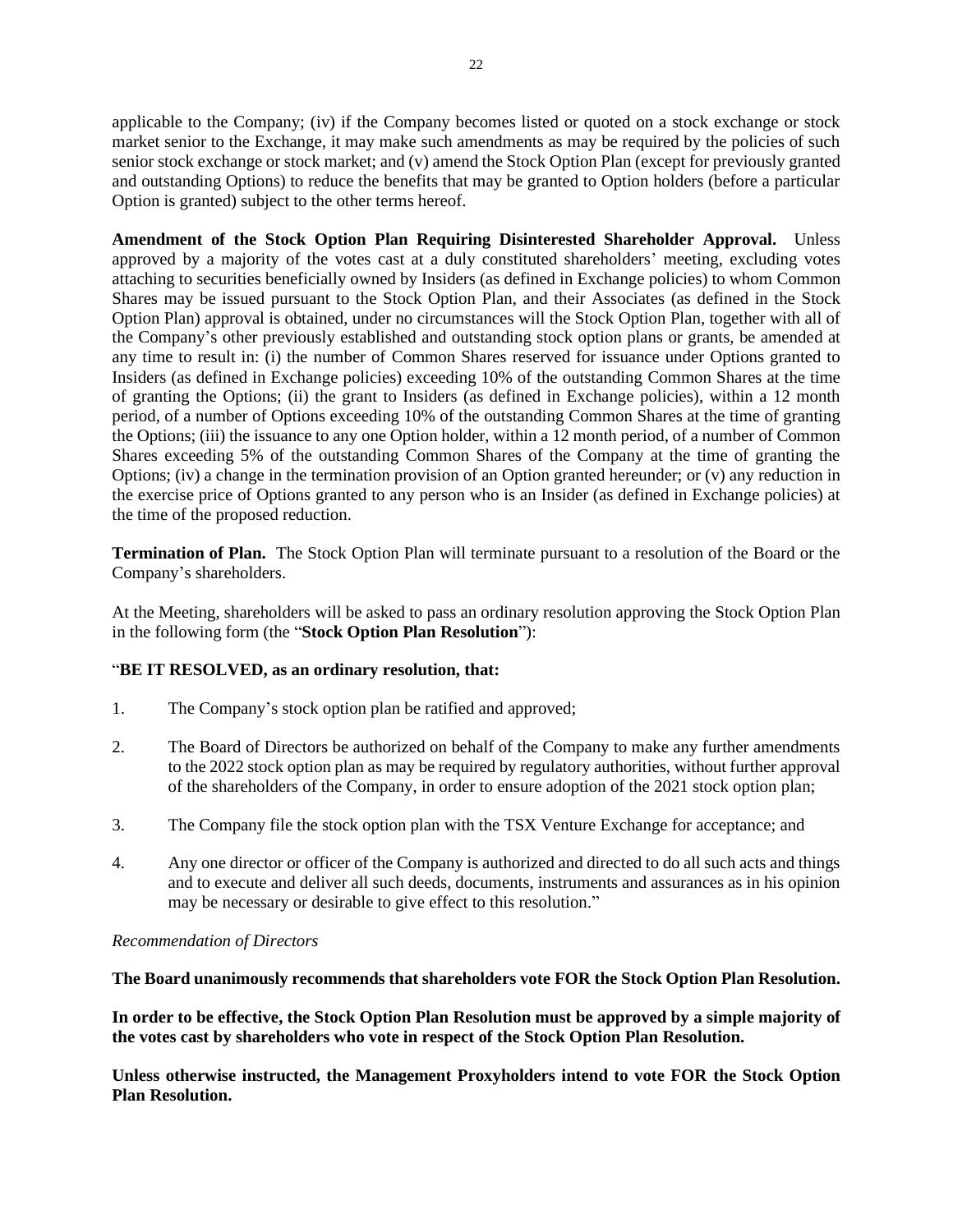#### **ADDITIONAL INFORMATION**

Additional information about the Company is located on SEDAR at www.sedar.com. Financial information is provided in the Company's financial statements and Management's Discussion and Analysis ("**MD&A**") of operating entity for the financial year ended December 31, 2021, which were filed on SEDAR on April 28, 2022.

Under National Instrument 51-102 - *Continuous Disclosure Obligations*, any person or company who wishes to receive interim financial statements from the Company may deliver a written request for such material to the Company or the Company's agent, together with a signed statement that the persons or company is the owner of securities of the Company. Shareholders who wish to receive interim financial statements are encouraged to send the enclosed mail card, together with the completed Proxy, in the addressed envelope provided, to the Company's registrar and transfer agent, Computershare Investor Services Inc., **100 UNIVERSITY AVENUE, 8TH FLOOR, TORONTO, ONTARIO, M5J 2Y1**. The Company will maintain a supplemental mailing list of persons or companies wishing to receive interim financial statements.

Shareholders may contact the Company to request copies of the financial statements and MD&A by writing to the Company's President, CEO, and Director, Mr. Karl Kenny at the following address:

### **KRAKEN ROBOTICS INC.**

189 Glencoe Drive Mount Pearl, NL A1N 4P6

### **OTHER MATERIAL FACTS**

Management knows of no other matters to come before the Meeting other than those referred to in the Notice of Meeting. Should any other matters properly come before the Meeting, the Common Shares represented by the Proxy solicited hereby will be voted on such matter in accordance with the best judgment of the persons voting by Proxy.

DATED at Mount Pearl, Newfoundland, on the 17<sup>th</sup> day of May, 2022.

BY ORDER OF THE BOARD

### **KRAKEN ROBOTICS INC.**

*(signed) "Karl Kenny*" Karl Kenny President, CEO and Director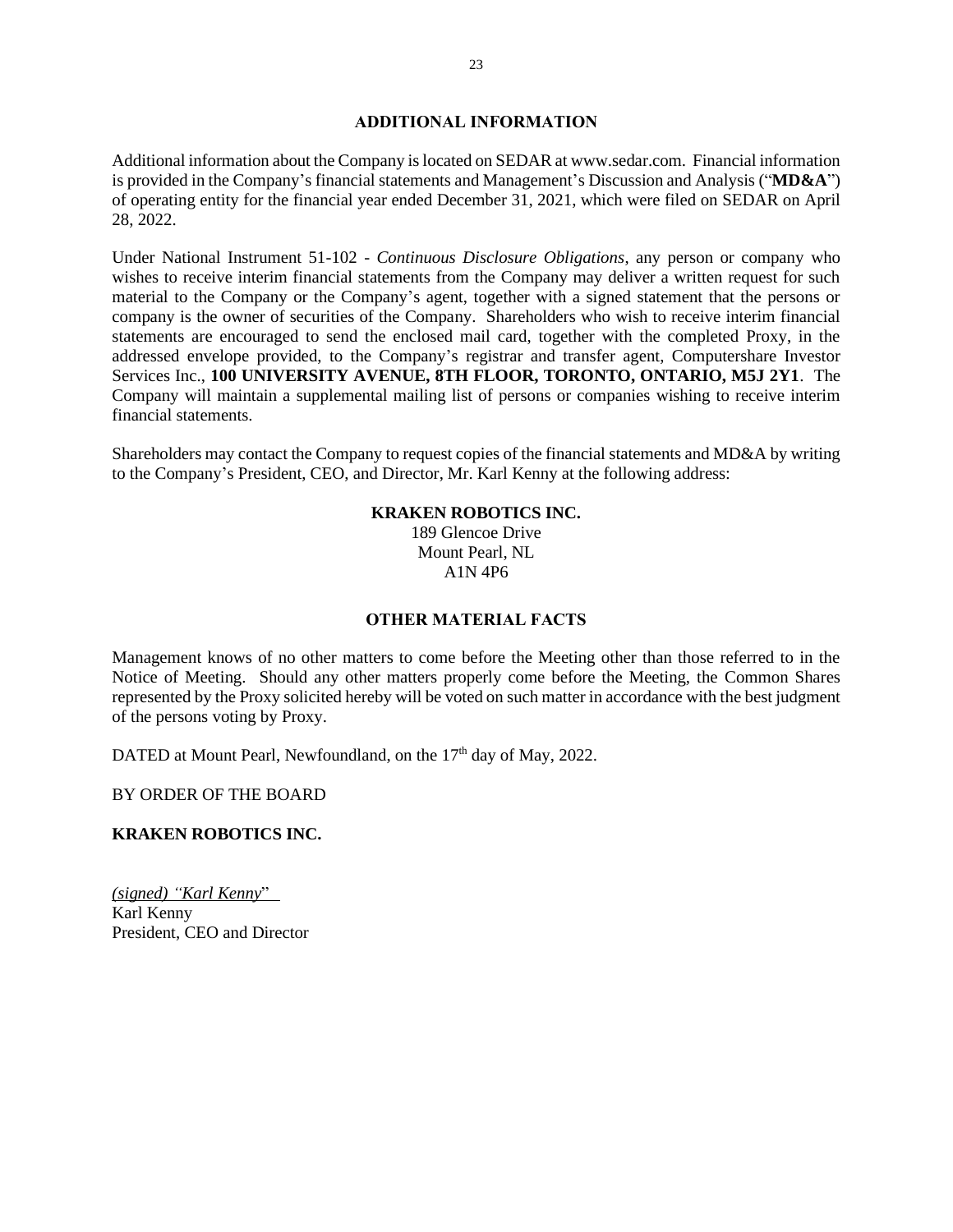#### **SCHEDULE "A"**

### **Charter of the Audit Committee of the Board of Kraken Robotics Inc. (the "Company**"**)**

#### **Article 1 – Mandate and Responsibilities**

The Audit Committee is appointed by the Board of the Company (the "**Board**") to oversee the accounting and financial reporting process of the Company and audits of the financial statements of the Company. The Audit Committee's primary duties and responsibilities are to:

- (a) recommend to the Board the external auditor to be nominated for the purpose of preparing or issuing an auditor's report or performing other audit, review or attest services for the Company;
- (b) recommend to the Board the compensation of the external auditor;
- (c) oversee the work of the external auditor engaged for the purpose of preparing or issuing an auditor's report or performing other audit, review or attest services for the Company, including the resolution of disagreements between management and the external auditor regarding financial reporting;
- (d) pre-approve all non-audit services to be provided to the Company or its subsidiaries by the Company's external auditor;
- (e) review the Company's financial statements, MD&A and annual and interim earnings press releases before the Company publicly discloses this information;
- (f) be satisfied that adequate procedures are in place for the review of all other public disclosure of financial information extracted or derived from the Company's financial statements, and to periodically assess the adequacy of those procedures;
- (g) establish procedures for:
	- (i) the receipt, retention and treatment of complaints received by the Company regarding accounting, internal accounting controls or auditing matters; and
	- (ii) the confidential, anonymous submission by employees of the Company of concerns regarding questionable accounting or auditing matters; and
- (h) review and approve the Company's hiring policies regarding partners, employees and former partners and employees of the present and former external auditor of the Company.

The Board and management will ensure that the Audit Committee has adequate funding to fulfill its duties and responsibilities.

\* \* \* \* \*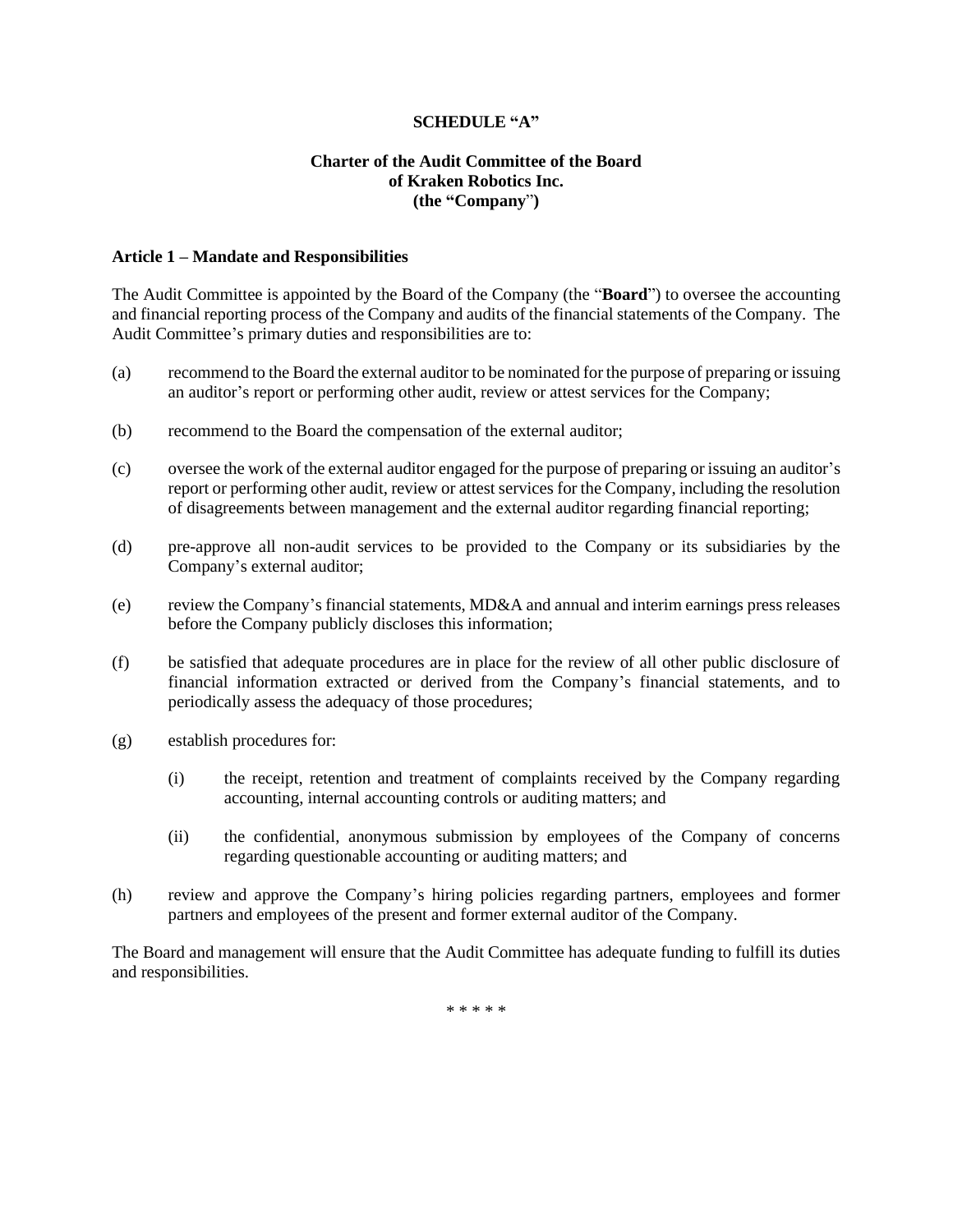# **SCHEDULE "B"**

**2022 Stock Option Plan (see attached)**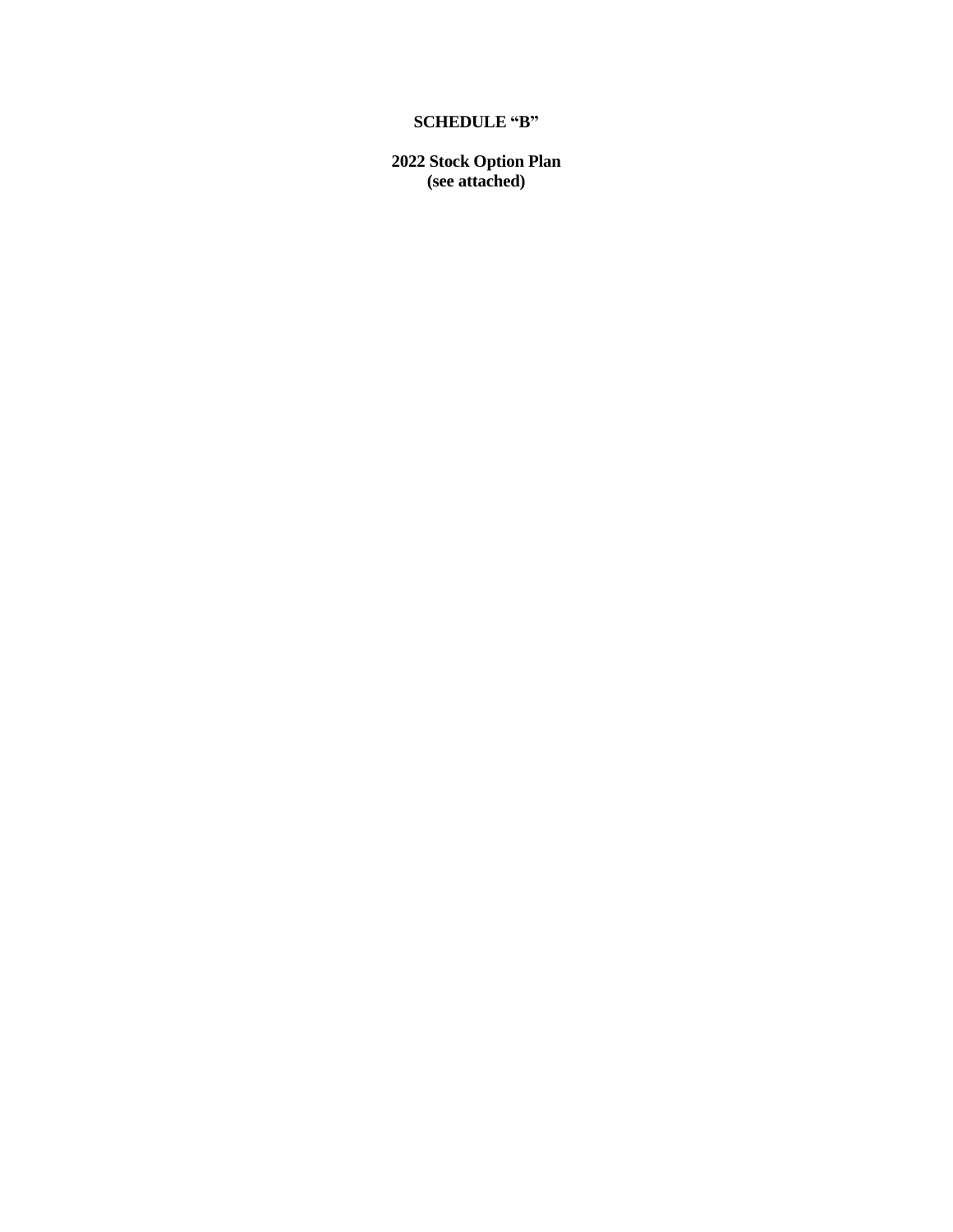### **KRAKEN ROBOTICS INC.**

#### **STOCK OPTION PLAN**

#### **PART 1**

#### **INTERPRETATION**

- 1.01 Definitions. In this Plan the following words and phrases have the following meanings, namely:
- (a) "Administrator" means the Person(s) responsible for administering this Plan, determined in accordance with Section 3.01;
- (b) "Affiliate" means, a company that is a parent or subsidiary of the Company, or that is controlled by the same entity as the Company.
- (c) "Associate" means, where used to indicate a relationship with any Person:
	- (i) a partner, other than a limited partner, of that Person;
	- (ii) a trust or estate in which that Person has a substantial beneficial interest or for which that Person serves as trustee or in a similar capacity;
	- (iii) a company in respect of which that Person beneficially owns or controls, directly or indirectly, voting securities carrying more than 10% of the voting rights attached to all outstanding voting securities of the company; or
	- (iv) in the case of a Person who is an individual, that Person's spouse or child, or any relative of that Person or of his spouse, where the relative has the same residence as that Person;

and for the purpose of this definition, "spouse" includes an individual who is living with another individual in a marriage-like relationship.

- (d) "Blackout Period" means an interval of time during which the Company has determined that one or more Optionees may not trade any securities of the Company because they may be in possession of undisclosed material information pertaining to the Company, or when in anticipation of the release of quarterly or annual financials, to avoid potential conflicts associated with the Company's insider-trading policy or applicable securities legislation, (which, for greater certainty, does not include the period during which a cease trade order is in effect to which the Company or in respect of an Insider, that Insider, is subject).
- (e) "Board" means the Board of Directors of the Company or, if applicable, the Committee.
- (f) "Business Day" means any day excluding a Saturday, Sunday or statutory holiday in the Province of Ontario.
- (g) "Change of Control" means the occurrence of any one of the following:
	- (i) the exercise of voting power attaching to the Shares resulting in the election of less than a majority of the nominees of the management of the Company to the Board;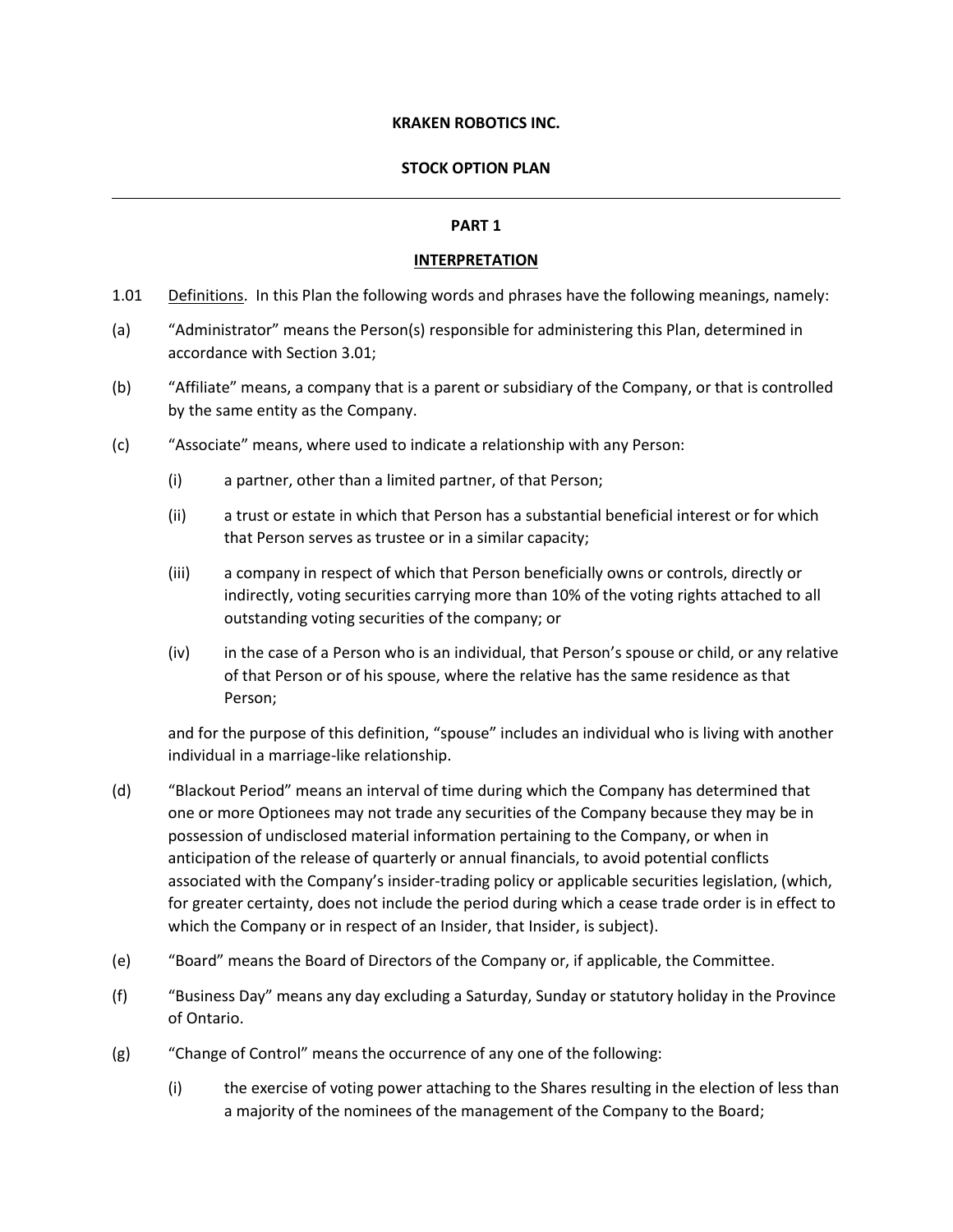- (ii) the sale, lease or transfer of all or substantially all the assets of the Company to any other person or persons other to an affiliate;
- (iv) the entering into of a merger, amalgamation, arrangement or other reorganization by the Company whether in one or a series of transactions the result of which is that the Company's shareholders immediately prior to the transaction receive less than 51% of the outstanding shares of the new or continuing corporation; or
- (vii) the acquisition, directly or indirectly, through one or more transactions by any Person (or group of Persons acting jointly and in concert (as defined in the *Securities Act* (Ontario)) of more than 50% of the outstanding Shares;
- (h) "Committee" means a committee of the Board, if any, appointed in accordance with this Plan or, if no such committee is appointed, the Board itself.
- (i) "Company" means **KRAKEN ROBOTICS INC.**
- (j) "Consultant" means, in relation to the Company, an individual or Consultant Company, other than an Employee or a Director of the Company, that:
	- (i) is engaged to provide on an ongoing bona fide basis, consulting, technical, management or other services to the Company or an Affiliate of the Company, other than services provided in relation to a Distribution;
	- (ii) provides the services under a written contract between the Company or the Affiliate and the individual or the Consultant Company;
	- (iii) in the reasonable opinion of the Company, spends or will spend a significant amount of time and attention on the affairs and business of the Company or an Affiliate of the Company; and
	- (iv) has a relationship with the Company or an Affiliate of the Company that enables the individual to be knowledgeable about the business and affairs of the Company.
- (k) "Consultant Company" means an individual consultant, a company or a partnership of which the individual is an employee, shareholder or partner.
- (l) "Director" means any director of the Company or of any of its subsidiaries as may be elected from time to time.
- (m) "Discounted Market Price" has the meaning assigned by Policy 1.1 of the Exchange Policies.
- (n) "Disinterested Shareholder Approval" means that the proposal must be approved by a majority of the votes cast at a duly constituted shareholders' meeting, excluding votes attaching to securities beneficially owned by Insiders to whom shares may be issued pursuant to this Plan, and their Associates and, for purposes of this Plan, holders of non-voting and subordinate voting securities (if any) will be given full voting rights on a resolution which requires Disinterested Shareholder Approval.
- (o) "Distribution" has the meaning assigned by the Securities Act, and generally refers to a distribution of securities by the Company from treasury.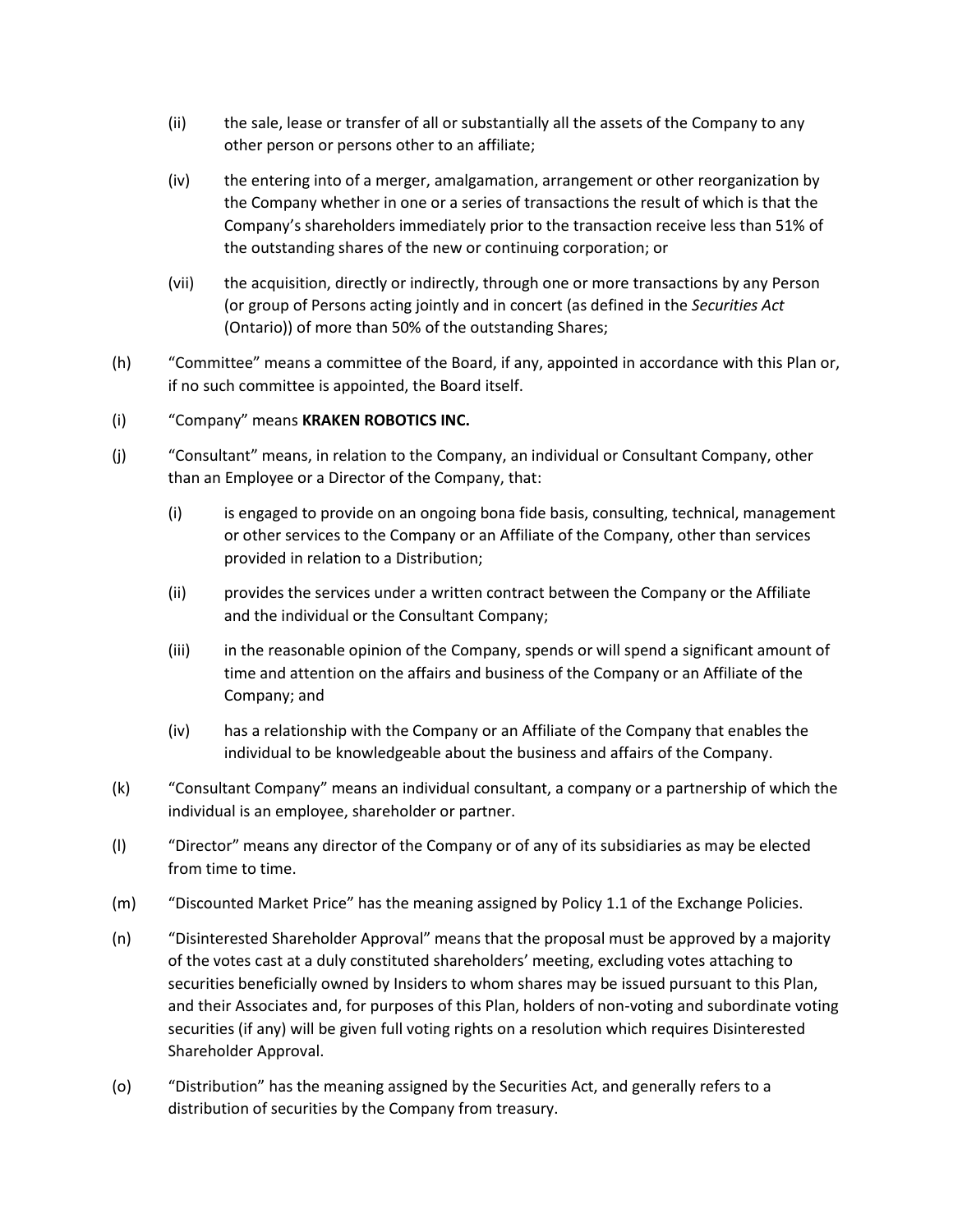- (p) "Employee" means:
	- (i) an individual who is considered an employee of the Company or any of its subsidiaries under the *Income Tax Act* (Canada) (i.e. for whom income tax, employment insurance and CPP deductions must be made at source);
	- (ii) an individual who works full-time for a Company or any of its subsidiaries providing services normally provided by an employee and who is subject to the same control and direction by the Company or any of its subsidiaries over the details and methods of work as an employee of the Company or any of its subsidiaries, but for whom income tax deductions are not made at source; or
	- (iii) an individual who works for the Company or any of its subsidiaries on a continuing and regular basis for a minimum amount of time per week providing services normally provided by an employee and who is subject to the same control and direction by the Company or any of its subsidiaries over the details and methods of work as an employee of the Company or any of its subsidiaries, but for whom income tax deductions are not made at source.
- (q) "Exchange" means the TSX Venture Exchange.
- (r) "Exchange Policies" means the rules and policies of the Exchange as same may be amended from time to time.
- (s) "Insider" means an insider as defined in the Exchange Policies or as defined in securities legislation applicable to the Company.
- (t) "Investor Relations Activities" has the meaning assigned by Policy 1.1 of the Exchange Policies.
- (u) "Management Company Employee" means an individual employed by a Person providing management services to the Company, which are required for the ongoing successful operation of the business enterprise of the Company, but excluding a Person engaged in Investor Relations Activities.
- (v) "Market Price" has the meaning assigned by Policy 1.1 of the Exchange Policies."NI 45-106" means National Instrument 45-106 *Prospectus and Registration Exemptions.*
- (x) "Officer" means any officer of the Company or of any of its subsidiaries as defined in the *Securities Act* (Ontario) and any executive officer of the Company as defined in NI 45-106.
- (y) "Option" means the right to purchase Shares granted under this Plan.
- (z) "Optionee" means the recipient of an Option under this Plan.
- (aa) "Person" means a natural person, company, government or political subdivision or agency of a government; and where two or more Persons act as a partnership, limited partnership, syndicate or other group for the purpose of acquiring, holding or disposing of securities of an issuer, such syndicate or group shall be deemed to be a Person;
- (bb) "Plan" means this stock option plan as amended from time to time.
- (cc) "Securities Act" means the *Securities Act* (Ontario), or any successor legislation.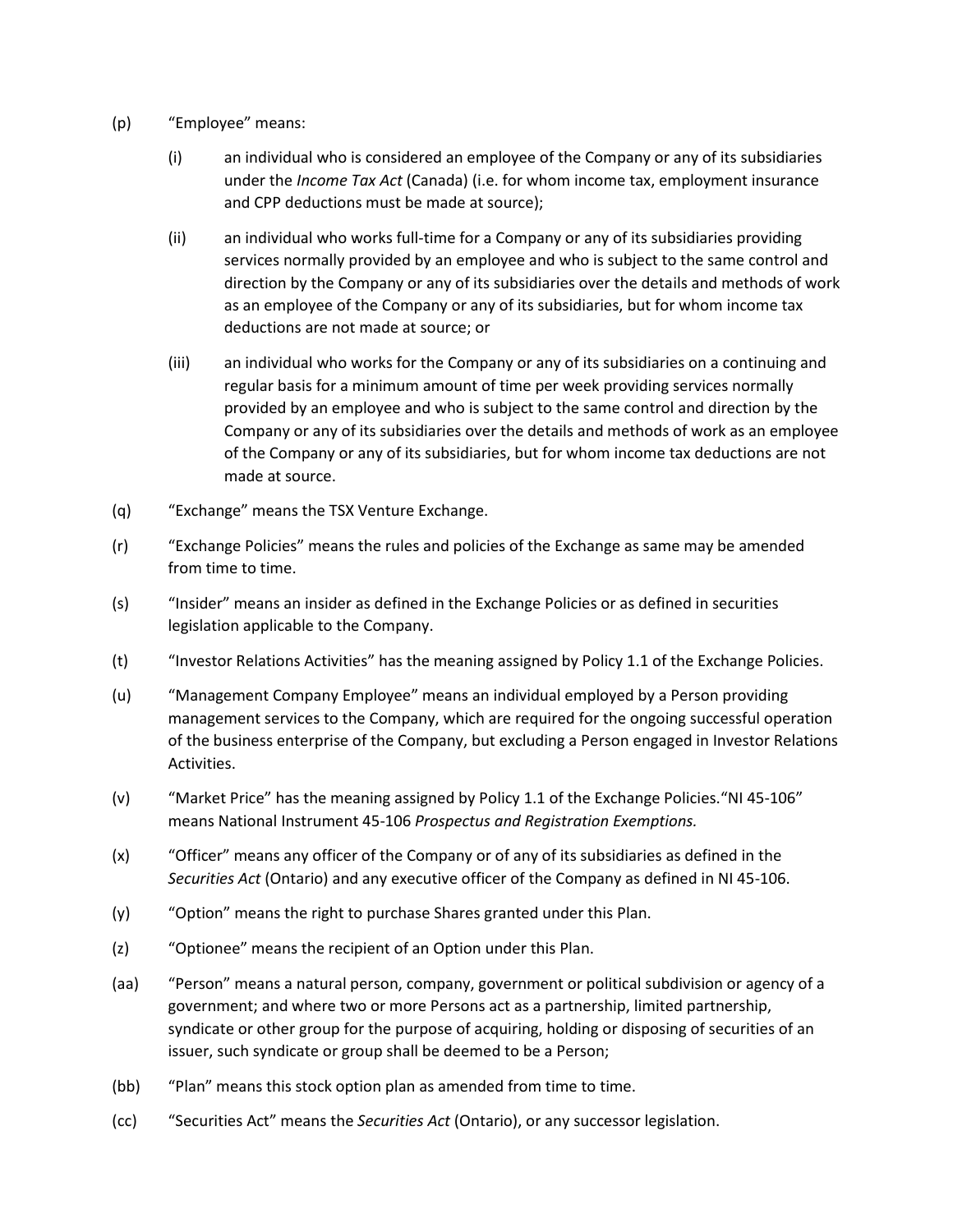- (dd) "Shares" means common shares without par value in the capital of the Company.
- 1.02 Gender. Throughout this Plan, words importing the masculine gender are interpreted as including the female gender.

#### **PART 2**

#### **PURPOSE OF PLAN**

2.01 Purpose. The purpose of this Plan is to attract and retain Employees, Officers, Directors, Consultants and Management Company Employees to motivate them to advance the interests of the Company by affording them the opportunity to acquire an equity interest in the Company through Options granted under this Plan to purchase Shares. The Plan is expected to benefit the Company's shareholders by enabling the Company to attract and retain personnel of the highest caliber by offering to them an opportunity to share in any increase in the value of the Shares to which they have contributed.

#### **PART 3**

### **GRANTING OF OPTIONS**

- 3.01 Administration. This Plan will be administered by the Board or, if the Board so elects, by a Committee (consisting of not less than 2 of its members) appointed by the Board. Any Committee will administer the Plan on behalf of the Board in accordance with such terms and conditions as the Board may prescribe, consistent with this Plan. Once appointed, the Committee will continue to serve until otherwise directed by the Board. From time to time, the Board may increase the size of the Committee and appoint additional members, remove members (with or without cause) and either appoint new members in their place or decrease the size of the Committee, fill vacancies however caused, or remove all members of the Committee and thereafter directly administer the Plan. A majority of the members of the Committee will constitute a quorum, and, subject to the limitations in this Part 3, all actions of the Committee will require the affirmative vote of members who constitute a majority of such quorum. Members of the Committee may vote on any matters affecting the administration of the Plan or the grant of Options pursuant to the Plan, except that no such member will act upon the granting of an Option to himself (but any such member may be counted in determining the existence of a quorum at any meeting of the Committee during which action is taken with respect to granting Options to him).
- 3.02 Committee's Recommendations. The Board may accept all or any part of the recommendations of the Committee or may refer all or any part thereof back to the Committee for further consideration and recommendation. Such recommendations may include, but not be limited to, the following:
	- (a) resolution of questions arising in respect of the administration, interpretation and application of the Plan;
	- (b) reconciliation of any inconsistency or defect in the Plan in such manner and to such extent as will reasonably be deemed necessary or advisable to carry out the purpose of the Plan;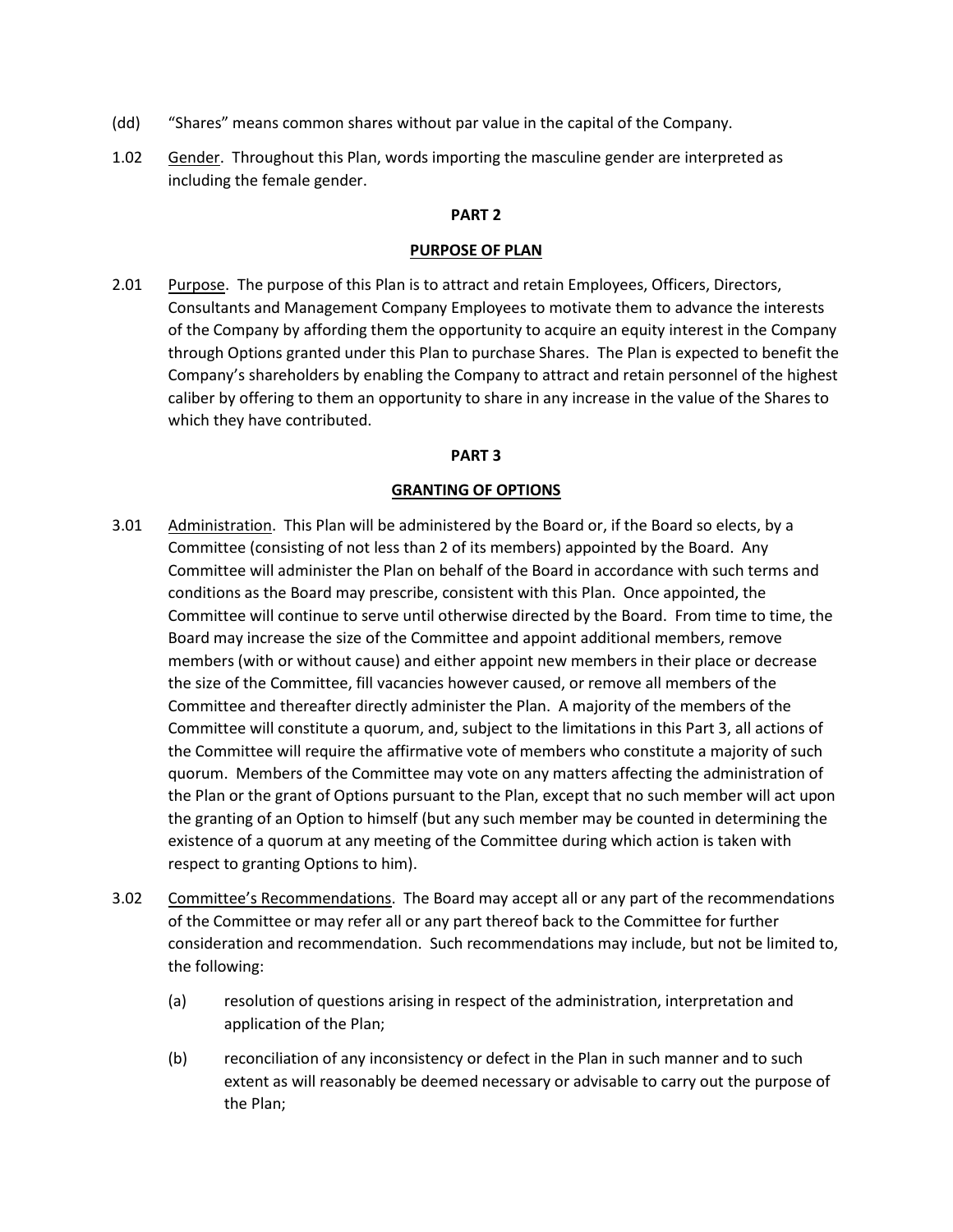- (c) determination of the Employees, Officers and Directors (or their wholly-owned corporations) to whom, and when, Options should be granted, as well as the number of Shares subject to each Option;
- (d) determination of the terms and conditions of the option agreement to be entered into with any Optionee, consistent with this Plan; and
- (e) determination of the duration and purpose of leaves of absence from employment which may be granted to Optionees without constituting a termination of employment for purposes of the Plan.
- 3.03 Grant by Resolution. The Board, on its own initiative or upon the recommendation of a Committee (if so appointed), will by resolution designate those Employees, Officers, Directors and Consultants to whom Options should be granted.
- 3.04 Terms of Options. The resolution of the Board, or the Committee if applicable, will specify the number of Shares that should be placed under option to each Optionee, the price per Share to be paid upon exercise of the Options, and the period during which such Options may be exercised.
- 3.05 Written Agreements. Every Option granted under this Plan must be evidenced by a written option agreement between the Company and the Optionee and, where not expressly set out in the agreement, the provisions of such agreement will conform to and be governed by this Plan. In the event of any inconsistency between the terms of the agreement and this Plan, the terms of this Plan will govern.
- 3.06 Regulatory Approvals. The Board will obtain all necessary regulatory approvals, which may be required under applicable securities laws or Exchange Policies. The Board will also take reasonable steps to ensure that no Options granted under the Plan, or the exercise thereof, violate the securities laws of the jurisdiction in which any Optionee resides.
- 3.07 Options granted under the Plan. For all Options granted to Directors, Officers, Employees, Consultants or Management Company Employees of the Company, each of the Company and the Optionee represents that the Optionee is a bona fide Director, Officer, Employee, Consultant or Management Company Employee, as the case may be.

### **PART 4**

### **CONDITIONS GOVERNING THE GRANTING AND EXERCISING OF OPTIONS**

- 4.01 Exercise Price. The exercise price of an Option granted under this Plan must not be less than the Discounted Market Price, provided that if Options are granted within 90 days of a distribution by a prospectus, the minimum exercise price of those Options will be the greater of the Discounted Market Price and the per share price paid by the public investors for Shares acquired under the distribution.
- 4.02 Expiry Date. Each Option will, unless sooner terminated, expire on a date to be determined by the Board which will not exceed 10 years from the date the Option is granted.
- 4.03 Different Exercise Periods, Expiry Period on Termination, Prices and Number. The Board may, in its absolute discretion, upon granting Options under this Plan, specify different time periods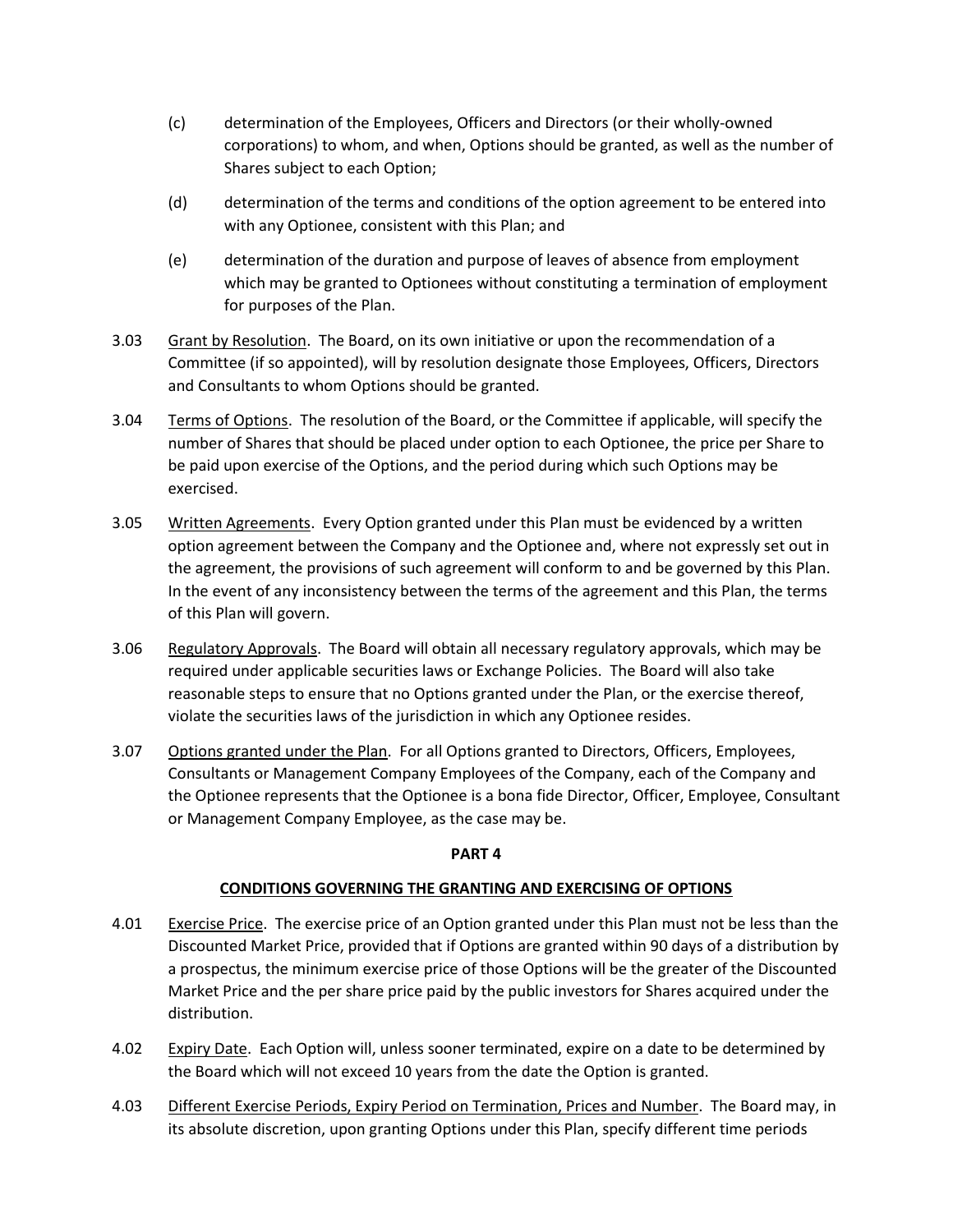during which an Option is exercisable, subject to Section 4.02 of the Plan, different time periods within which an Option will terminate following an Optionee ceasing to be a Director, Officer, Employee, or Consultant of the Company, and subject to the provisions of this Plan, designate different exercise prices and vesting provisions with respect to an Option.

- 4.04 Number of Shares. The number of Shares reserved for issuance to any one Optionee pursuant to Options granted under this Plan, together with any Shares reserved for issuance pursuant to Options granted to that Optionee during the previous 12 months must not exceed 5% of the issued and outstanding Shares at the time of granting of the Options, provided that the aggregate number of Options granted to each of the following categories of Optionee:
	- (a) each individual Consultant; and
	- (b) Persons performing Investor Relations Activities on behalf of the Company;

must not exceed 2% of the outstanding Shares at the time of grant unless the Exchange permits otherwise.

- 4.05 Death of Optionee. If an Optionee dies prior to the expiry of his Option, his heirs, administrators or legal representatives may, by the earlier of:
	- (a) one year from the date of the Optionee's death (or such lesser period as may be specified by the Board at the time of granting the Option); and
	- (b) the expiry date of the Option;

exercise any portion of such Option.

- 4.06 Expiry on Termination or Cessation. If an Optionee ceases to be a Director, Officer, Employee or Consultant for any reason other than death, then despite any other provision contained in this Plan, such Optionee's Option will terminate within a reasonable period to be determined by the Administrator (the "**Exercise Period**") commencing on the effective date the Optionee ceases to be employed by or provide services to the Company (but only to the extent that such Option has vested on or before the date the Optionee ceased to be so employed or provide services to the Company) as provided for in the written option agreement between the Company and the Optionee, and all rights to purchase Shares under such Option will expire as of the last day of such Exercise Period, provided however that the maximum Exercise Period shall be six (6) months, unless the Optionee has entered into a valid employment or consulting agreement that provides for a longer Exercise Period, but in no case shall the Exercise Period be greater than one (1) year unless prior Exchange approval has been given.
- 4.07 Leave of Absence. Employment will be deemed to continue intact during any sick leave or other bona fide leave of absence if the period of such leave does not exceed 90 days or, if longer, for so long as the Optionee's right to reemployment is guaranteed either by statute or by contract. If the period of such leave exceeds 90 days and the Optionee's reemployment is not so guaranteed, then his employment will be deemed to have terminated on the ninety-first day of such leave.
- 4.08 Assignment. Subject to Section 4.5, all Options will be exercisable only by the Optionee to whom they are granted and will not be assignable or transferable.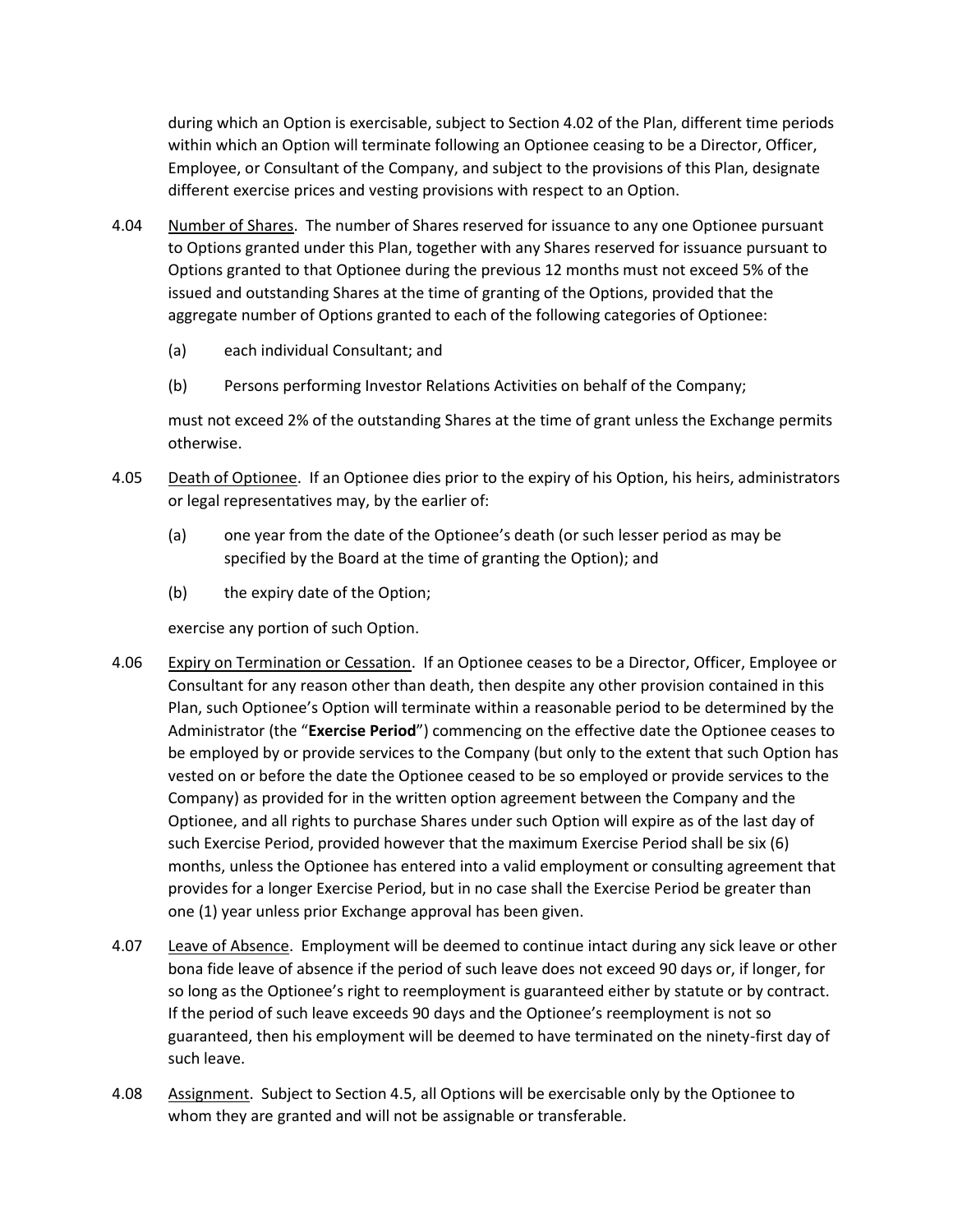- 4.09 Notice. An Option must be exercised only in accordance with the terms and conditions of the written option agreement under which it is granted and will be exercisable only by notice in writing to the Company at its principal place of business.
- 4.10 Payment. Subject to any vesting requirements described in each individual option agreement, Options may be exercised in whole or in part at any time prior to their lapse or termination. Shares purchased by an Optionee on exercise of an Option must be paid for in full at the time of purchase (i.e. concurrently with the giving of the requisite notice) by cash, wire transfer or other form of immediately available funds.
- 4.11 Share Certificate. As soon as practicable after due exercise of an Option, the Company will issue a share certificate evidencing the Shares with respect to which the Option has been exercised. Until the issuance of such share certificate, no right to vote or receive dividends or any other rights as a shareholder will exist with respect to the Shares, notwithstanding the exercise of the Option. No adjustment will be made for a dividend or other right for which the record date is before the date the share certificate is issued, except as provided in Part 6 hereof.
- 4.12 Vesting. Vesting of options will be at the discretion of the Board and unless otherwise determined by the Board on grant, the Options granted to an Optionee under this Plan will vest in full on the date of grant of such Options. Notwithstanding the foregoing, in accordance with the Exchange Policies, and subject to their approval to the contrary, Options granted to Consultants performing Investor Relations Activities must vest (and not otherwise be exercisable) in stages over a minimum of 12 months with no more than ¼ of the Options vesting in any 3 month period.
- 4.13 Hold Period. In addition to any resale restrictions under the Securities Act or other applicable legislation, all Options granted under this Plan where the exercise price is less than the Market Price and all Shares issued on the exercise of such Options (before the expiry of the hold period) will be subject to a four-month Exchange hold period from the date the Options are granted, and the option agreements and the certificates representing such Shares will bear the following legend:

"Without prior written approval of the Exchange and compliance with all applicable securities legislation, the securities represented by this certificate may not be sold, transferred, hypothecated or otherwise traded on or through the facilities of the TSX Venture Exchange or otherwise in Canada or to or for the benefit of a Canadian resident until  $\blacklozenge$  [insert date]."

- 4.14 Individuals. Options may be granted only to an individual or to a company that is whollyowned by an individual who is eligible for an Option grant. Only individuals who are Directors, Officers, Consultants or Employees may be granted Options. If the Optionee is a company, it must agree not to effect or permit any transfer of ownership or option of shares of the Company nor to issue further shares of any class in the company to any other individual or entity as long as the incentive Option remains outstanding, except with the written consent of the Exchange.
- 4.15 Extension of Options Expiring During Blackout Period. Should the expiry date for an Option fall within a Blackout Period, the expiry date for such Option shall be automatically extended without any further act or formality to that day which is the tenth (10th) Business Day after the end of the Blackout Period, such tenth Business Day to be considered the expiry date for such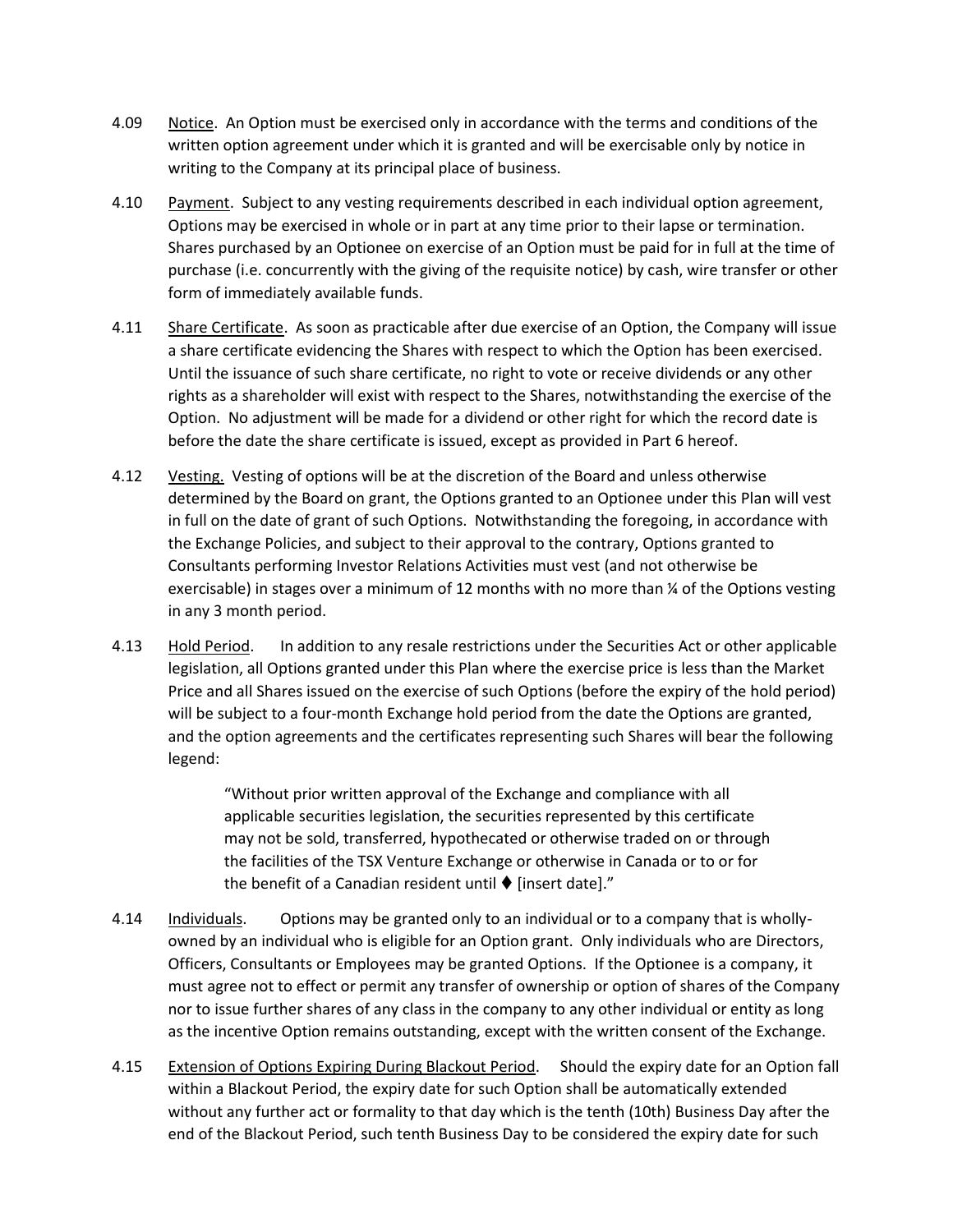Option for all purposes under the Plan. Notwithstanding Section 8.01, the tenth Business Day period referred to in this Section 4.15 may not be extended by the Board.

4.16 Compliance with U.S. Securities Laws. As a condition to the exercise of an Option, the Board may require the Optionee to represent and warrant in writing at the time of such exercise that the Shares are being purchased only for investment and without any then-present intention to sell or distribute such Shares. At the option of the Board, a stop-transfer order against such Shares may be placed on the stock books and records of the Company and a legend, indicating that the stock may not be pledged, sold or otherwise transferred unless an opinion of counsel is provided stating that such transfer is not in violation of any applicable law or regulation, may be stamped on the certificates representing such Shares in order to assure an exemption from registration. The Board may also require such other documentation as may from time to time be necessary to comply with United States' federal and state securities laws. The Company has no obligation to undertake registration of Options or the Shares issuable upon the exercise of the Options.

### **PART 5**

### **RESERVE OF SHARES FOR OPTIONS**

- 5.01 Maximum Number of Shares Reserved Under Plan. The maximum aggregate number of common shares that may be reserved for issuance under the Plan at any point in time is 10% of the issued and outstanding Shares at the time Shares are reserved for issuance as a result of the grant of an Option, less any Shares reserved for issuance under stock options granted under share compensation arrangements other than this Plan, unless this Plan is amended pursuant to the requirements of the Exchange Policies, and, if applicable, the NEX policies.
- 5.02 Sufficient Authorized Shares to be Reserved. Whenever the Notice of Articles of the Company limit the number of authorized Shares, a sufficient number of Shares will be reserved by the Board to satisfy the exercise of Options granted under this Plan or otherwise. Shares that were the subject of Options that have lapsed or terminated will thereupon no longer be in reserve and may once again be subject to an Option granted under this Plan.

# **PART 6**

# **CHANGES IN SHARES**

- 6.01 Alteration in Capital Structure. If there is any change in the Shares through or by means of a declaration of stock dividends of the Shares or consolidations, subdivisions or reclassifications of the Shares, or otherwise, the number of Shares available under the Plan, the Shares subject to any Option and the exercise price therefor shall be adjusted proportionately by the Board and, if required, approved by the Exchange, and such adjustment shall be effective and binding for all purposes of the Plan.
- 6.03 Effect of Amalgamation, Merger, Arrangement or other Reorganization. If the Company amalgamates, merges, enters into a plan of arrangement with or into another corporation, or completes any other reorganization, any Shares receivable on the exercise of an Option shall be converted into the securities, property or cash which the Optionee would have received upon such amalgamation, merger, arrangement or other reorganization if the Optionee had exercised the Option immediately prior to the record date applicable to such amalgamation, merger,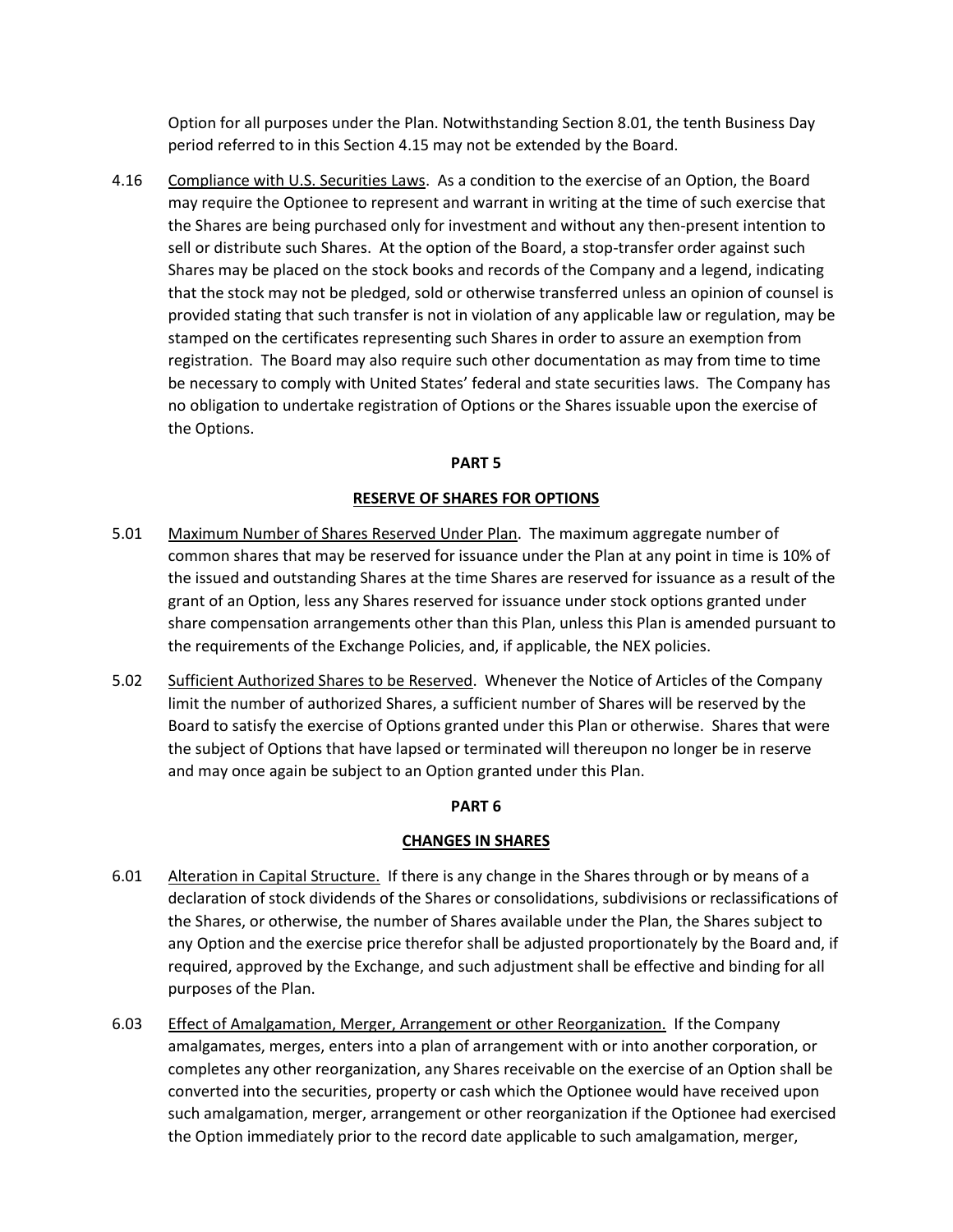arrangement or other reorganization, and the exercise price shall be adjusted proportionately by the Board and such adjustment shall be binding for all purposes of the Plan.

- 6.05 Acceleration on Change of Control. Upon the occurrence of a Change of Control, all Options shall become immediately exercisable, notwithstanding any vesting provisions to which such Options may be subject.
- 6.07 Determinations to be Binding. If any questions arise at any time with respect to the exercise price of an Option or number of Shares received upon exercise of such Option or other property deliverable upon exercise of an Option following an event referred to in this Part 6, such questions shall be conclusively determined by the Board, whose decisions shall be final and binding.
- 6.08 Effect of a Take-Over. If a bona fide offer (the "**Offer**") for Shares is made to shareholders generally or to a class of shareholders which includes the Optionee, which Offer constitutes a take-over bid within the meaning of the Securities Act, the Company shall, immediately upon receipt of notice of the Offer, notify each Optionee of full particulars of the Offer, whereupon any Option held by an Optionee may be exercised in whole or in part, notwithstanding any vesting provisions to which such Options may be subject, by the Optionee so as to permit the Optionee to tender the Shares received upon such exercise.

### **PART 7**

### **EXCHANGE'S RULES AND POLICIES APPLY**

7.01 Exchange's Rules and Policies Apply. This Plan and the granting and exercise of any Options under this Plan are also subject to such other terms and conditions as are set out from time to time in the Exchange Policies and in the rules, policies and regulations of any securities commission having jurisdiction and such rules and policies will be deemed to be incorporated into and become a part of this Plan. In the event of an inconsistency between the provisions of such rules and policies and of this Plan, the provisions of the Exchange Policies and the rules, policies and regulations of the securities commissions will govern.

### **PART 8**

### **AMENDMENT OF PLAN**

- 8.01 Amendment of the Plan by the Board. Subject to Part 5, to the Exchange Policies and to the prior receipt of any necessary regulatory approval, the Board may in its absolute discretion, amend or modify the Plan or any Option granted as follows:
	- (a) it may make amendments which are of a typographical, grammatical or clerical nature only;
	- (b) it may change the vesting provisions of an Option granted hereunder;
	- (c) it may make amendments necessary as a result in changes in securities laws applicable to the Company;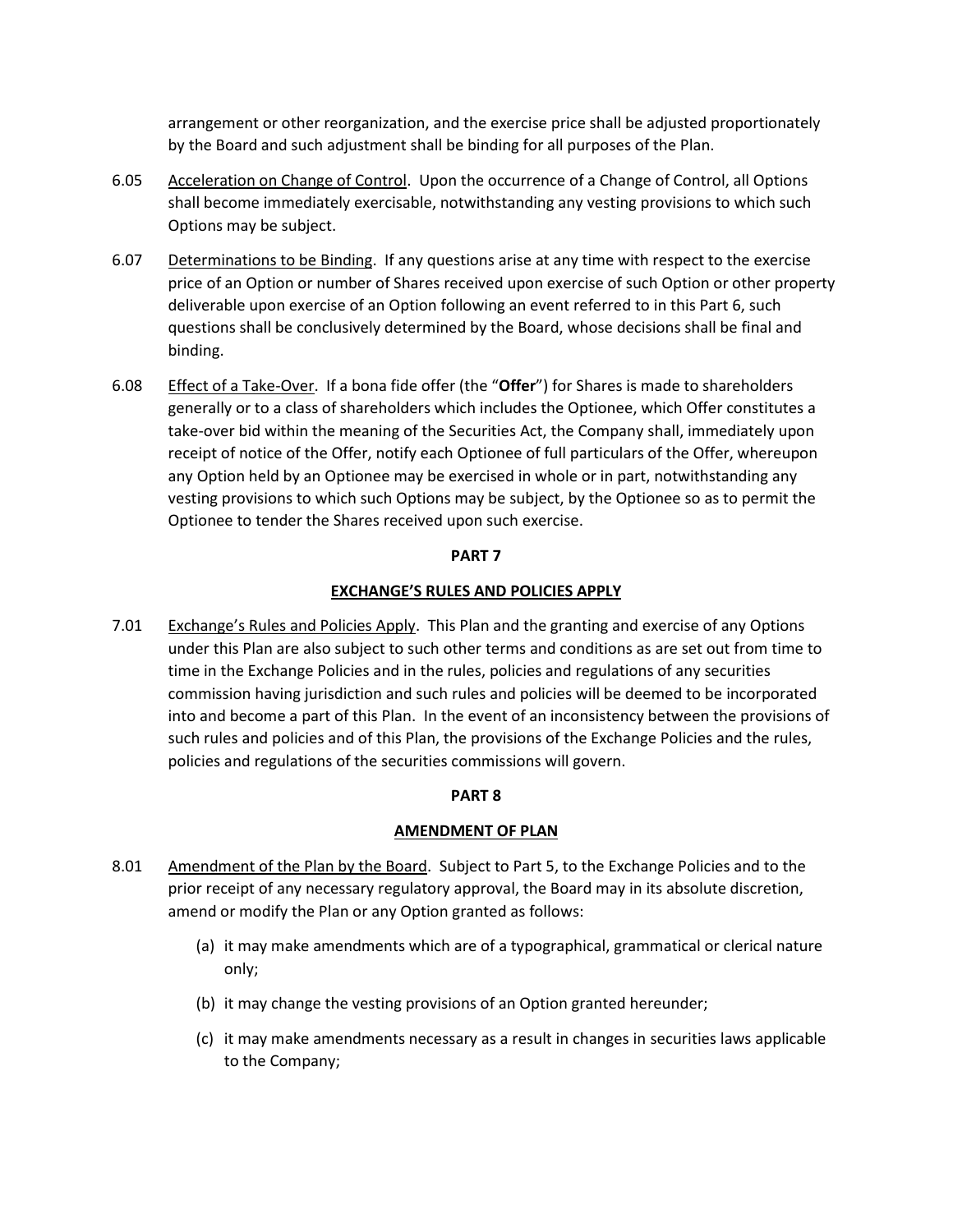- (d) if the Company becomes listed or quoted on a stock exchange or stock market senior to the Exchange, it may make such amendments as may be required by the policies of such senior stock exchange or stock market; and
- (e) amend this Plan (except for previously granted and outstanding Options) to reduce the benefits that may be granted to Optionees (before a particular Option is granted) subject to the other terms hereof.
- 8.02 Amendment of the Plan Requiring Disinterested Shareholder Approval. Unless Disinterested Shareholder Approval is obtained, under no circumstances will this Plan, together with all of the Company's other previously established and outstanding stock option plans or grants, be amended at any time to result in:
	- (a) the number of Shares reserved for issuance under Options granted to Insiders exceeding 10% of the outstanding Shares at the time of granting the Options;
	- (b) the grant to Insiders, within a 12 month period, of a number of Options exceeding 10% of the outstanding Shares at the time of granting the Options;
	- (c) the issuance to any one Optionee, within a 12 month period, of a number of Shares exceeding 5% of the outstanding Shares at the time of granting the Options;
	- (d) a change in the termination provision of an Option granted hereunder; or
	- (e) any reduction in the exercise price of Options granted to any person who is an Insider at the time of the proposed reduction.
- 8.03 Options Granted Under the Company's Previous Stock Option Plan. Any option granted pursuant to a stock option plan previously adopted by the Board which is outstanding at the time this Plan comes into effect shall be deemed to have been issued under this Plan and shall, as of the date this Plan comes into effect, be governed by the terms hereof.

# **PART 9**

# **WITHHOLDING TAX**

- 9.01 Upon the exercise of an Option by an Optionee, the Company shall have the right to require the Optionee to remit to the Company an amount sufficient to satisfy any withholding obligations relating thereto under applicable tax legislation. Unless otherwise prohibited by the Board or by applicable law, satisfaction of the amount of the withholding obligations (the "Withholding Amount") may be accomplished by any of the following methods or by a combination of such methods as determined by the Company in its sole discretion:
	- (a) the tendering by the Optionee of cash payment to the Company in an amount equal to the Withholding Amount; or
	- (b) the withholding by the Company from the Shares otherwise due to the Optionee such number of Shares as it determines are required to be sold by the Company, as trustee, to satisfy the Withholding Amount (net of selling costs). By executing and delivering the option agreement, the Optionee shall be deemed to have consented to such sale and have granted to the Company an irrevocable power of attorney to effect the sale of such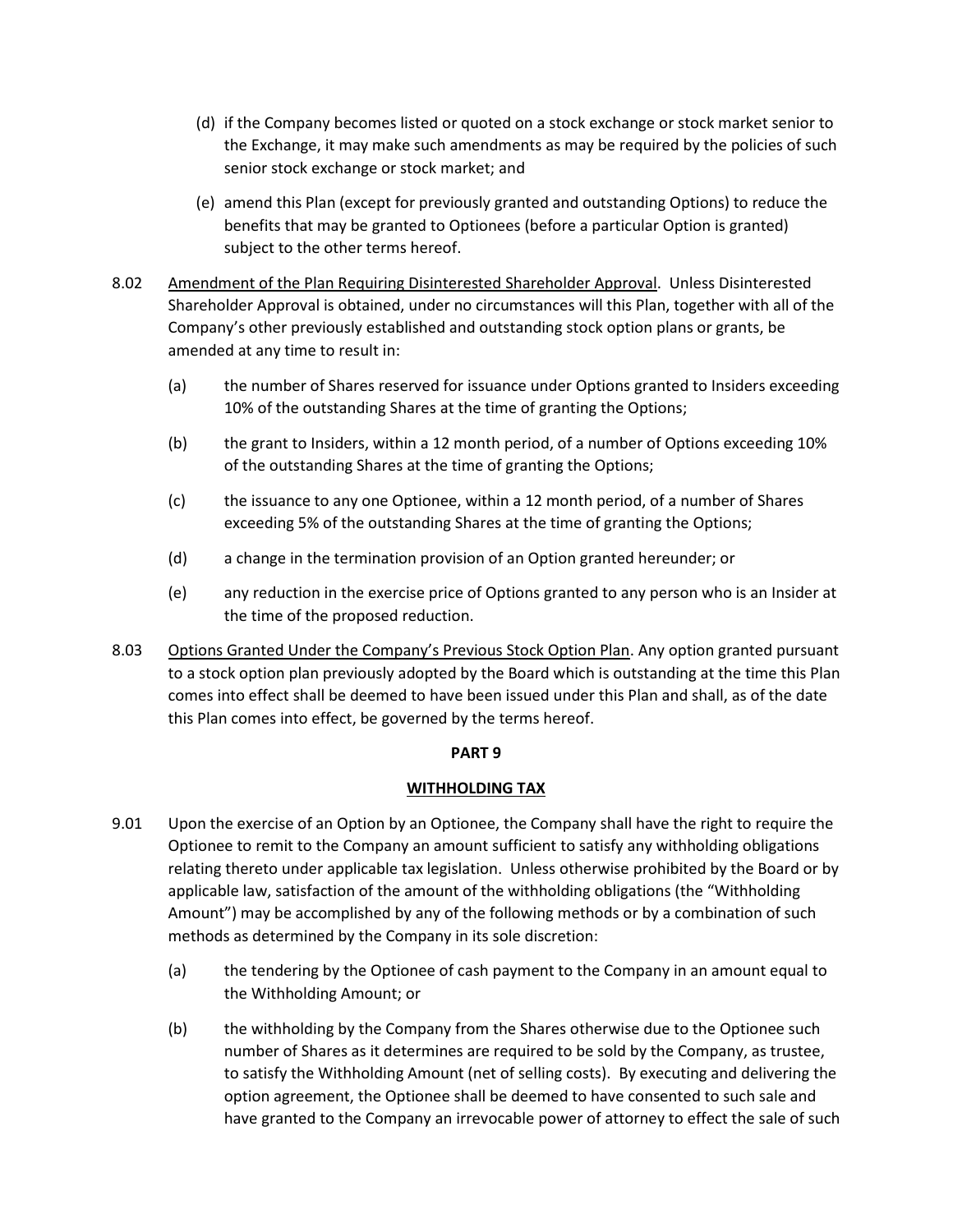Shares and to have acknowledged and agreed that the Company does not accept responsibility for the price obtained on the sale of such Shares; or

(c) the withholding by the Company from any cash payment otherwise due by the Company to the Optionee, including salaries, directors fees, consulting fees and any other forms of remuneration, such amount of cash as is required to pay and satisfy the Withholding Amount;

provided, however, in all cases, that the sum of any cash so paid or withheld and the fair market value of any Shares so withheld is sufficient to satisfy the Withholding Amount.

The provisions of the option agreement shall provide that the Optionee (or their beneficiaries) shall be responsible for all taxes with respect to any Options granted under the Plan and an acknowledgement that neither the Board nor the Company shall make any representations or warranties of any nature or kind whatsoever to any person regarding the tax treatment of Options or payments on account of the Withholding Amount made under the Plan and none of the Board, the Company, nor any of its employees or representatives shall have any liability to an Optionee (or its beneficiaries) with respect thereto.

### **PART 10**

### **MISCELLANEOUS PROVISIONS**

- 10.01 Other Plans Not Affected. This Plan will not in any way affect the policies or decisions of the Board in relation to the remuneration of Directors, Officers, Employees, Consultants and Management Company Employees.
- 10.02 Effective Date of Plan. This Plan will become effective upon the later of the date of acceptance for filing of this Plan by the Exchange and the approval of this Plan by the shareholders of the Company (i.e. by the holders of a majority of the Company's securities present or represented, and entitled to vote at a meeting of shareholders duly held) including, if applicable, Disinterested Shareholder Approval. However, Options may be granted under this Plan prior to the receipt of approval of the Exchange or the shareholders, provided that any Option granted before Exchange or shareholder approval is obtained, may not be exercised until the required approvals are obtained.
- 10.03 Use of Proceeds. Proceeds from the sale of Shares pursuant to the Options granted and exercised under the Plan will constitute general funds of the Company and may be used for general corporate purposes.
- 10.04 Headings. The headings used in this Plan are for convenience of reference only and will not in any way affect or be used in interpreting any of the provisions of this Plan.
- 10.05 No Obligation to Exercise. Optionees are under no obligation to exercise Options granted under this Plan.